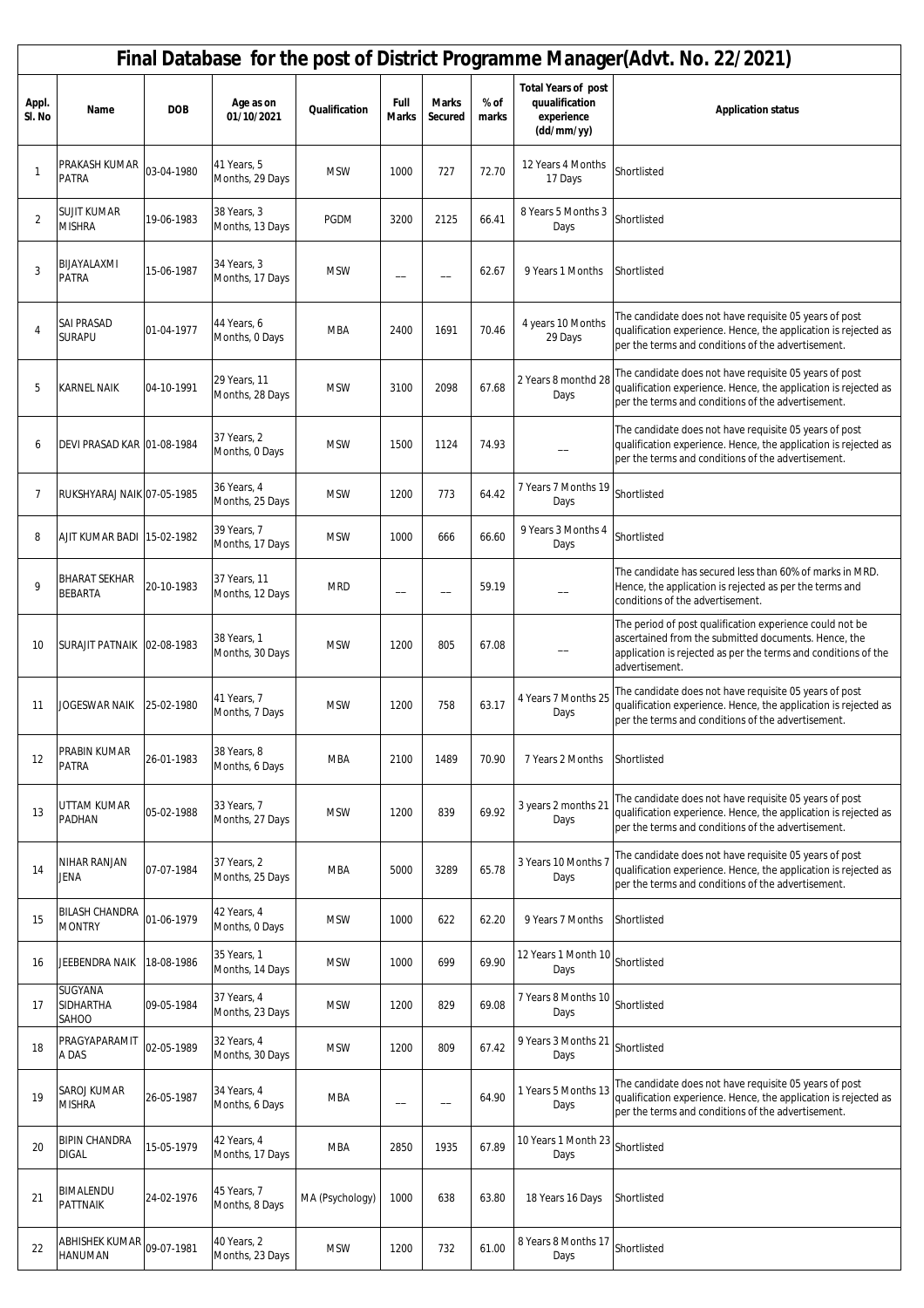| Appl.<br>SI. No | Name                                    | <b>DOB</b> | Age as on<br>01/10/2021         | Qualification   | Full<br><b>Marks</b> | <b>Marks</b><br>Secured | % of<br>marks | <b>Total Years of post</b><br>quualification<br>experience<br>(dd/mm/yy) | <b>Application status</b>                                                                                                                                                       |
|-----------------|-----------------------------------------|------------|---------------------------------|-----------------|----------------------|-------------------------|---------------|--------------------------------------------------------------------------|---------------------------------------------------------------------------------------------------------------------------------------------------------------------------------|
| 23              | SUJIT KUMAR KAR 28-05-1990              |            | 31 Years, 4<br>Months, 4 Days   | <b>MBA</b>      |                      |                         | 62.30         | 5 Years 3 Months                                                         | Shortlisted                                                                                                                                                                     |
| 24              | SOUMYA RANJAN<br><b>MALLIK</b>          | 24-05-1990 | 31 Years, 4<br>Months, 8 Days   | <b>MBA</b>      | --                   |                         | 68.60         | 4 Years 5 Months 25<br>Days                                              | The candidate does not have requisite 05 years of post<br>qualification experience. Hence, the application is rejected as<br>per the terms and conditions of the advertisement. |
| 25              | PRAVAKAR LENKA                          | 01-06-1978 | 43 Years, 4<br>Months, 0 Days   | MA (Sociology)  | 800                  | 484                     | 60.50         | 14 Years 1 Month 25<br>Days                                              | Shortlisted                                                                                                                                                                     |
| 26              | HARAPRIYA<br>MAHANTA                    | 24-06-1991 | 30 Years, 3<br>Months, 8 Days   | <b>MSW</b>      | 1000                 | 718                     | 71.80         |                                                                          | The candidate does not have requisite 05 years of post<br>qualification experience. Hence, the application is rejected as<br>per the terms and conditions of the advertisement. |
| 27              | RAMESH KUMAR<br>JENA                    | 03-04-1985 | 36 Years, 5<br>Months, 29 Days  | <b>MSW</b>      | 1000                 | 615                     | 61.50         | 3 Years 9 Months<br>17Days                                               | The candidate does not have requisite 05 years of post<br>qualification experience. Hence, the application is rejected as<br>per the terms and conditions of the advertisement. |
| 28              | JITENDRA KUMAR<br><b>MAHAPATRA</b>      | 06-05-1986 | 35 Years, 4<br>Months, 26 Days  | <b>MSW</b>      | 1800                 | 1131                    | 62.83         | 4 Years 8 months                                                         | The candidate does not have requisite 05 years of post<br>qualification experience. Hence, the application is rejected as<br>per the terms and conditions of the advertisement. |
| 29              | SOUMYA SEKHAR<br>PANIGRAHI              | 01-07-1984 | 37 Years, 3<br>Months, 0 Days   | <b>MSW</b>      | 1000                 | 616                     | 61.60         | 7 Years 5 Months 20<br>Days                                              | Shortlisted                                                                                                                                                                     |
| 30              | SUBHASH KUMAR<br>MALLICK                | 20-10-1986 | 34 Years, 11<br>Months, 12 Days | MA (Sociology)  | 1000                 | 780                     | 78.00         | 3 Years 1 Months 14<br>Days                                              | The candidate does not have requisite 05 years of post<br>qualification experience. Hence, the application is rejected as<br>per the terms and conditions of the advertisement. |
| 31              | SMITARANI<br><b>NAYAK</b>               | 29-04-1986 | 35 Years, 5<br>Months, 3 Days   | <b>MBA</b>      | --                   | --                      | 64.90         | 7 Years 4 Months 21<br>Days                                              | Shortlisted                                                                                                                                                                     |
| 32              | PRAKASH<br>CHANDRA<br><b>MATHAN</b>     | 13-06-1989 | 32 Years, 3<br>Months, 19 Days  | <b>MSW</b>      | 1200                 | 721                     | 60.08         | 4 Years 8 Months 25<br>Days                                              | The candidate does not have requisite 05 years of post<br>qualification experience. Hence, the application is rejected as<br>per the terms and conditions of the advertisement. |
| 33              | ABINASH<br><b>MOHANTY</b>               | 11-06-1985 | 36 Years, 3<br>Months, 21 Days  | <b>MSW</b>      | 1200                 | 824                     | 68.67         | 11 Years 10 Months<br>11 Days                                            | Shortlisted                                                                                                                                                                     |
| 34              | <b>GOURI KRUSHNA</b><br><b>BEHERA</b>   | 10-07-1984 | 37 Years, 2<br>Months, 22 Days  | <b>MBA</b>      | 4200                 | 3494                    | 83.19         | 1 Year                                                                   | The candidate does not have requisite 05 years of post<br>qualification experience. Hence, the application is rejected as<br>per the terms and conditions of the advertisement. |
| 35              | LAXMINARAYAN<br><b>NAYAK</b>            | 16-01-1982 | 39 Years, 8<br>Months, 16 Days  | <b>MSW</b>      | 1200                 | 755                     | 62.92         | 13 Years 1 Month 27<br>Days                                              | Shortlisted                                                                                                                                                                     |
| 36              | RAJALAXMI<br><b>MOHANTY</b>             | 20-06-1978 | 43 Years, 3<br>Months, 12 Days  | <b>MSW</b>      | 1000                 | 653                     | 65.30         | 19 Years 2 Months<br>22 Days                                             | Shortlisted                                                                                                                                                                     |
| 37              | <b>TUNA NAYAK</b>                       | 02-06-1979 | 42 Years, 3<br>Months, 30 Days  | <b>MSW</b>      | 1500                 | 1153                    | 76.87         | 8 Years 7 Months 16<br>Days                                              | Shortlisted                                                                                                                                                                     |
| 38              | <b>DHIRENDRA</b><br>KUMAR NAYAK         | 01-07-1990 | 31 Years, 3<br>Months, 0 Days   | <b>MBA</b>      | 2400                 | 1647                    | 68.63         | 5 Years 1 Month 11<br>Days                                               | Shortlisted                                                                                                                                                                     |
| 39              | SANTANU KUMAR<br>SAHU                   | 05-07-1988 | 33 Years, 2<br>Months, 27 Days  | <b>MBA</b>      | 1400                 | 845                     | 60.36         | 6 years 27 days.                                                         | Shortlisted                                                                                                                                                                     |
| 40              | SWATI<br>PRIYADARSINI<br><b>ACHARYA</b> | 16-07-1989 | 32 Years, 2<br>Months, 16 Days  | MA (Psychology) | 1600                 | 1057                    | 66.06         | 6 Years 4 Months 26<br>Days                                              | Shortlisted                                                                                                                                                                     |
| 41              | TAPAS KUMAR<br><b>MOHANTY</b>           | 19-07-1982 | 39 Years, 2<br>Months, 13 Days  | <b>MBA</b>      | 2850                 | 1881                    | 66.00         | 5 Years 1 Month 15<br>Days                                               | Shortlisted                                                                                                                                                                     |
| 42              | <b>JHASKETAN DEEP</b>                   | 23-05-1977 | 44 Years, 4<br>Months, 9 Days   | <b>MBA</b>      | 2850                 | 1761                    | 61.79         | 6 Years 5 Months 5<br>Days                                               | Shortlisted                                                                                                                                                                     |
| 43              | <b>B PREETAM</b><br><b>KUMAR</b>        | 07-04-1990 | 31 Years, 5<br>Months, 25 Days  | <b>MSW</b>      | 1000                 | 616                     | 61.60         | 4 Years 10 Months<br>15 Days                                             | The candidate does not have requisite 05 years of post<br>qualification experience. Hence, the application is rejected as<br>per the terms and conditions of the advertisement. |
| 44              | MANMATH<br><b>KUMAR</b><br>SATAPATHY    | 15-09-1980 | 41 Years, 0<br>Month, 17 Days   | <b>MBA</b>      | 4200                 | 3251                    | 77.40         | 6 Years 28 Days                                                          | Shortlisted                                                                                                                                                                     |
| 45              | <b>SURAJIT</b><br><b>MOHAPATRA</b>      | 20-11-1982 | 38 Years, 10<br>Months, 12 Days | <b>MBA</b>      | 5000                 | 3214                    | 64.28         | 5 Years 8 Months 19<br>Days                                              | Shortlisted                                                                                                                                                                     |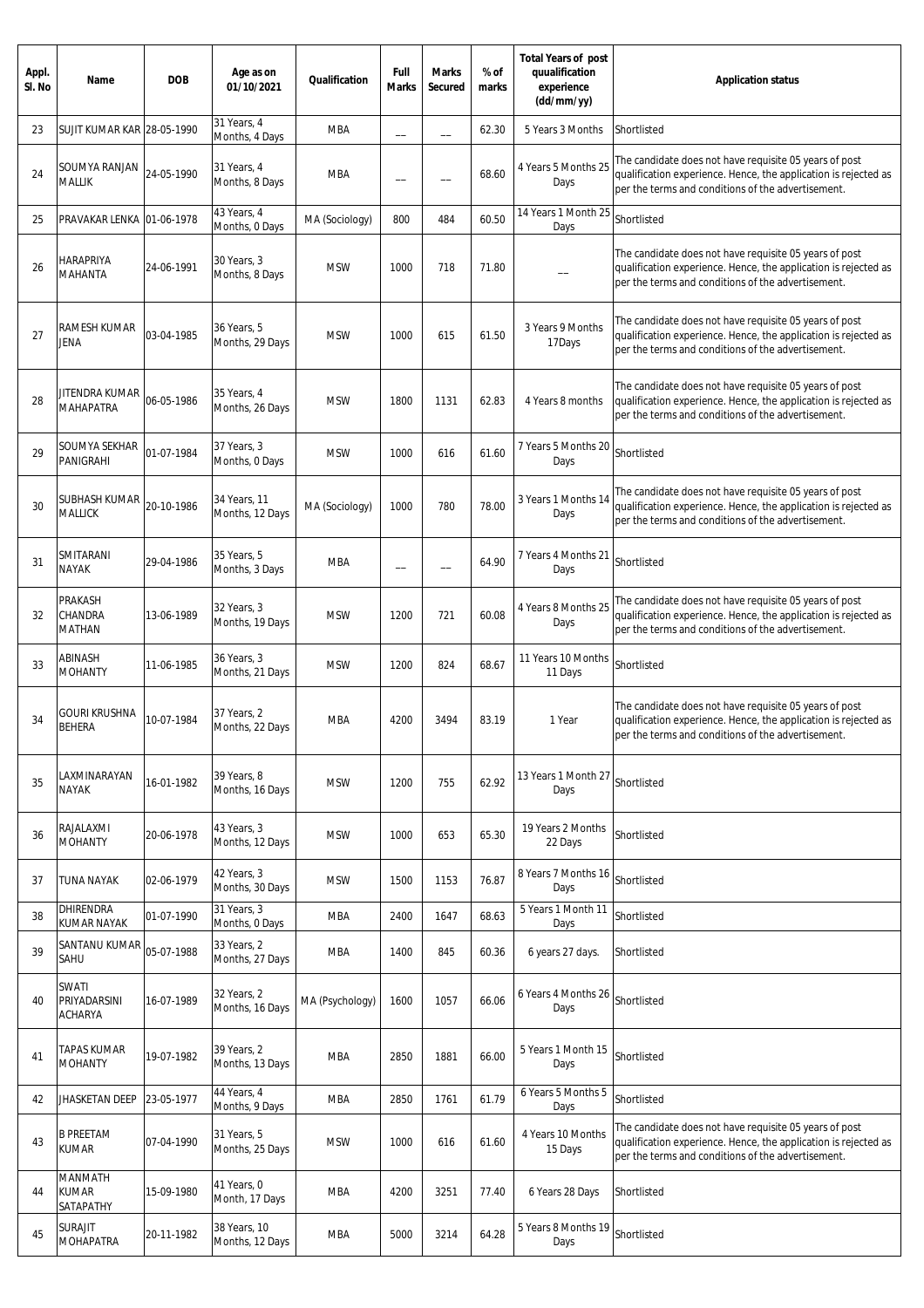| Appl.<br>SI. No | Name                                  | <b>DOB</b> | Age as on<br>01/10/2021         | Qualification  | Full<br><b>Marks</b>     | <b>Marks</b><br>Secured | % of<br>marks | <b>Total Years of post</b><br>quualification<br>experience<br>(dd/mm/yy) | <b>Application status</b>                                                                                                                                                       |
|-----------------|---------------------------------------|------------|---------------------------------|----------------|--------------------------|-------------------------|---------------|--------------------------------------------------------------------------|---------------------------------------------------------------------------------------------------------------------------------------------------------------------------------|
| 46              | <b>DIPANKAR</b><br><b>PATTNAIK</b>    | 24-01-1983 | 38 Years, 8<br>Months, 8 Days   | <b>MBA</b>     | 5000                     | 3329                    | 66.58         | 2 Years 5 Months 14<br>Days                                              | The candidate does not have requisite 05 years of post<br>qualification experience. Hence, the application is rejected as<br>per the terms and conditions of the advertisement. |
| 47              | KAMESWAR<br>PANIGRAHI                 | 10-07-1986 | 35 Years, 2<br>Months, 22 Days  | MBA            | 3200                     | 2414                    | 75.44         | 12 Years 21 Days                                                         | Shortlisted                                                                                                                                                                     |
| 48              | <b>SUBRAT</b><br>MAHARANA             | 26-06-1986 | 35 Years, 3<br>Months, 6 Days   | <b>MSW</b>     | 1000                     | 667                     | 66.70         | 4 Years 6 Months 1<br>Day                                                | The candidate does not have requisite 05 years of post<br>qualification experience. Hence, the application is rejected as<br>per the terms and conditions of the advertisement. |
| 49              | SONALI SAHOO                          | 01-07-1988 | 33 Years, 3<br>Months, 0 Days   | <b>MBA</b>     | 3400                     | 2684                    | 78.94         | 7 years                                                                  | Shortlisted                                                                                                                                                                     |
| 50              | SATYABRATA<br><b>PRUSTY</b>           | 01-02-1992 | 29 Years, 8<br>Months, 0 Days   | <b>MSW</b>     | 2000                     | 1300                    | 65.00         | 6 Years 10 Months 2<br>Days                                              | The candidate does not have requisite 05 years of post<br>qualification experience. Hence, the application is rejected as<br>per the terms and conditions of the advertisement. |
| 51              | <b>SHANTIDEV</b><br>SAMAL             | 07-06-1989 | 32 Years, 3<br>Months, 25 Days  | <b>MSW</b>     | 800                      | 552                     | 69.00         | 5 Years 2 Months 12<br>Days                                              | Shortlisted                                                                                                                                                                     |
| 52              | MANAMOHAN<br>SAHOO                    | 04-02-1984 | 37 Years, 7<br>Months, 28 Days  | <b>MSW</b>     | 1000                     | 619                     | 61.90         | 11 Years 11 Days                                                         | Shortlisted                                                                                                                                                                     |
| 53              | <b>BIKASH PARIDA</b>                  | 18-06-1987 | 34 Years, 3<br>Months, 14 Days  | <b>MSW</b>     | 1000                     | 606                     | 60.60         |                                                                          | The candidate does not have requisite 05 years of post<br>qualification experience. Hence, the application is rejected as<br>per the terms and conditions of the advertisement. |
| 54              | JEEBAN JYOTI DAS 10-06-1987           |            | 34 Years, 3<br>Months, 22 Days  | <b>MBA</b>     | 2850                     | 1834                    | 64.35         | 7 Years 3 Months 15<br>Days                                              | Shortlisted                                                                                                                                                                     |
| 55              | SIBARAM HOTA                          | 13-05-1983 | 38 Years, 4<br>Months, 19 Days  | <b>MSW</b>     | 2000                     | 1106                    | 55.30         | 5 Years 7 Months 10<br>Days                                              | The candidate has secured less than 60% of marks in required<br>qualification. Hence, the application is rejected as per the<br>terms and conditions of the advertisement.      |
| 56              | <b>SUJIT KUMAR</b><br><b>MOHANTY</b>  | 14-07-1980 | 41 Years, 2<br>Months, 18 Days  | MA (Sociology) | 800                      | 502                     | 62.75         | 5 Years 8 Months 6<br>Days                                               | Shortlisted                                                                                                                                                                     |
| 57              | SATYAJIT NAYAK                        | 02-06-1977 | 44 Years, 3<br>Months, 30 Days  | <b>MSW</b>     | 1200                     | 729                     | 60.75         | 6 Years 3 Months 12<br>Days                                              | Shortlisted                                                                                                                                                                     |
| 58              | PRADEEPTA<br><b>KUMAR</b><br>PRAHARAJ | 01-06-1985 | 36 Years, 4<br>Months, 0 Days   | <b>MRD</b>     |                          |                         | 68.46         | 4 Years 8 Months                                                         | The candidate does not have requisite 05 years of post<br>qualification experience. Hence, the application is rejected as<br>per the terms and conditions of the advertisement. |
| 59              | MANORANJAN<br><b>MISHRA</b>           | 19-10-1986 | 34 Years, 11<br>Months, 13 Days | MBA            | 2400                     | 1636                    | 68.17         | 6 Years 9 Months 27<br>Days                                              | Shortlisted                                                                                                                                                                     |
| 60              | Sirsendu<br>RAKSHIT                   | 09-09-1988 | 33 Years, O<br>Months, 23 Days  | <b>MSW</b>     | 1000                     | 588                     | 58.80         | 7 Years 1 Months 17<br>Days                                              | The candidate has secured less than 60% of marks in required<br>qualification. Hence, the application is rejected as per the<br>terms and conditions of the advertisement.      |
| 61              | SIDHARTHA<br><b>SANKAR DAS</b>        | 11-01-1985 | 36 Years, 8<br>Months, 21 Days  | MBA            | 2600                     | 1706                    | 65.62         | 5 Years 1 Month 7<br>Days                                                | Shortlisted                                                                                                                                                                     |
| 62              | UMESH CHANDRA<br><b>MEHER</b>         | 05-05-1986 | 35 Years, 4<br>Months, 27 Days  | <b>MSW</b>     | 2000                     | 1246                    | 62.30         | 1 Years 3 Months 29<br>Days                                              | The candidate does not have requisite 05 years of post<br>qualification experience. Hence, the application is rejected as<br>per the terms and conditions of the advertisement. |
| 63              | ADITYA KUMAR<br>Jena                  | 02-08-1980 | 41 Years, 1<br>Months, 30 Days  | <b>MBA</b>     | 900                      | 682                     | 75.78         |                                                                          | The candidate does not have requisite 05 years of post<br>qualification experience. Hence, the application is rejected as<br>per the terms and conditions of the advertisement. |
| 64              | PRABAS KUMAR<br>SAHOO                 | 25-05-1983 | 38 Years, 4<br>Months, 7 Days   | <b>MSW</b>     | 1200                     | 796                     | 66.33         | 3 Years9 Months 26<br>Days                                               | The candidate does not have requisite 05 years of post<br>qualification experience. Hence, the application is rejected as<br>per the terms and conditions of the advertisement. |
| 65              | MAMATA MEHER 25-05-1977               |            | 44 Years, 4<br>Months, 7 Days   | MA (Sociology) | $\overline{\phantom{0}}$ |                         | 56.40         | 2 Years 8 Months 4<br>Days                                               | The candidate has secured less than 60% of marks in required<br>qualification. Hence, the application is rejected as per the<br>terms and conditions of the advertisement.      |
| 66              | LINUS LAKRA                           | 10-09-1987 | 34 Years, 0<br>Months, 22 Days  | <b>MSW</b>     | 1000                     | 642                     | 64.20         | 5 Years 5 Months 3<br>Days                                               | Shortlisted                                                                                                                                                                     |
| 67              | AKSHYA NAYAK                          | 01-02-1983 | 38 Years, 8<br>Months, 0 Days   | <b>MSW</b>     | 1000                     | 616                     | 61.60         | 2 years 1 month 2<br>days                                                | The candidate does not have requisite 05 years of post<br>qualification experience. Hence, the application is rejected as<br>per the terms and conditions of the advertisement. |
| 68              | <b>BISWAMBAR</b><br><b>MAHAPATRA</b>  | 01-12-1985 | 35 Years, 10<br>Months, 0 Days  | <b>MSW</b>     | 1500                     | 1086                    | 72.40         | 9 Years 3 Months 14<br>Days                                              | Shortlisted                                                                                                                                                                     |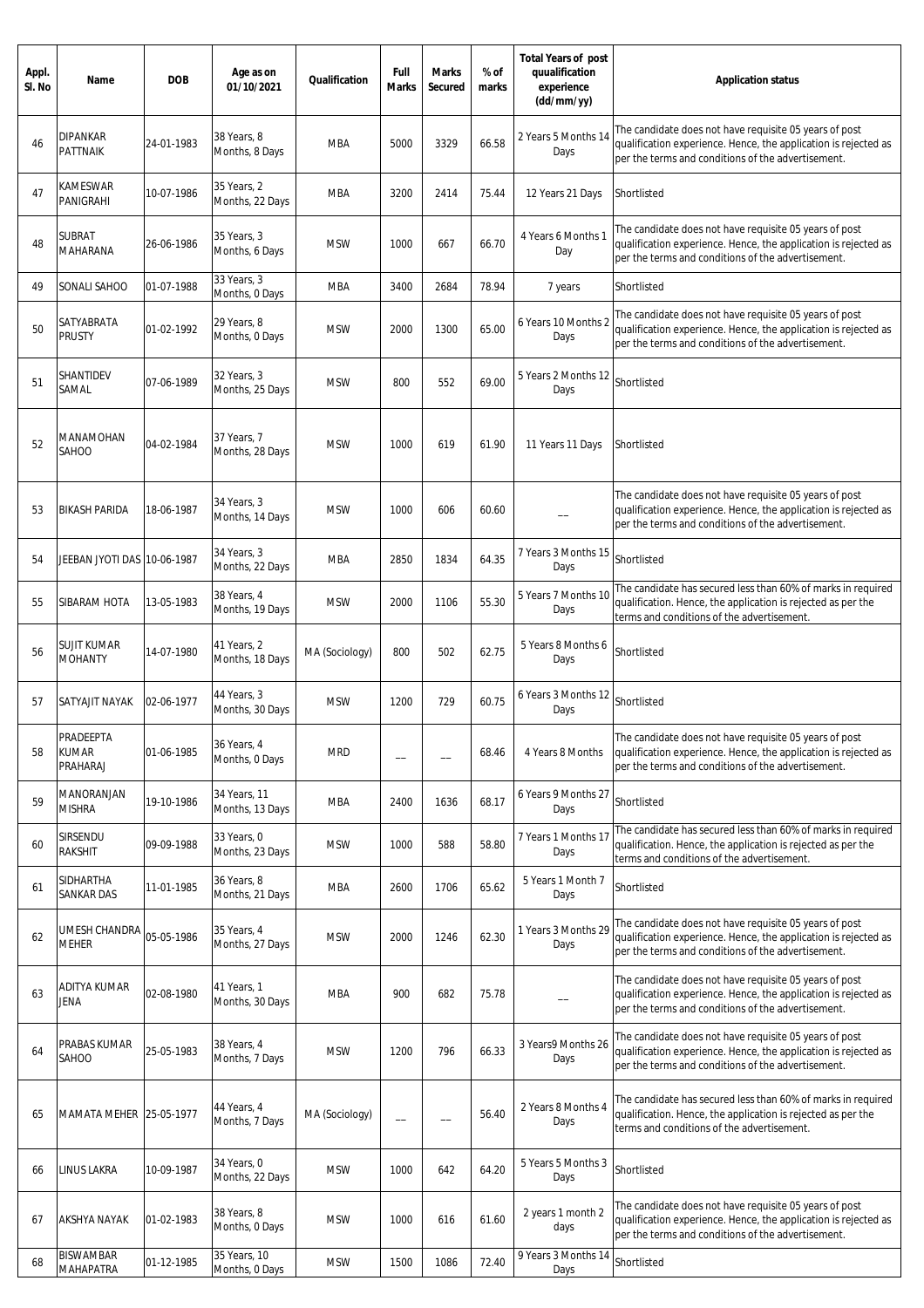| Appl.<br>SI. No | Name                                       | <b>DOB</b> | Age as on<br>01/10/2021                          | Qualification                 | Full<br><b>Marks</b>     | <b>Marks</b><br>Secured  | % of<br>marks | <b>Total Years of post</b><br>quualification<br>experience<br>(dd/mm/yy) | <b>Application status</b>                                                                                                                                                                                                           |
|-----------------|--------------------------------------------|------------|--------------------------------------------------|-------------------------------|--------------------------|--------------------------|---------------|--------------------------------------------------------------------------|-------------------------------------------------------------------------------------------------------------------------------------------------------------------------------------------------------------------------------------|
| 69              | DEEPAK RANJAN<br><b>NAYAK</b>              | 10-07-1985 | 36 Years, 2<br>Months, 22 Days                   | <b>MSW</b>                    | 2100                     | 1476                     | 70.29         | 7 Years 8 Months 1<br>Days                                               | The candidate has not completed a single term of 11 months<br>of contractual service in the present designation under<br>OSH&FW Society.Hence, the application is rejected as per the<br>terms and conditions of the advertisement. |
| 70              | NIBEDITA NANDA   20-06-1989                |            | 32 Years, 3<br>Months, 12 Days                   | MBA                           | $\overline{\phantom{0}}$ |                          | 70.20         | 6 Years 1 Month 8<br>Days                                                | Shortlisted                                                                                                                                                                                                                         |
| 71              | <b>DIPTI RANI</b><br>PADHIHARI             | 24-05-1985 | 36 Years, 4<br>Months, 8 Days                    | MBA                           | $\overline{\phantom{0}}$ |                          | 61.80         | 1 Years 0 Months 20<br>Days                                              | The candidate does not have requisite 05 years of post<br>qualification experience. Hence, the application is rejected as<br>per the terms and conditions of the advertisement.                                                     |
| 72              | SANGRAM<br>KESHARI SAHU                    | 15-05-1991 | 30 Years, 4<br>Months, 17 Days                   | <b>MSW</b>                    | 1600                     | 960                      | 60.00         | 5 Years 11 Months<br>15 Days                                             | Shortlisted                                                                                                                                                                                                                         |
| 73              | <b>BIBHUTI BHUSAN</b><br>TARASIA           | 02-05-1985 | 36 Years, 4<br>Months, 30 Days                   | MBA                           | 2850                     | 1935                     | 67.89         | 8 Years 1 Month                                                          | Shortlisted                                                                                                                                                                                                                         |
| 74              | PRABINA KUMAR<br>JENA                      | 14-04-1987 | 34 Years, 5<br>Months, 18 Days                   | <b>MBA</b>                    | 2850                     | 1935                     | 67.89         | 8 Years 6 Months 18<br>Days                                              | Shortlisted                                                                                                                                                                                                                         |
| 75              | <b>DEBASIS</b>                             | 23-09-1986 | 35 Years, 0                                      | <b>MBA</b>                    | ÷,                       | $\overline{\phantom{0}}$ | 62.60         | 7 Years 3 Months                                                         | Shortlisted                                                                                                                                                                                                                         |
| 76              | MOHAPATRA<br>JOSEPH ERNEST<br>KENNEDY      | 13-05-1975 | Months, 9 Days<br>46 Years, 4<br>Months, 19 Days | <b>MSW</b>                    | 1000                     | 832                      | 83.20         | 16 Years 9 Months<br>28 Days                                             | The candidate has crossed upper age limit i.e 45 years. Hence,<br>the application is rejected as per the terms and conditions of<br>the advertisement.                                                                              |
| 77              | PRAMITA<br>SATAPATHY                       | 12-06-1977 | 44 Years, 3<br>Months, 20 Days                   | <b>MSW</b>                    | 1000                     | 633                      | 63.30         | 7 Years 8 Months 9<br>Days                                               | Shortlisted                                                                                                                                                                                                                         |
| 78              | KARTIKA<br>CHANDRA NAYAK                   | 06-06-1982 | 39 Years, 3<br>Months, 26 Days                   | MBA                           | 2100                     | 1401                     | 66.71         | 10 Years 9 Months<br>26 Days                                             | Shortlisted                                                                                                                                                                                                                         |
| 79              | ABEL NAYAK                                 | 08-02-1991 | 30 Years, 7<br>Months, 24 Days                   | MA (Sociology)                | 1600                     | 973                      | 60.81         |                                                                          | The candidate does not have requisite 05 years of post<br>qualification experience. Hence, the application is rejected as<br>per the terms and conditions of the advertisement.                                                     |
| 80              | SUSHANTA<br>KUMAR MISHRA                   | 11-06-1980 | 41 Years, 3<br>Months, 21 Days                   | MA (Rural<br>Development)     | 1200                     | 763                      | 63.58         | 16 Years 2 Months<br>28 Days                                             | Shortlisted                                                                                                                                                                                                                         |
| 81              | SASMITANJALI<br><b>RAYCHOWDHURY</b>        | 01-07-1977 | 44 Years, 3<br>Months, 0 Days                    | <b>MSW</b>                    | 1000                     | 631                      | 63.10         | 18 Years 5 Months<br>20 Days                                             | Shortlisted                                                                                                                                                                                                                         |
| 82              | <b>POONAM</b><br>PRIYADARSHINI<br>SENAPATI | 01-07-1986 | 35 Years, 3<br>Months, 0 Days                    | <b>MPH</b>                    | 4000                     | 3117                     | 77.93         | 2 Years 3 Months 2<br>Days                                               | The candidate does not have requisite 05 years of post<br>qualification experience. Hence, the application is rejected as<br>per the terms and conditions of the advertisement.                                                     |
| 83              | MOHAN KUMAR<br>DASH                        | 27-08-1984 | 37 Years, 1<br>Month, 5 Days                     | <b>MBA</b>                    | 4200                     | 3458                     | 82.33         | 6 years 4 months 16<br>days                                              | Shortlisted                                                                                                                                                                                                                         |
| 84              | JAYAPRAKASH<br><b>SWAIN</b>                | 01-06-1993 | 28 Years, 4<br>Months, 0 Days                    | MBA                           |                          |                          | 64.00         | 3 Years 10 months                                                        | The candidate does not have requisite 05 years of post<br>qualification experience. Hence, the application is rejected as<br>per the terms and conditions of the advertisement.                                                     |
| 85              | ANTARYAMI<br><b>BALIARSINGH</b>            | 01-06-1990 | 31 Years, 4<br>Months, 0 Days                    | <b>MSW</b>                    | 1000                     | 571                      | 57.10         | 9 Years 10 Months<br>13 Days                                             | The candidate has secured less than 60% of marks in required<br>qualification. Hence, the application is rejected as per the<br>terms and conditions of the advertisement.                                                          |
| 86              | LINGARAJ<br><b>TRIPATHY</b>                | 19-07-1986 | 35 Years, 2<br>Months, 13 Days                   | <b>MSW</b>                    | 2000                     | 1490                     | 74.50         | 7 Years 10 Months<br>13 Days                                             | Shortlisted                                                                                                                                                                                                                         |
| 87              | UMAKANT<br>PRADHAN                         | 07-05-1977 | 44 Years, 4<br>Months, 25 Days                   | <b>MBA</b>                    | 4200                     | 3503                     | 83.40         | 10 Years 1 Month 9<br>Days                                               | Shortlisted                                                                                                                                                                                                                         |
| 88              | RIZWANA<br>AKHTAREE                        | 22-01-1983 | 38 Years, 8<br>Months, 10 Days                   | <b>MSW</b>                    | 2000                     | 1384                     | 69.20         | 6 Years 9 Months 6<br>Days                                               | Shortlisted                                                                                                                                                                                                                         |
| 89              | MADHUSMITA<br>PANDA                        | 22-05-1983 | 38 Years, 4<br>Months, 10 Days                   | M Sc<br><b>Bioinformatics</b> | 2000                     | 1731                     | 86.55         | 6 Years 2 Months 27<br>Days                                              | The candidate does not have requisite educational<br>qualification. Hence, the application is rejected as per the<br>terms and conditions of the advertisement.                                                                     |
| 90              | DIPTIMAYEE<br>MALLICK                      | 03-07-1988 | 33 Years, 2<br>Months, 29 Days                   | <b>MSW</b>                    | 1600                     | 1132                     | 70.75         | 2 Years 10 months s                                                      | The candidate does not have requisite 05 years of post<br>qualification experience. Hence, the application is rejected as<br>per the terms and conditions of the advertisement.                                                     |
| 91              | SATYAJIT PAL                               | 12-02-1975 | 46 Years, 7<br>Months, 20 Days                   | <b>MSW</b>                    | 2300                     | 1491                     | 64.83         | 18 Years 3 Months 1<br>Days                                              | The candidate has crossed upper age limit i.e 45 years. Hence,<br>the application is rejected as per the terms and conditions of<br>the advertisement.                                                                              |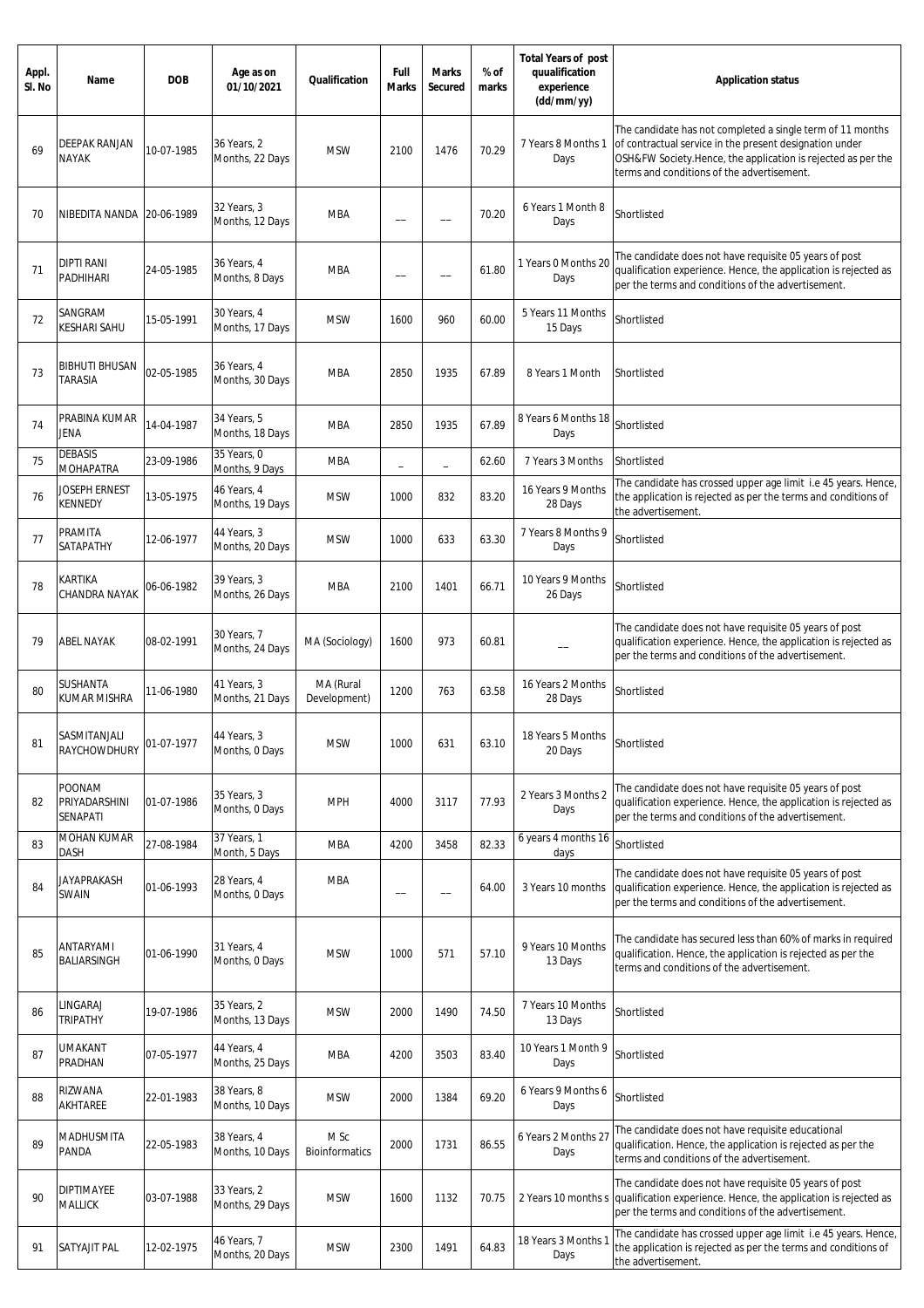| Appl.<br>SI. No | Name                                         | <b>DOB</b> | Age as on<br>01/10/2021         | Qualification            | Full<br><b>Marks</b>     | <b>Marks</b><br>Secured  | % of<br>marks | <b>Total Years of post</b><br>quualification<br>experience<br>(dd/mm/yy) | <b>Application status</b>                                                                                                                                                                                                                                           |
|-----------------|----------------------------------------------|------------|---------------------------------|--------------------------|--------------------------|--------------------------|---------------|--------------------------------------------------------------------------|---------------------------------------------------------------------------------------------------------------------------------------------------------------------------------------------------------------------------------------------------------------------|
| 92              | SK WASIM<br><b>SIKANDER</b>                  | 26-07-1988 | 33 Years, 2<br>Months, 6 Days   | MBA                      |                          |                          |               |                                                                          | The candidate does not have requisite 05 years of post<br>qualification experience and percentage of marks could not<br>be ascertained from the submitted documents. Hence, the<br>application is rejected as per the terms and conditions of the<br>advertisement. |
| 93              | PRIYABRATA<br>RANA                           | 15-07-1981 | 40 Years, 2<br>Months, 17 Days  | <b>MBA</b>               | 3200                     | 2209                     | 69.03         |                                                                          | The candidate does not have requisite 05 years of post<br>qualification experience. Hence, the application is rejected as<br>per the terms and conditions of the advertisement.                                                                                     |
| 94              | TRIBIKRAM HOTA                               | 01-06-1984 | 37 Years, 4<br>Months, 0 Days   | <b>MBA</b>               | 1200                     | 826                      | 68.83         | 5 Years 1 Month<br>7Days                                                 | Shortlisted                                                                                                                                                                                                                                                         |
| 95              | SANGRAM<br>KESHARI PANDA                     | 24-05-1993 | 28 Years, 4<br>Months, 8 Days   | MBA                      | 3200                     | 2252                     | 70.38         | 4 Years 5 Months 3<br>Days                                               | The candidate does not have requisite 05 years of post<br>qualification experience. Hence, the application is rejected as<br>per the terms and conditions of the advertisement.                                                                                     |
| 96              | <b>SUSHREE</b><br>PRATYASHA<br><b>MISHRA</b> | 09-11-1987 | 33 Years, 10<br>Months, 23 Days | MA (Rural<br>Management) | 1200                     | 690                      | 57.50         | 10 Years 6 Months<br>15 Days                                             | The candidate has secured less than 60% of marks in required<br>qualification. Hence, the application is rejected as per the<br>terms and conditions of the advertisement.                                                                                          |
| 97              | DEVENDRA<br><b>KUMAR KAR</b>                 | 08-05-1980 | 41 Years, 4<br>Months, 24 Days  | MA (Sociology)           | 1000                     | 613                      | 61.30         | 17 Years 5 Months<br>10 Days                                             | Shortlisted                                                                                                                                                                                                                                                         |
| 98              | PRASAD KUMAR<br>SUNDARAY                     | 21-06-1985 | 36 Years, 3<br>Months, 11 Days  | <b>MSW</b>               | 1500                     | 1103                     | 73.53         | 11 Years 9 Months 1<br>Day                                               | Shortlisted                                                                                                                                                                                                                                                         |
| 99              | SATYABRATA<br>DASH                           | 16-07-1986 | 35 Years, 2<br>Months, 16 Days  | MBA                      | 2800                     | 1755                     | 62.68         | 8 Years 7 Months 3<br>Days                                               | Shortlisted                                                                                                                                                                                                                                                         |
| 100             | PANKAJINI<br><b>MISHRA</b>                   | 10-01-1984 | 37 Years, 8<br>Months, 22 Days  | <b>MBA</b>               | $\overline{\phantom{m}}$ | $\overline{\phantom{0}}$ | 61.90         | 11 Years 8 Months 6<br>Days                                              | Shortlisted                                                                                                                                                                                                                                                         |
| 101             | <b>GAURI SANKAR</b><br>HOTTA                 | 14-05-1984 | 37 Years, 4<br>Months, 18 Days  | MBA                      | 4200                     | 3292                     | 78.38         | 9 Years 7 Months 18<br>Days                                              | Shortlisted                                                                                                                                                                                                                                                         |
| 102             | SANGRAM<br><b>KESHARI</b><br>SAMANTARAY      | 15-07-1979 | 42 Years, 2<br>Months, 17 Days  | MBA                      | 3200                     | 2134                     | 66.69         | 13 Years 6 Months<br>28 Days                                             | Shortlisted                                                                                                                                                                                                                                                         |
| 103             | ABHILASH KUMAR<br>PANIGRAHI                  | 13-03-1988 | 33 Years, 6<br>Months, 19 Days  | MA (Sociology)           |                          |                          | 65            | 9 Years 2 Months<br>14Days                                               | Shortlisted                                                                                                                                                                                                                                                         |
| 104             | AJIT KALYANI                                 | 14-08-1988 | 33 Years, 1<br>Months, 18 Days  | <b>MBA</b>               |                          |                          | 58.60         |                                                                          | The candidate has secured less than 60% of marks in MBA and<br>required post qualification experience. Hence, the application<br>is rejected as per the terms and conditions of the<br>advertisement.                                                               |
| 105             | <b>MONALISA KAR</b>                          | 02-08-1986 | 35 Years, 1<br>Months, 30 Days  | MA (SOCIOLOGY)           | 800                      | 422                      | 52.75         |                                                                          | The candidate does not have requisite 60% of marks in MA<br>(Sociology) and required post qualification experience.<br>Hence, the application is rejected as per the terms and<br>conditions of the advertisement.                                                  |
| 106             | <b>BIJAYKETAN</b><br><b>BISWAL</b>           | 30-06-1982 | 39 Years, 3<br>Months, 2 Days   | <b>MBA</b>               | —<br>——                  | $\overline{\phantom{0}}$ | 67.00         | 5 Years 9 Months                                                         | Shortlisted                                                                                                                                                                                                                                                         |
| 107             | PRASANTA<br>KUMAR BEHERA                     | 01-05-1989 | 32 Years, 5<br>Months, 0 Days   | PGDM                     | 2800                     | 1766                     | 63.07         | 6 Years 2 Months 28<br>Days                                              | Shortlisted                                                                                                                                                                                                                                                         |
| 108             | <b>MISHAEL</b><br>PRADHAN                    | 03-07-1986 | 35 Years, 2<br>Months, 29 Days  | <b>MSW</b>               | 1000                     | 614                      | 61.40         | 5 Years 3 Months 22<br>Days                                              | Shortlisted                                                                                                                                                                                                                                                         |
| 109             | PRASANNA<br><b>KUMAR DEBATA</b>              | 16-11-1975 | 45 Years, 10<br>Months, 16 Days | <b>MRD</b>               | --                       | --                       | 61.59         | 10 Years 6 Months 4<br>Days                                              | Shortlisted                                                                                                                                                                                                                                                         |
| 110             | <b>SUBHRANSHU</b><br>SHEKHAR<br>PAIKARAY     | 03-07-1987 | 34 Years, 2<br>Months, 29 Days  | <b>MBA</b>               | 2000                     | 1427                     | 71.35         | 5 Years 5 Months 4<br>Days                                               | Shortlisted                                                                                                                                                                                                                                                         |
| 111             | TUNA KUMAR<br><b>NAYAK</b>                   | 02-08-1989 | 32 Years, 1<br>Month, 30 Days   | <b>MSW</b>               | 1600                     | 1102                     | 68.88         | 6 Years 1 Month 4<br>Days                                                | Shortlisted                                                                                                                                                                                                                                                         |
| 112             | KABERI HOTA                                  | 15-07-1978 | 43 Years, 2<br>Months, 17 Days  | <b>MSW</b>               | 1000                     | 797                      | 79.70         |                                                                          | The candidate does not have requisite 05 years of post<br>qualification experience. Hence, the application is rejected as<br>per the terms and conditions of the advertisement.                                                                                     |
| 113             | DEBASHIS PRUSTY 08-06-1982                   |            | 39 Years, 3<br>Months, 24 Days  | <b>MSW</b>               | 1200                     | 798                      | 66.50         | 5 Years 4 Months                                                         | Shortlisted                                                                                                                                                                                                                                                         |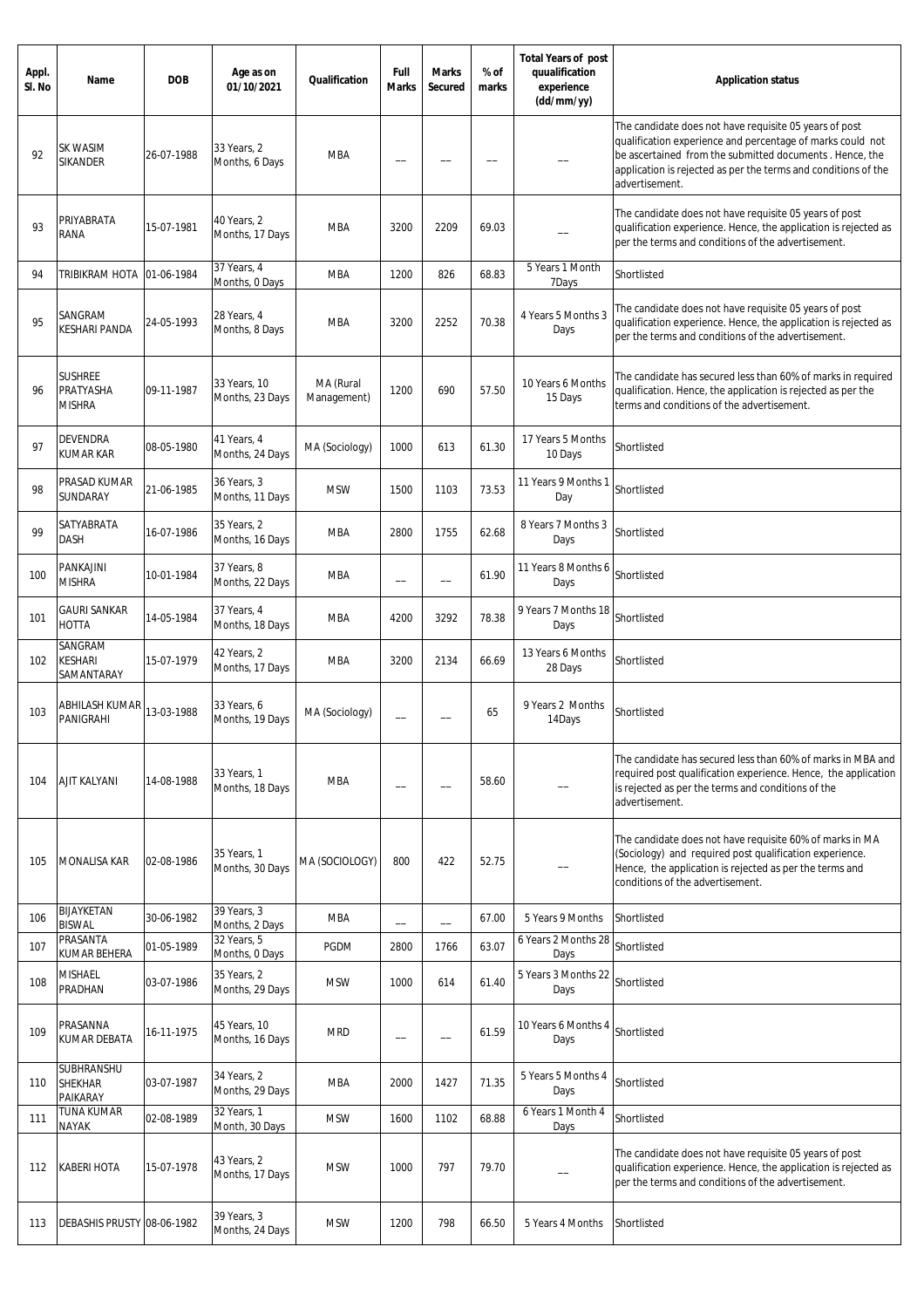| Appl.<br>SI. No | Name                                 | <b>DOB</b> | Age as on<br>01/10/2021         | Qualification        | Full<br><b>Marks</b>     | <b>Marks</b><br>Secured | % of<br>marks | <b>Total Years of post</b><br>quualification<br>experience<br>(dd/mm/yy) | <b>Application status</b>                                                                                                                                                                                                                                                         |
|-----------------|--------------------------------------|------------|---------------------------------|----------------------|--------------------------|-------------------------|---------------|--------------------------------------------------------------------------|-----------------------------------------------------------------------------------------------------------------------------------------------------------------------------------------------------------------------------------------------------------------------------------|
| 114             | MANASA RANJAN<br><b>DASH</b>         | 07-05-1986 | 35 Years, 4<br>Months, 25 Days  | <b>PGDM</b>          |                          |                         |               | 4 Years 6 Months 14<br>Days                                              | The candidate does not have requisite 5 years of post<br>qulification experience and he has also not submitted the<br>percentage conversion certificate with the application form.<br>Hence, the application is rejected as per the terms and<br>conditions of the advertisement. |
| 115             | <b>SIBA DATTA</b><br><b>AGASTI</b>   | 01-06-1984 | 37 Years, 4<br>Months, 0 Days   | <b>MBA</b>           |                          |                         |               | 4 Years 6 Months 15<br>Days                                              | The candidate has not submitted MBA marksheet with the<br>application form and also does not have requisite 5 years of<br>post qulification experience. Hence, the application is rejected<br>as per the terms and conditions of the advertisement.                               |
| 116             | <b>SAI SWARUP</b><br><b>MISHRA</b>   | 14-12-1977 | 43 Years, 9<br>Months, 18 Days  | MBA                  |                          |                         | 61.90         | 1 Years 2 Months 16<br>Days                                              | The candidate does not have requisite 05 years of post<br>qualification experience. Hence, the application is rejected as<br>per the terms and conditions of the advertisement.                                                                                                   |
| 117             | <b>NIBEDITA DIKHIT</b>               | 18-06-1988 | 33 Years, 3<br>Months, 14 Days  | <b>MSW</b>           | 1000                     | 613                     | 61.30         | 4 Years 6 Months 9<br>Days                                               | The candidate does not have requisite 05 years of post<br>qualification experience. Hence, the application is rejected as<br>per the terms and conditions of the advertisement.                                                                                                   |
| 118             | <b>HEMANTA</b><br><b>KUMAR BHOI</b>  | 04-07-1991 | 30 Years, 2<br>Months, 28 Days  | <b>MBA</b>           | 2800                     | 2199                    | 78.54         | 3 Years 6 Months 29<br>Days                                              | The candidate does not have requisite 05 years of post<br>qualification experience. Hence, the application is rejected as<br>per the terms and conditions of the advertisement.                                                                                                   |
| 119             | <b>BABUL KUMAR</b><br>LAKRA          | 28-08-1984 | 37 Years, 1<br>Months, 4 Days   | <b>MSW</b>           | 2300                     | 1380                    | 60.00         | 6 Years 1 Month 23<br>Days                                               | Shortlisted                                                                                                                                                                                                                                                                       |
| 120             | <b>AJIT KUMAR</b><br><b>TRIPATHY</b> | 06-10-1986 | 34 Years, 11<br>Months, 26 Days | <b>MBA</b>           | 2800                     | 1808                    | 64.57         | Days                                                                     | The candidate has not completed a single term of 11 months<br>6 Years 4 Months 16 of contractual service in the present designation under<br>OSH&FW Society.Hence, the application is rejected as per the<br>terms and conditions of the advertisement.                           |
| 121             | PRITHIRAJ PANDA 19-06-1987           |            | 34 Years, 3<br>Months, 13 Days  | <b>MBA</b>           |                          |                         |               | 7 Years 4 Months 29<br>Days                                              | The percentage of marks could not be ascertained from the<br>submitted documents. Hence, the application is rejected as<br>per the terms and conditions of the advertisement.                                                                                                     |
| 122             | <b>DEBASMITA</b><br><b>NAYAK</b>     | 25-05-1990 | 31 Years, 4<br>Months, 7 Days   | MA (Sociology)       | 1600                     | 904                     | 56.50         | 6 Years 4 Months 20<br>Days                                              | The candidate does not have requisite 60% of marks in MA<br>(Sociology). Hence, the application is rejected as per the terms<br>and conditions of the advertisement.                                                                                                              |
| 123             | SUBHALAXMI<br><b>MISHRA</b>          | 07-07-1984 | 37 Years, 2<br>Months, 25 Days  | <b>MRD</b>           | $\overline{\phantom{0}}$ |                         | 67.00         | 6 Years 6 Months 9<br>Days                                               | Shortlisted                                                                                                                                                                                                                                                                       |
| 124             | SOUMYA MISHRA 04-05-1992             |            | 29 Years, 4<br>Months, 28 Days  | <b>MBA</b>           | 3000                     | 2004                    | 66.80         |                                                                          | The candidate does not have requisite 05 years of post<br>qualification experience. Hence, the application is rejected as<br>per the terms and conditions of the advertisement.                                                                                                   |
| 125             | <b>NUTAN DWIBEDI</b>                 | 26-09-1988 | 33 Years, 0<br>Months, 6 Days   | MA (Psychology)      | 2000                     | 1267                    | 63.35         | 5 Years 1 Month 27<br>Days                                               | Shortlisted                                                                                                                                                                                                                                                                       |
| 126             | <b>BINA HARIYANI</b>                 | 08-07-1980 | 41 Years, 2<br>Months, 24 Days  | MA (Psychology)      | 1000                     | 619                     | 61.90         | 2 Years 9 Months 17<br>Days                                              | The candidate does not have requisite 05 years of post<br>qualification experience. Hence, the application is rejected as<br>per the terms and conditions of the advertisement.                                                                                                   |
| 127             | PRIYADARSHINI<br>SAHU                | 01-07-1982 | 39 Years, 3<br>Months, 0 Days   | MA<br>(Anthropology) | 1000                     | 753                     | 75.30         | 8 Years 9 Months 15<br>Days                                              | Shortlisted                                                                                                                                                                                                                                                                       |
| 128             | SANJUKTA RANI<br><b>BAGH</b>         | 26-12-1981 | 39 Years, 9<br>Months, 6 Days   | <b>MSW</b>           | 1200                     | 859                     | 71.58         | 8 Years 9 Months 8<br>Days                                               | Shortlisted                                                                                                                                                                                                                                                                       |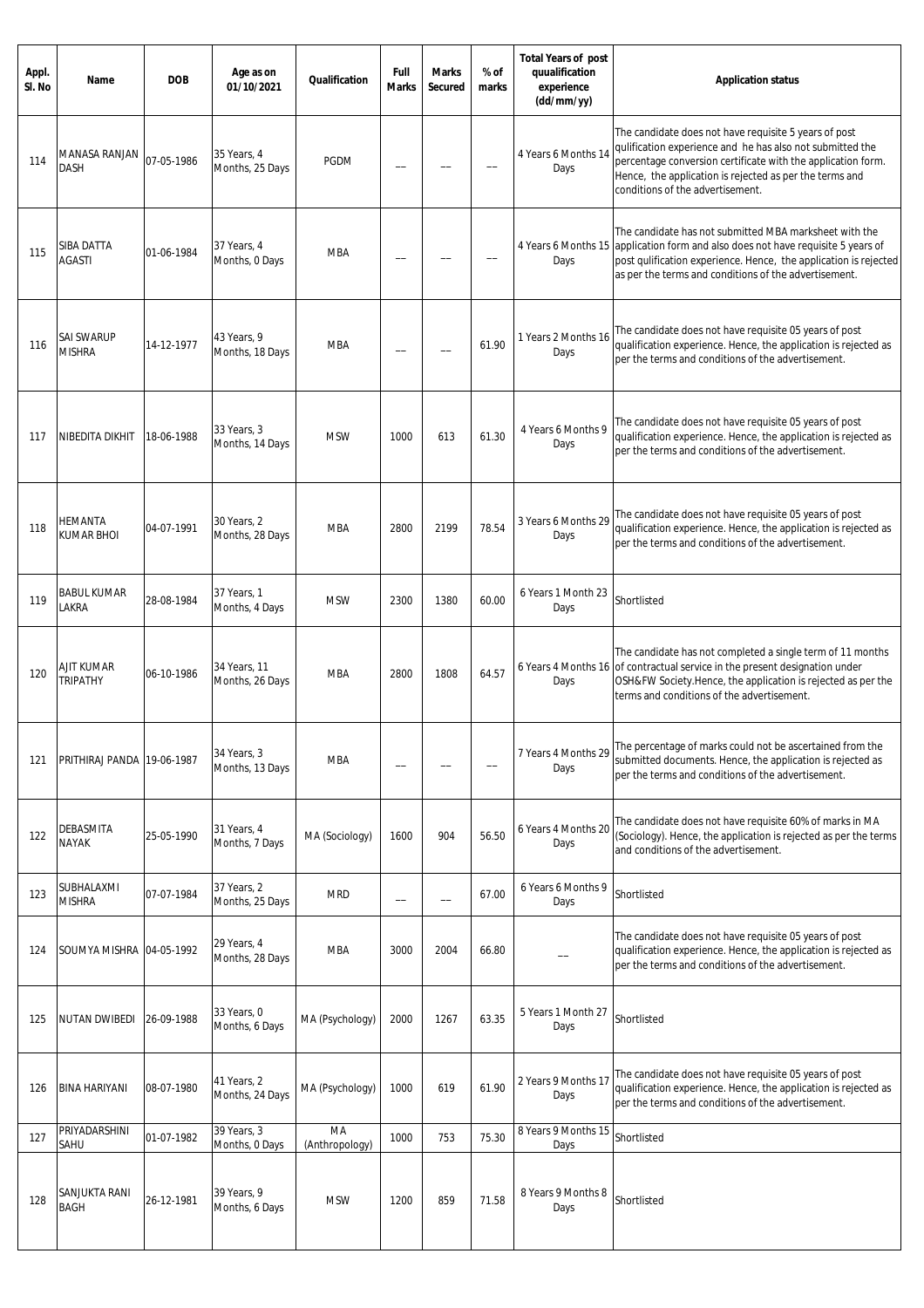| Appl.<br>SI. No | Name                                | <b>DOB</b> | Age as on<br>01/10/2021         | Qualification                                          | Full<br><b>Marks</b> | <b>Marks</b><br><b>Secured</b> | % of<br>marks | <b>Total Years of post</b><br>quualification<br>experience<br>(dd/mm/yy) | <b>Application status</b>                                                                                                                                                                                                                                                           |
|-----------------|-------------------------------------|------------|---------------------------------|--------------------------------------------------------|----------------------|--------------------------------|---------------|--------------------------------------------------------------------------|-------------------------------------------------------------------------------------------------------------------------------------------------------------------------------------------------------------------------------------------------------------------------------------|
| 129             | P ISWAR RAO                         | 13-02-1992 | 29 Years, 7<br>Months, 19 Days  | MA (Political<br>Science)                              | 1000                 | 638                            | 63.80         | 8 Years 1 Month 6<br>Days                                                | The candidate does not have requisite educational<br>qualification. Hence, the application is rejected as per the<br>terms and conditions of the advertisement.                                                                                                                     |
| 130             | <b>BABUJI KHARA</b>                 | 18-05-1983 | 38 Years, 4<br>Months, 14 Days  | <b>MBA</b>                                             | 1800                 | 1072                           | 59.56         | 11 Years 06 Months<br>7 Days                                             | The candidate has secured less than 60% of marks in MBA.<br>Hence, the application is rejected as per the terms and<br>conditions of the advertisement.                                                                                                                             |
| 131             | PRADEEP<br>KUMARA PANDA             | 15-04-1982 | 39 Years, 5<br>Months, 17 Days  | <b>MHM</b>                                             | 1600                 | 1017                           | 63.56         | 7 Years 6 Months 7<br>Days                                               | Shortlisted                                                                                                                                                                                                                                                                         |
| 132             | <b>LAXMI SINGH</b>                  | 23-06-1980 | 41 Years, 3<br>Months, 9 Days   | <b>MSW</b>                                             | 1000                 | 653                            | 65.30         | 6 Years 9 Months 28<br>Days                                              | Shortlisted                                                                                                                                                                                                                                                                         |
| 133             | <b>DIGAMBAR</b><br><b>MISHRA</b>    | 09-06-1982 | 39 Years, 3<br>Months, 23 Days  | <b>MBA</b>                                             |                      | $\overline{\phantom{0}}$       | 62.00         | 7 Years 6 Months 14<br>Days                                              | Shortlisted                                                                                                                                                                                                                                                                         |
| 134             | DIPIKA SWAIN                        | 30-05-1989 | 32 Years, 4<br>Months, 2 Days   | <b>MSW</b>                                             | 1200                 | 800                            | 66.67         | 5 Years 5 Months 19<br>Days                                              | Shortlisted                                                                                                                                                                                                                                                                         |
| 135             | <b>BIKASH RANJAN</b><br>DAS         | 09-06-1990 | 31 Years, 3<br>Months, 23 Days  | MA (Psychology)                                        |                      |                                | 70.70         | 5 Years 5 Months 25<br>Days                                              | Shortlisted                                                                                                                                                                                                                                                                         |
| 136             | SUBHASHISA<br>KHANDUAL              | 26-05-1989 | 32 Years, 4<br>Months, 6 Days   | PGDM                                                   | 3600                 | 2396                           | 66.56         | 9 Years 25 Days                                                          | Shortlisted                                                                                                                                                                                                                                                                         |
| 137             | RADHASHYAM<br><b>MISHRA</b>         | 10-03-1980 | 41 Years, 6<br>Months, 22 Days  | <b>PGDRD</b>                                           |                      |                                |               | 10 Years 2 Months 2<br>Days                                              | The percentage could not be ascertained from the submitted<br>PGDRD marksheet. Hence, the application is rejected as per<br>the terms and conditions of the advertisement                                                                                                           |
| 138             | SUVASHREE DAS                       | 13-01-1988 | 33 Years, 8<br>Months, 19 Days  | Master in<br>Hospital<br>Administration                | 1200                 | 698                            | 58.17         | 9 Years 3 Months 24<br>Days                                              | The candidate does not have requisite educational<br>qualification and also has secured less than 60% of marks in<br>MHA. Hence, the application is rejected as per the terms and<br>conditions of the advertisement                                                                |
| 139             | <b>DIPTI RANJAN</b><br>MAHAKUL      | 17-04-1992 | 29 Years, 5<br>Months, 15 Days  | <b>MSW</b>                                             | 1000                 | 625                            | 62.50         | 6 Years 1 Month 24<br>Days                                               | Shortlisted                                                                                                                                                                                                                                                                         |
| 140             | <b>SUJATA DAS</b>                   | 15-06-1988 | 33 Years, 3<br>Months, 17 Days  | MA (Rural<br>Development)                              |                      |                                | 63.00         | 5 Years 11 Months<br>07 Days                                             | Shortlisted                                                                                                                                                                                                                                                                         |
| 141             | DIPTI PRAKASH<br><b>BEHERA</b>      | 21-10-1992 | 28 Years, 11<br>Months, 11 Days | MSC (Climate<br>Change &<br>Sustainability<br>Studies) | $\qquad \qquad -$    |                                | —             | 1 Years 1 Days                                                           | The candidate does not have requisite educational<br>qualification and 05 years of post qualification experience.<br>Hence, the application is rejected as per the terms and<br>conditions of the advertisement.                                                                    |
| 142             | SANDHYARANI<br>SAHU                 | 05-07-1987 | 34 Years, 2<br>Months, 27 Days  | <b>MSW</b>                                             | 1600                 | 1008                           | 63.00         | 04 Months 26 Days                                                        | The candidate does not have requisite 5 years of post<br>qulification experience and also not submitted all post<br>qualification experience certificates with the application form.<br>Hence, the application is rejected as per the terms and<br>conditions of the advertisement. |
| 143             | PURANDARA<br>MAHANTA                | 10-05-1985 | 36 Years, 4<br>Months, 22 Days  | <b>MSW</b>                                             | 1000                 | 652                            | 65.20         | 10 Months 12 Days                                                        | The candidate does not have requisite 05 years of post<br>qualification experience. Hence, the application is rejected as<br>per the terms and conditions of the advertisement.                                                                                                     |
| 144             | SAMBIT NAYAK                        | 10-05-1987 | 34 Years, 4<br>Months, 22 Days  | PGDM                                                   | $\qquad \qquad -$    |                                | --            | 6 Years 1 Months 24<br>Days                                              | The percentage could not be ascertained from the submitted<br>PGDM documents. Hence, the application is rejected as per<br>the terms and conditions of the advertisement                                                                                                            |
| 145             | DRSUBHRANSHU<br><b>SEKHAR BARIK</b> | 25-06-1975 | 46 Years, 3<br>Months, 7 Days   | <b>MBA</b>                                             | 2200                 | 1483                           | 67.41         |                                                                          | The candidate has crossed upper age limit i.e 45 years. Hence,<br>the application is rejected as per the terms and conditions of<br>the advertisement.                                                                                                                              |
| 146             | PRIYANKA<br>PAIKARAY                | 06-07-1990 | 31 Years, 2<br>Months, 26 Days  | MA (Psychology)                                        | 1000                 | 708                            | 70.80         | 6 Years 5 Months 16<br>Days                                              | Shortlisted                                                                                                                                                                                                                                                                         |
| 147             | RACHITA<br>MAHAKUL                  | 01-02-1991 | 30 Years, 8<br>Months, 0 Days   | <b>MSW</b>                                             | $\qquad \qquad -$    | $\overline{\phantom{0}}$       | 66.20         | 7 Years 2 Months 9<br>Days                                               | Shortlisted                                                                                                                                                                                                                                                                         |
| 148             | <b>JYOTIPRAVA</b><br>SAHOO          | 13-07-1987 | 34 Years, 2<br>Months, 19 Days  | <b>MSW</b>                                             | 1500                 | 1063                           | 70.87         | 5 Years 2 Months 9<br>Days                                               | Shortlisted                                                                                                                                                                                                                                                                         |
| 149             | SWARNALATA<br>DAS                   | 12-05-1983 | 38 Years, 4<br>Months, 20 Days  | <b>MSW</b>                                             | 1200                 | 836                            | 69.67         | 11 Years 2 Months<br>17 Days                                             | Shortlisted                                                                                                                                                                                                                                                                         |
| 150             | MINATI PATRA                        | 13-05-1995 | 26 Years, 4<br>Months, 19 Days  | MA (Sociology)                                         | 1800                 | 839                            | 46.61         |                                                                          | The candidate has secured less than 60% of marks in MA<br>(Sociology). Hence, the application is rejected as per the terms<br>and conditions of the advertisement.                                                                                                                  |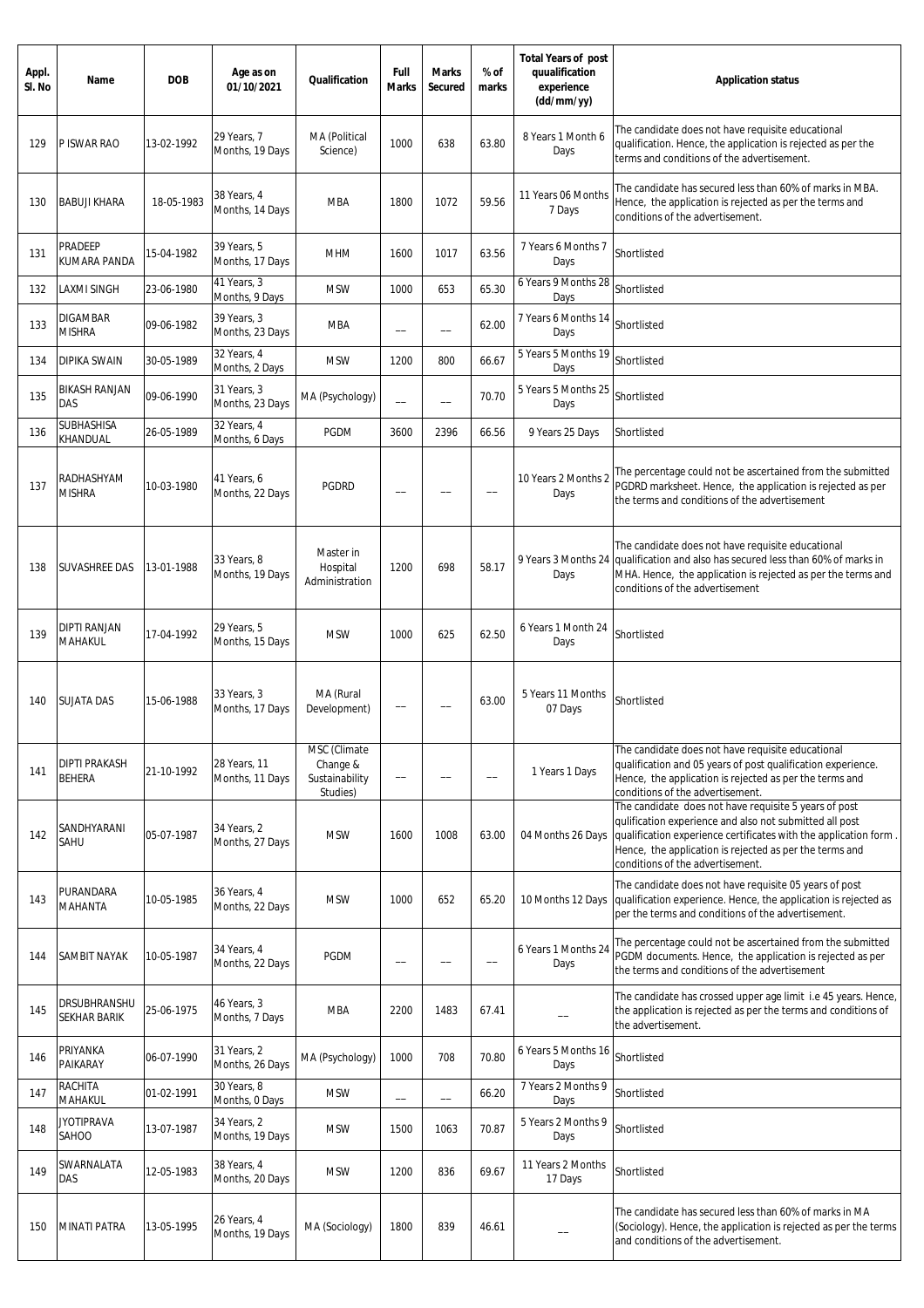| Appl.<br>SI. No | Name                                   | <b>DOB</b> | Age as on<br>01/10/2021         | Qualification            | Full<br><b>Marks</b>     | <b>Marks</b><br>Secured  | % of<br>marks | <b>Total Years of post</b><br>quualification<br>experience<br>(dd/mm/yy) | <b>Application status</b>                                                                                                                                                                                                                                                     |
|-----------------|----------------------------------------|------------|---------------------------------|--------------------------|--------------------------|--------------------------|---------------|--------------------------------------------------------------------------|-------------------------------------------------------------------------------------------------------------------------------------------------------------------------------------------------------------------------------------------------------------------------------|
| 151             | SANJEET KUMAR<br>SUNDARAY              | 10-03-1984 | 37 Years, 6<br>Months, 22 Days  | MBA                      | 5000                     | 3542                     | 70.84         | 8 Years 2 Months<br>20Days                                               | Shortlisted                                                                                                                                                                                                                                                                   |
| 152             | SITA RAM SAHOO 28-06-1979              |            | 42 Years, 3<br>Months, 4 Days   | <b>MBA</b>               | 2850                     | 1907                     | 66.91         | 05 Years 9 Months 6<br>Days                                              | Shortlisted                                                                                                                                                                                                                                                                   |
| 153             | SURJYA KANTA<br><b>BARIK</b>           | 15-06-1978 | 43 Years, 3<br>Months, 17 Days  | <b>MCOM</b>              | 1000                     | 622                      | 62.20         | 13 Years 4 Months<br>25 Days                                             | The candidate does not have requisite educational<br>qualification. Hence, the application is rejected as per the<br>terms and conditions of the advertisement.                                                                                                               |
| 154             | ALOK MOHARANA 15-06-1977               |            | 44 Years, 3<br>Months, 17 Days  | <b>MSW</b>               | 1200                     | 842                      | 70.17         | 5 Years                                                                  | Shortlisted                                                                                                                                                                                                                                                                   |
| 155             | NIRANJAN<br><b>MALLICK</b>             | 01-07-1980 | 41 Years, 3<br>Months, 0 Days   | MA (Psychology)          | 1600                     | 972                      | 60.75         | 15 Years 27 Days                                                         | Shortlisted                                                                                                                                                                                                                                                                   |
| 156             | HAKIM PRADHAN 01-06-1976               |            | 45 Years, 4<br>Months, 0 Days   | <b>MBA</b>               | 2100                     | 1342                     | 63.90         | 9 Years 4 Months 22<br>Days                                              | The candidate has crossed upper age limit i.e 45 years. Hence,<br>the application is rejected as per the terms and conditions of<br>the advertisement.                                                                                                                        |
| 157             | <b>MAMATA</b><br><b>MOHAPATRA</b>      | 12-04-1979 | 42 Years, 5<br>Months, 20 Days  | <b>MSW</b>               | 1300                     | 798                      | 61.38         | 6 Years 7 Months 15<br>Days                                              | Shortlisted                                                                                                                                                                                                                                                                   |
| 158             | NARAYAN HOTA                           | 04-06-1980 | 41 Years, 3<br>Months, 28 Days  | <b>MBA</b>               | 2000                     | 1407                     | 70.35         | 7 Years 3 Months 21<br>Days                                              | Shortlisted                                                                                                                                                                                                                                                                   |
| 159             | SUSANTA KUMAR<br>DAS                   | 04-07-1981 | 40 Years, 2<br>Months, 28 Days  | <b>MSW</b>               | 1500                     | 1071                     | 71.40         | 4 Years 5 Months 29<br>Days                                              | The candidate does not have requisite 05 years of post<br>qualification experience. Hence, the application is rejected as<br>per the terms and conditions of the advertisement.                                                                                               |
| 160             | <b>AMRESH KUMAR</b><br>PATEL           | 10-05-1979 | 42 Years, 4<br>Months, 22 Days  | MA (Sociology)           | 800                      | 407                      | 50.88         | 7 Years 9 Months 21<br>Days                                              | The candidate has secured less than 60% of marks in MA<br>(Sociology). Hence, the application is rejected as per the terms<br>and conditions of the advertisement                                                                                                             |
| 161             | TRUPTIRANJAN<br>DASH                   | 05-06-1988 | 33 Years, 3<br>Months, 27 Days  | MA (Rural<br>Management) | 1200                     | 751                      | 62.58         | 10 Years 10 Months Shortlisted                                           |                                                                                                                                                                                                                                                                               |
| 162             | DEBASISH<br><b>MOHAPATRA</b>           | 10-11-1987 | 33 Years, 10<br>Months, 22 Days | <b>MBA</b>               | $\overline{\phantom{0}}$ |                          | 65.60         |                                                                          | The candidate does not have requisite 05 years of post<br>qualification experience. Hence, the application is rejected as<br>per the terms and conditions of the advertisement.                                                                                               |
| 163             | <b>GOUTAM SAMAL</b>                    | 22-07-1988 | 33 Years, 2<br>Months, 10 Days  | <b>MBA</b>               |                          |                          | 74.30         | 9 years, 9 months,<br>16 days                                            | Shortlisted                                                                                                                                                                                                                                                                   |
| 164             | <b>ASHOK KUMAR</b><br>SAHU             | 07-11-1968 | 52 Years, 10<br>Months, 25 Days | <b>MBA</b>               | 3300                     | 2132                     | 64.61         | 16 Years 4 Months<br>16 Days                                             | Shortlisted                                                                                                                                                                                                                                                                   |
| 165             | BIRUPAKSHYA<br><b>MISHRA</b>           | 18-04-1987 | 34 Years, 5<br>Months, 14 Days  | MA (Rural<br>Management) | 1600                     | 999                      | 62.44         | 2 Years 5 Months                                                         | The candidate does not have requisite 05 years of post<br>qualification experience. Hence, the application is rejected as<br>per the terms and conditions of the advertisement.                                                                                               |
| 166             | SHRADHANJALI<br>LALA                   | 20-06-1978 | 43 Years, 3<br>Months, 12 Days  | <b>MSW</b>               | 1000                     | 600                      | 60.00         | 11 months 3 Days                                                         | The candidate does not have requisite 05 years of post<br>qualification experience. Hence, the application is rejected as<br>per the terms and conditions of the advertisement.                                                                                               |
| 167             | S DEBASIS<br><b>MOHANTY</b>            | 15-05-1982 | 39 Years, 4<br>Months, 17 Days  | <b>MBA</b>               | --                       | $\overline{\phantom{a}}$ | 65.10         | 1 year 6 months                                                          | The candidate does not have requisite 05 years of post<br>qualification experience. Hence, the application is rejected as<br>per the terms and conditions of the advertisement.                                                                                               |
| 168             | BHABANI SANKAR<br>SAHOO                | 05-10-1978 | 42 Years, 11<br>Months, 27 Days | MA (Sociology)           | 800                      | 488                      | 61.00         | 15 Years 10 Months<br>9 Days                                             | Shortlisted                                                                                                                                                                                                                                                                   |
| 169             | NIBEDITA<br><b>PATTNAIK</b>            | 30-04-1987 | 34 Years, 5<br>Months, 2 Days   | <b>MSW</b>               |                          |                          |               | 10 Years 2 Months 3<br>Days                                              | The percentage could not be ascertained from the submitted<br>document as the candidate has not submitted MSW First year<br>marksheet with the application form. Hence, the application is<br>rejected as per the terms and conditions of the advertisement.                  |
| 170             | DAMODAR DAS                            | 30-06-1988 | 33 Years, 3<br>Months, 2 Days   | <b>PGDM</b>              | --                       |                          |               | 9 Years 4 Months 5<br>Days                                               | The percentage could not be ascertained from the submitted<br>PGDM marksheet as the candidate has not submitted<br>percentage conversion certificate with the application<br>form.Hence, the application is rejected as per the terms and<br>conditions of the advertisement. |
| 171             | PRIYANKA<br>PRIYADARSHINI<br>PATTANAIK | 08-06-1991 | 30 Years, 3<br>Months, 24 Days  | <b>MSW</b>               | 1000                     | 639                      | 63.90         | 5 Years 6 Months 9<br>Days                                               | Shortlisted                                                                                                                                                                                                                                                                   |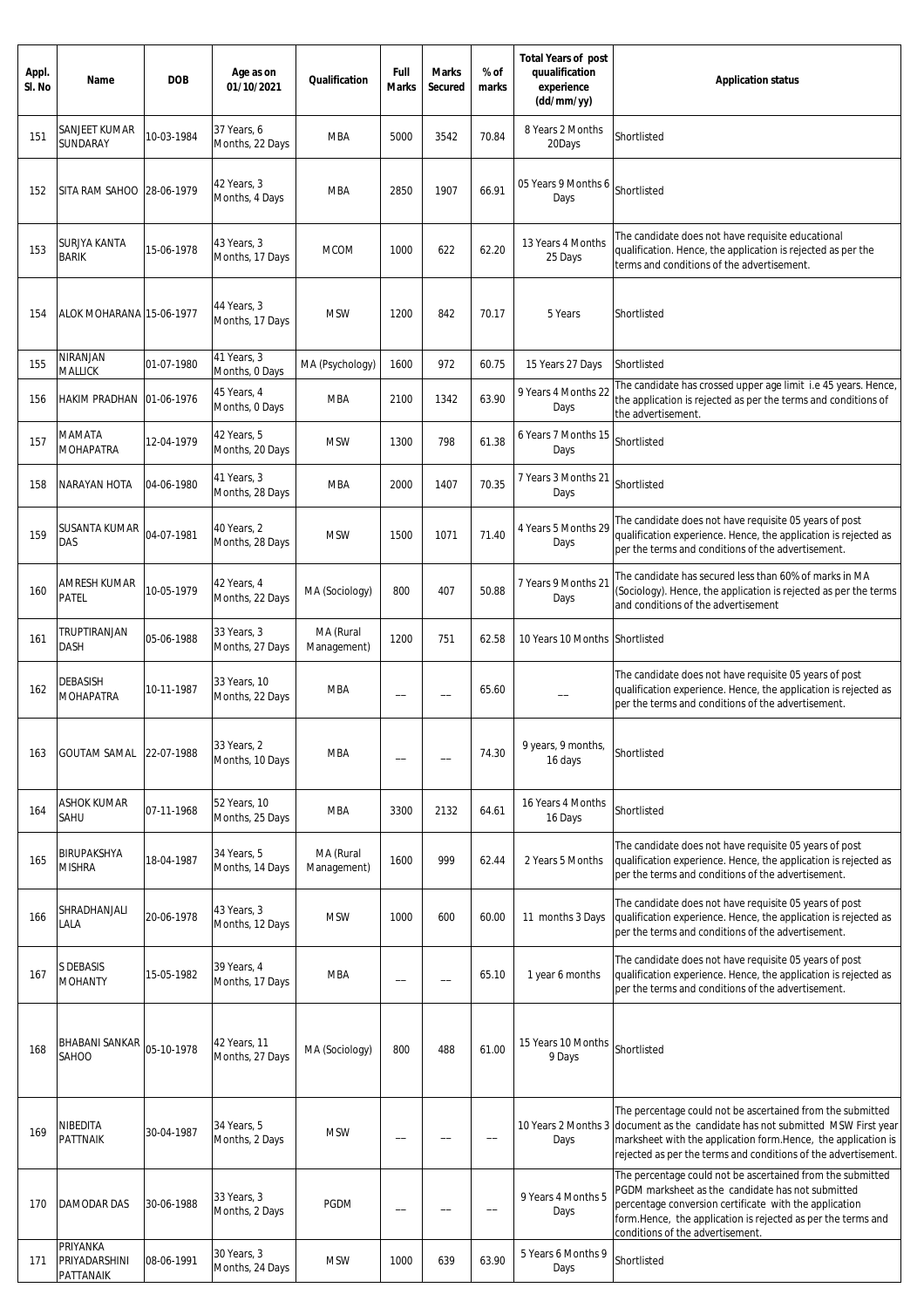| Appl.<br>SI. No | Name                             | <b>DOB</b> | Age as on<br>01/10/2021        | <b>Qualification</b> | Full<br><b>Marks</b>     | <b>Marks</b><br>Secured  | $%$ of<br>marks | <b>Total Years of post</b><br>quualification<br>experience<br>(dd/mm/yy) | <b>Application status</b>                                                                                                                                                                                                                                                           |
|-----------------|----------------------------------|------------|--------------------------------|----------------------|--------------------------|--------------------------|-----------------|--------------------------------------------------------------------------|-------------------------------------------------------------------------------------------------------------------------------------------------------------------------------------------------------------------------------------------------------------------------------------|
| 172             | GIRIJA SHANKAR<br><b>MOHANTY</b> | 02-02-1987 | 34 Years, 7<br>Months, 30 Days | <b>MBA</b>           |                          |                          | 63.70           | 10 Years 1 Month 15<br>Days                                              | The period of post qualification experience could not be<br>ascertained from the submitted documents. Hence, the<br>application is rejected as per the terms and conditions of the<br>advertisement.                                                                                |
| 173             | <b>ASWINI MISHRA</b>             | 16-06-1984 | 37 Years, 3<br>Months, 16 Days | <b>MBA</b>           | --                       |                          | 80.03           | 10 Years 2 Months<br>22 Days                                             | Shortlisted                                                                                                                                                                                                                                                                         |
| 174             | SAROJ KUMAR<br><b>BHOLA</b>      | 13-03-1984 | 37 Years, 6<br>Months, 19 Days | <b>MSW</b>           | 1000                     | 651                      | 65.10           | 3 Years 8 Months 15<br>Days                                              | The candidate does not have requisite 05 years of post<br>qualification experience. Hence, the application is rejected as<br>per the terms and conditions of the advertisement.                                                                                                     |
| 175             | CHANDAN<br><b>KUMAR PRADHAN</b>  | 08-07-1985 | 36 Years, 2<br>Months, 24 Days | <b>MBA</b>           | 2800                     | 1815                     | 64.82           |                                                                          | The candidate does not have requisite 5 years of post<br>qulification experience and also not submitted all post<br>qualification experience certificates with the application form.<br>Hence, the application is rejected as per the terms and<br>conditions of the advertisement. |
| 176             | MANISHA<br>MAHAPATRA             | 11-05-1993 | 28 Years, 4<br>Months, 21 Days | MA (Psychology)      | 1400                     | 981                      | 70.07           | 5 Years                                                                  | Shortlisted                                                                                                                                                                                                                                                                         |
| 177             | <b>JYOTSNARANI</b><br>SHARMA     | 03-02-1987 | 34 Years, 7<br>Months, 29 Days | <b>MSW</b>           | 1200                     | 905                      | 75.42           | 12 Years 1 Months                                                        | Shortlisted                                                                                                                                                                                                                                                                         |
| 178             | <b>FAKIR MOHAN</b><br>BAG        | 11-09-1983 | 38 Years, 0<br>Months, 21 Days | <b>MSW</b>           | 1500                     | 1045                     | 69.67           | 7 Years 4 Months 25<br>Days                                              | Shortlisted                                                                                                                                                                                                                                                                         |
| 179             | <b>BIJAYA KUMAR</b><br>PANDA     | 16-03-1991 | 30 Years, 6<br>Months, 16 Days | <b>MFC</b>           | 3200                     | 1937                     | 60.53           | 3 Years 8 Months 7<br>Days                                               | The candidate does not have requisite educational<br>qualification and 05 years of post qualification experience.<br>Hence, the application is rejected as per the terms and<br>conditions of the advertisement.                                                                    |
| 180             | <b>SUSRI SUCHARITA</b><br>DAS    | 08-06-1995 | 26 Years, 3<br>Months, 24 Days | <b>MPH</b>           | 4000                     | 3149                     | 78.73           | 2 Years 1 Months 17<br>Days                                              | The candidate does not have requisite 05 years of post<br>qualification experience. Hence, the application is rejected as<br>per the terms and conditions of the advertisement.                                                                                                     |
| 181             | SEEMA SMARAKI<br>RAY             | 25-11-1983 | 37 Years, 10<br>Months, 7 Days | <b>MRD</b>           | $\overline{\phantom{0}}$ | —<br>——                  | 70.15           | 16 Years 5 Months<br>13 Days                                             | Shortlisted                                                                                                                                                                                                                                                                         |
| 182             | SAROJ SENAPATI                   | 10-09-1993 | 28 Years, 0<br>Months, 22 Days | <b>MBA</b>           | 1800                     | 1281                     | 71.17           | 5 Years 3 Months 20<br>Days                                              | Shortlisted                                                                                                                                                                                                                                                                         |
| 183             | PIYUSH NANGALIA 07-07-1992       |            | 29 Years, 2<br>Months, 25 Days | <b>MBA</b>           |                          |                          | 73.20           | 5 Years 3 Months 8<br>Days                                               | Shortlisted                                                                                                                                                                                                                                                                         |
| 184             | MALABIKA<br><b>MOHANTY</b>       | 28-06-1985 | 36 Years, 3<br>Months, 4 Days  | <b>MSW</b>           | 1200                     | 758                      | 63.17           | 9 Years 5 Months 20<br>Days                                              | Shortlisted                                                                                                                                                                                                                                                                         |
| 185             | MANASA KUMAR<br>SAMANTA          | 15-05-1979 | 42 Years, 4<br>Months, 17 Days | <b>MSW</b>           | 1000                     | 653                      | 65.30           | 8 Years 8 Months 19<br>days                                              | Shortlisted                                                                                                                                                                                                                                                                         |
| 186             | AMIYOREJ SAHOO 21-04-1993        |            | 28 Years, 5<br>Months, 11 Days | <b>MBA</b>           | --                       | $\overline{\phantom{0}}$ | 63.90           | 4 Years 11 Months<br>14 Days                                             | The candidate does not have requisite 05 years of post<br>qualification experience. Hence, the application is rejected as<br>per the terms and conditions of the advertisement.                                                                                                     |
| 187             | <b>BHAGAT PANKA</b>              | 10-07-1993 | 28 Years, 2<br>Months, 22 Days | <b>MSW</b>           | 1000                     | 662                      | 66.20           | 2 Years 24 Days                                                          | The candidate does not have requisite 05 years of post<br>qualification experience. Hence, the application is rejected as<br>per the terms and conditions of the advertisement.                                                                                                     |
| 188             | ARABINDA<br>PANIGRAHI            | 15-07-1985 | 36 Years, 2<br>Months, 17 Days | <b>MSW</b>           | 1000                     | 615                      | 61.50           | 7 Years 2 months 17<br>Days                                              | Shortlisted                                                                                                                                                                                                                                                                         |
| 189             | <b>STELLA TOPPO</b>              | 10-08-1975 | 46 Years, 1<br>Months, 22 Days | <b>MSW</b>           | 1000                     | 633                      | 63.30           | 9 Years 2 Months 12<br>Days                                              | The candidate has crossed upper age limit i.e 45 years. Hence,<br>the application is rejected as per the terms and conditions of<br>the advertisement.                                                                                                                              |
| 190             | <b>ALOCHANA</b><br>SAHOO         | 06-05-1984 | 37 Years, 4<br>Months, 26 Days | MA (Sociology)       | 1000                     | 615                      | 61.50           | 4 Years 18 days                                                          | The candidate does not have requisite 05 years of post<br>qualification experience. Hence, the application is rejected as<br>per the terms and conditions of the advertisement.                                                                                                     |
| 191             | <b>DEVI DHARITRI</b><br>kar      | 12-05-1979 | 42 Years, 4<br>Months, 20 Days | MA (Sociology)       | 800                      | 482                      | 60.25           | 7 Years 10 Months<br>25 Days                                             | Shortlisted                                                                                                                                                                                                                                                                         |
| 192             | R CHAKRADHAR<br><b>PATNAIK</b>   | 25-05-1983 | 38 Years, 4<br>Months, 7 Days  | <b>MBA</b>           | 3200                     | 2616                     | 81.75           | 11 Years 1 Month 13<br>Days                                              | The candidate has not submitted post specific NOC from the<br>appointing authority subsequent to issue of the<br>advertisement. Hence, the application is rejected as per the<br>terms and conditions of the advertisement.                                                         |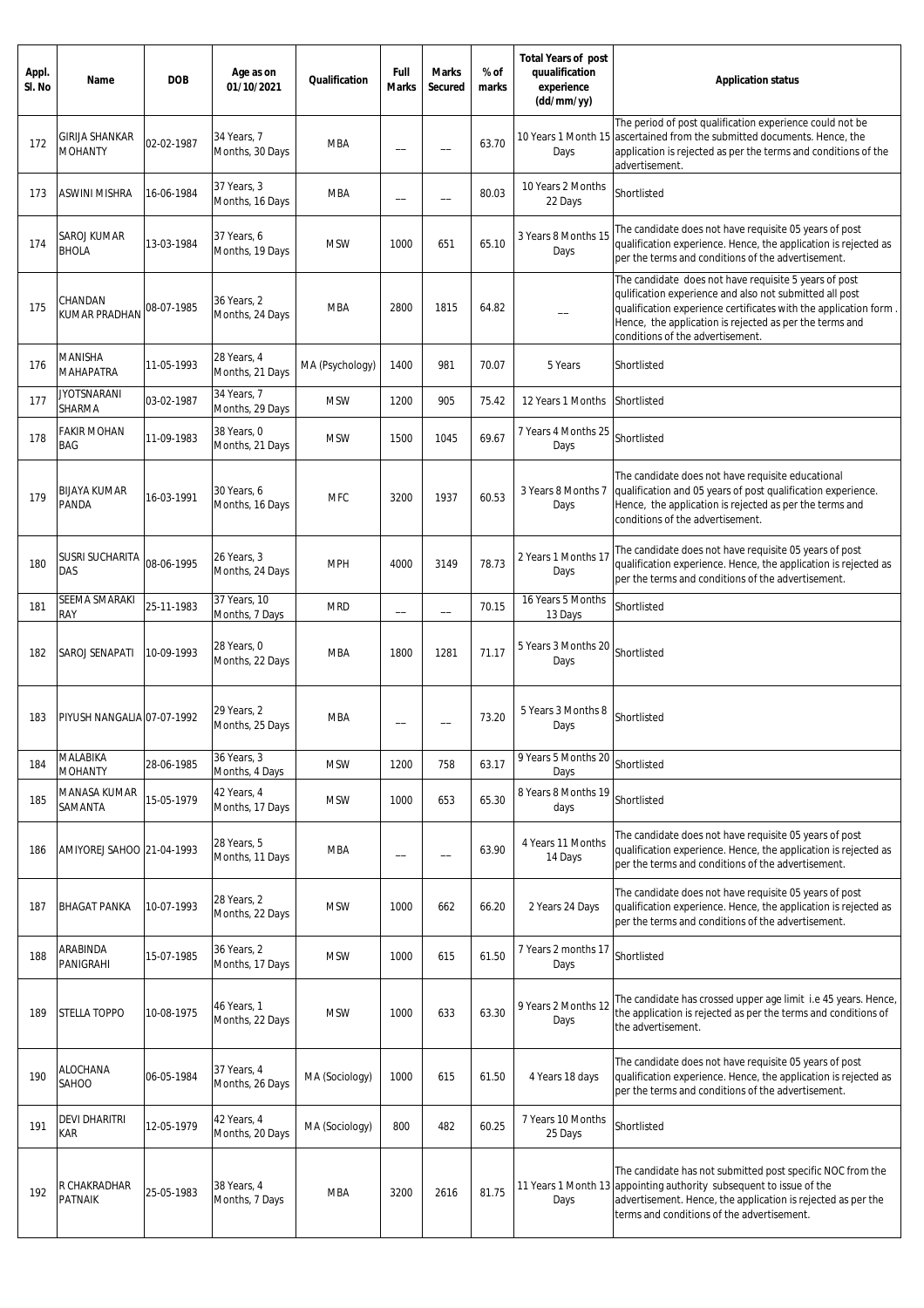| Appl.<br>SI. No | Name                                     | <b>DOB</b> | Age as on<br>01/10/2021         | Qualification              | Full<br><b>Marks</b>     | <b>Marks</b><br><b>Secured</b> | % of<br>marks            | <b>Total Years of post</b><br>quualification<br>experience<br>(dd/mm/yy) | <b>Application status</b>                                                                                                                                                                                                                      |
|-----------------|------------------------------------------|------------|---------------------------------|----------------------------|--------------------------|--------------------------------|--------------------------|--------------------------------------------------------------------------|------------------------------------------------------------------------------------------------------------------------------------------------------------------------------------------------------------------------------------------------|
| 193             | <b>DAMA KHILLO</b>                       | 06-04-1991 | 30 Years, 5<br>Months, 26 Days  | <b>MSW</b>                 | 1000                     | 603                            | 60.30                    | 3 Years 3 Months 29<br>Days                                              | The candidate does not have requisite 05 years of post<br>qualification experience. Hence, the application is rejected as<br>per the terms and conditions of the advertisement.                                                                |
| 194             | <b>AMIT KUMAR</b><br>KHAMARI             | 29-06-1985 | 36 Years, 3<br>Months, 3 Days   | <b>MSW</b>                 | 1000                     | 648                            | 64.80                    | 9 Years 2 Months 8<br>Days                                               | Shortlisted                                                                                                                                                                                                                                    |
| 195             | RAGESHREE<br><b>MOHANTY</b>              | 03-06-1983 | 38 Years, 3<br>Months, 29 Days  | M. Sc. Computer<br>Science |                          |                                |                          | 10 years                                                                 | The candidate does not have requisite educational<br>qualification. Hence, the application is rejected as per the<br>terms and conditions of the advertisement.                                                                                |
| 196             | ANGOOR MISHRA                            | 15-12-1984 | 36 Years, 9<br>Months, 17 Days  | <b>MSW</b>                 | 1200                     | 846                            | 70.50                    | 5 Years 7 Months                                                         | Shortlisted                                                                                                                                                                                                                                    |
| 197             | SHITI CHANDAN<br>SAHOO                   | 04-07-1991 | 30 Years, 2<br>Months, 28 Days  | <b>MBA</b>                 | $\overline{\phantom{m}}$ |                                | 73.04                    |                                                                          | The candidate does not have requisite 05 years of post<br>qualification experience. Hence, the application is rejected as<br>per the terms and conditions of the advertisement.                                                                |
| 198             | SUVENDU<br>NARAYAN GIRI                  | 19-04-1991 | 30 Years, 5<br>Months, 13 Days  | MA (Local<br>Governance)   | $\qquad \qquad -$        |                                | $\overline{\phantom{0}}$ | 4 Years                                                                  | The candidate does not have requisite educational<br>qualification. Hence, the application is rejected as per the<br>terms and conditions of the advertisement.                                                                                |
| 199             | JANMENJAY<br><b>NAYAK</b>                | 16-03-1989 | 32 Years, 6<br>Months, 16 Days  | <b>MSW</b>                 | 1000                     | 600                            | 60.00                    | 6 Years 10 months<br>28 Days                                             | Shortlisted                                                                                                                                                                                                                                    |
| 200             | ALOK KUMAR<br>PANDA                      | 17-06-1990 | 31 Years, 3<br>Months, 15 Days  | <b>MSW</b>                 | $\qquad \qquad -$        |                                |                          | 4 Years 9 Months 18<br>Days                                              | The percentage could not be ascertained from the submitted<br>marksheet and he does not have requisite 5 years of post<br>qulification experience. Hence, the application is rejected as<br>per the terms and conditions of the advertisement. |
| 201             | SANJAYA KUMAR<br>PATEL                   | 19-04-1975 | 46 Years, 5<br>Months, 13 Days  | <b>MSW</b>                 | 1000                     | 612                            | 61.20                    | 8 Years 11 Months<br>19 Days                                             | Shortlisted                                                                                                                                                                                                                                    |
| 202             | <b>GIRIJA PRASAD</b><br><b>MISHRA</b>    | 01-07-1979 | 42 Years, 3<br>Months, 0 Days   | <b>MBA</b>                 | 1600                     | 1016                           | 63.50                    | 6 Years 6 Months 16<br>Days                                              | Shortlisted                                                                                                                                                                                                                                    |
| 203             | <b>JITENDRIYA</b><br><b>AMRIT PRITAM</b> | 22-05-1990 | 31 Years, 4<br>Months, 10 Days  | <b>MPH</b>                 | 4000                     | 2865                           | 71.63                    | 1 months 20 days                                                         | The candidate does not have requisite 05 years of post<br>qualification experience. Hence, the application is rejected as<br>per the terms and conditions of the advertisement.                                                                |
| 204             | SANGRAM<br>KUMAR PANDA                   | 04-07-1979 | 42 Years, 2<br>Months, 28 Days  | MA (Political<br>Science)  | 1000                     | 613                            | 61.30                    | 10 Years 1 Month 17<br>Days                                              | The Candidate does not have required qualification. Hence, the<br>application is rejected as per terms and conditions of the<br>advertisement.                                                                                                 |
| 205             | <b>BIKASH CHANDRA</b><br>LENKA           | 21-05-1981 | 40 Years, 4<br>Months, 11 Days  | <b>MBA</b>                 | 2850                     | 1852                           | 64.98                    | 9 Years 3 Months 13<br>Days                                              | Shortlisted                                                                                                                                                                                                                                    |
| 206             | SUKALYANI<br>PANDA                       | 20-05-1988 | 33 Years, 4<br>Months, 12 Days  | <b>MSW</b>                 | 1000                     | 612                            | 61.20                    | 2 Year 10 Months 29<br>Days                                              | The candidate does not have requisite 05 years of post<br>qualification experience. Hence, the application is rejected as<br>per the terms and conditions of the advertisement.                                                                |
| 207             | <b>ROJALIN</b><br>MOHAPATRA              | 01-01-1981 | 40 Years, 9<br>Months, 0 Days   | MA (Psychology)            | 1600                     | 1103                           | 68.94                    | 18 Years 2 Months<br>10 Days                                             | Shortlisted                                                                                                                                                                                                                                    |
| 208             | SUJEET KUMAR<br><b>DIGAL</b>             | 08-07-1990 | 31 Years, 2<br>Months, 24 Days  | <b>MBA</b>                 | $\qquad \qquad -$        | $\overline{\phantom{0}}$       | 60.50                    | 3 years 10 months<br>16 Days                                             | The candidate does not have requisite 05 years of post<br>qualification experience. Hence, the application is rejected as<br>per the terms and conditions of the advertisement.                                                                |
| 209             | MIHIR KUMAR<br>JENA                      | 18-07-1981 | 40 Years, 2<br>Months, 14 Days  | <b>MSW</b>                 | 1500                     | 1105                           | 73.67                    | 7 Years 4 Months 12<br>Days                                              | Shortlisted                                                                                                                                                                                                                                    |
| 210             | SASMITA DASH                             | 17-08-1982 | 39 Years, 1<br>Month, 15 Days   | <b>MBA</b>                 | 2000                     | 1253                           | 62.65                    | 14 Years 5 Months<br>13 Days                                             | Shortlisted                                                                                                                                                                                                                                    |
| 211             | SHUSRISANGEETA<br>DAS                    | 01-07-1992 | 29 Years, 3<br>Months, 0 Days   | MA (Rural<br>Development)  | 800                      | 498                            | 62.25                    | 6 Years 2 Months 16<br>Days                                              | Shortlisted                                                                                                                                                                                                                                    |
| 212             | <b>TUSAR KUMAR</b><br>NAYAK              | 05-06-1988 | 33 Years, 3<br>Months, 27 Days  | MBA                        | $\qquad \qquad -$        | $\overline{\phantom{0}}$       | 60.80                    | 8 Years 12 Months 1<br>Days                                              | Shortlisted                                                                                                                                                                                                                                    |
| 213             | RASMI TARANGINI<br><b>NAG</b>            | 14-11-1981 | 39 Years, 10<br>Months, 18 Days | <b>MSW</b>                 | 1200                     | 848                            | 70.67                    | 3 Years 3 Months 2<br>Days                                               | The candidate does not have requisite 05 years of post<br>qualification experience. Hence, the application is rejected as<br>per the terms and conditions of the advertisement.                                                                |
| 214             | SANJEEB KUMAR<br><b>NAYAK</b>            | 31-08-1979 | 42 Years, 1<br>Months, 1 Days   | <b>MSW</b>                 | 1200                     | 728                            | 60.67                    | 14 years 3 months 5<br>days                                              | Shortlisted                                                                                                                                                                                                                                    |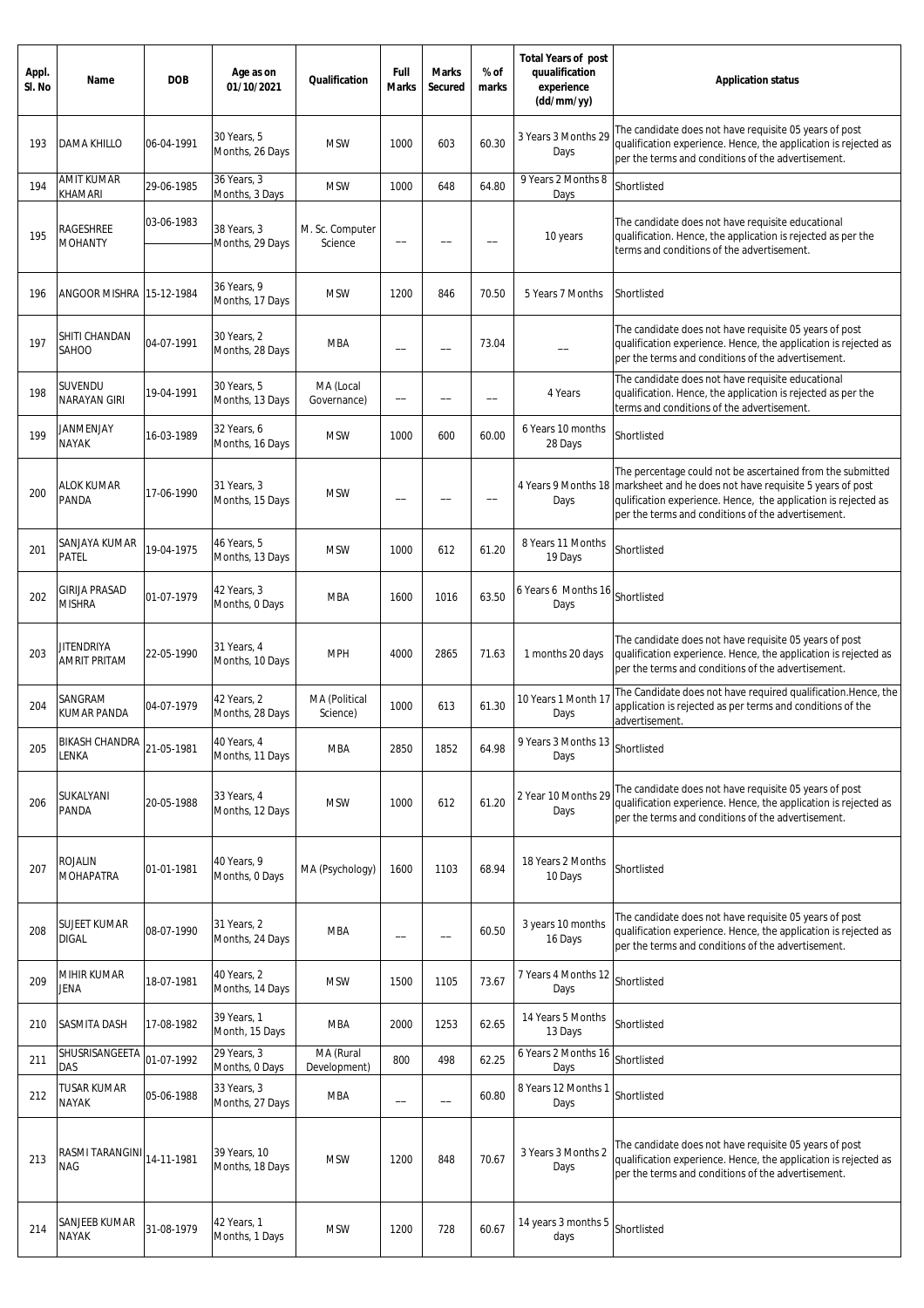| Appl.<br>SI. No | Name                                 | <b>DOB</b> | Age as on<br>01/10/2021         | Qualification  | Full<br><b>Marks</b> | <b>Marks</b><br>Secured  | % of<br>marks | <b>Total Years of post</b><br>quualification<br>experience<br>(dd/mm/yy) | <b>Application status</b>                                                                                                                                                                                                           |
|-----------------|--------------------------------------|------------|---------------------------------|----------------|----------------------|--------------------------|---------------|--------------------------------------------------------------------------|-------------------------------------------------------------------------------------------------------------------------------------------------------------------------------------------------------------------------------------|
| 215             | RAJESH KUMAR<br>PATEL                | 05-07-1979 | 42 Years, 2<br>Months, 27 Days  | MBA            | 2100                 | 1470                     | 70.00         | 11 Years 5 Months<br>21 Days                                             | The candidate has not completed a single term of 11 months<br>of contractual service in the present designation under<br>OSH&FW Society.Hence, the application is rejected as per the<br>terms and conditions of the advertisement. |
| 216             | TRILOCHAN BARIK 12-11-1985           |            | 35 Years, 10<br>Months, 20 Days | <b>MSW</b>     | 1200                 | 751                      | 62.58         | 10 Years 1 Month 20<br>Days                                              | Shortlisted                                                                                                                                                                                                                         |
| 217             | PRABIR KUMAR<br><b>MEHER</b>         | 20-05-1983 | 38 Years, 4<br>Months, 12 Days  | <b>MSW</b>     | 1500                 | 1077                     | 71.80         | 13 Years                                                                 | Shortlisted                                                                                                                                                                                                                         |
| 218             | <b>BIKASH KUMAR</b><br><b>MISHRA</b> | 22-02-1980 | 41 Years, 7<br>Months, 10 Days  | MA (Sociology) | 1000                 | 637                      | 63.70         | 7 Years 0 Months 18<br>Days                                              | Shortlisted                                                                                                                                                                                                                         |
| 219             | SUCHISMITA<br>SARANGI                | 07-04-1992 | 29 Years, 5<br>Months, 25 Days  | <b>MBA</b>     | --                   | $\overline{\phantom{0}}$ | 67.00         | 1 Year                                                                   | The candidate does not have requisite 05 years of post<br>qualification experience. Hence, the application is rejected as<br>per the terms and conditions of the advertisement.                                                     |
| 220             | ABHAYA KUMAR<br>SAHU                 | 15-06-1983 | 38 Years, 3<br>Months, 17 Days  | <b>MBA</b>     | --                   | $\overline{\phantom{0}}$ | 60.00         | 6 Years 9 Months 24<br>Days                                              | Shortlisted                                                                                                                                                                                                                         |
| 221             | SACHIN DEV<br><b>GOUDA</b>           | 10-05-1989 | 32 Years, 4<br>Months, 22 Days  | <b>MSW</b>     | 1200                 | 852                      | 71.00         | 9 years 8 months 20<br>days                                              | Shortlisted                                                                                                                                                                                                                         |
| 222             | MAHABIR PRASAD<br><b>BEHERA</b>      | 03-06-1981 | 40 Years, 3<br>Months, 29 Days  | <b>PGDM</b>    | --                   | --                       | 66.31         | 2 Years 6 Months 11<br>Days                                              | The candidate does not have 05 years of post qualification<br>experience. Hence, the application is rejected as per the terms<br>and conditions of the advertisement.                                                               |
| 223             | AKHAYA KUMAR<br>PATRA                | 29-07-1978 | 43 Years, 2<br>Months, 3 Days   | <b>MSW</b>     | 1500                 | 1078                     | 71.87         | 6 Years 4 Months 2<br>Days                                               | Shortlisted                                                                                                                                                                                                                         |
| 224             | JAYASHREE<br>SAHOO                   | 10-04-1979 | 42 Years, 5<br>Months, 22 Days  | <b>MSW</b>     | 1200                 | 784                      | 65.33         |                                                                          | The candidate does not have requisite 05 years of post<br>qualification experience. Hence, the application is rejected as<br>per the terms and conditions of the advertisement.                                                     |
| 225             | SANGHAMITRA<br><b>NAYAK</b>          | 03-07-1990 | 31 Years, 2<br>Months, 29 Days  | <b>MSW</b>     | 1600                 | 1008                     | 63.00         | 4 Years 3 Months 9<br>days                                               | The candidate does not have requisite 05 years of post<br>qualification experience. Hence, the application is rejected as<br>per the terms and conditions of the advertisement.                                                     |
| 226             | RANJAN KUMAR<br>DANDASENA            | 26-01-1992 | 29 Years, 8<br>Months, 6 Days   | <b>MPH</b>     | 4000                 | 2966                     | 74.15         | 3 Years 8 Months 23<br>Days                                              | The candidate does not have requisite 05 years of post<br>qualification experience. Hence, the application is rejected as<br>per the terms and conditions of the advertisement.                                                     |
| 227             | SAPAN RANJAN<br>DASH                 | 09-01-1978 | 43 Years, 8<br>Months, 23 Days  | <b>MSW</b>     | 1500                 | 989                      | 65.93         | 4 Years 3 Months                                                         | The period of post qualification experience could not be<br>ascertained from the submitted documents. Hence, the<br>application is rejected as per the terms and conditions of the<br>advertisement.                                |
| 228             | ARUN KUMAR<br>PARIDA                 | 15-01-1977 | 44 Years, 8<br>Months, 17 Days  | <b>MSW</b>     | 4200                 | 3495                     | 83.21         | 10 Years 6 Months 6<br>Days                                              | Shortlisted                                                                                                                                                                                                                         |
| 229             | <b>MANAS KUMAR</b><br>PANDA          | 21-05-1981 | 40 Years, 4<br>Months, 11 Days  | <b>MSW</b>     | 1300                 | 846                      | 65.08         | 08 Years 6 Months 1<br>Day                                               | Shortlisted                                                                                                                                                                                                                         |
| 230             | <b>BIPIN KUMAR</b><br>PADHI          | 09-06-1981 | 40 Years, 3<br>Months, 23 Days  | <b>MBA</b>     | 780                  | 486                      | 62.31         | 1 Years 4 Months 8<br>Days                                               | The candidate does not have requisite 05 years of post<br>qualification experience. Hence, the application is rejected as<br>per the terms and conditions of the advertisement.                                                     |
| 231             | NIBEDITA<br>SARANGI                  | 01-07-1976 | 45 Years, 3<br>Months, 0 Days   | <b>MBA</b>     | 800                  | 495                      | 61.88         | 05 Years 7 Months<br>17 Days                                             | The candidate has crossed upper age limit i.e 45 years. Hence,<br>the application is rejected as per the terms and conditions of<br>the advertisement.                                                                              |
| 232             | SHYAMA PRASAD<br>SAHOO               | 25-04-1979 | 42 Years, 5<br>Months, 7 Days   | <b>MSW</b>     | 1500                 | 1068                     | 71.20         |                                                                          | The period of post qualification experience could not be<br>ascertained from the submitted documents. Hence, the<br>application is rejected as per the terms and conditions of the<br>advertisement.                                |
| 233             | R MURALI<br><b>KRISHNA PATNAIK</b>   | 24-04-1986 | 35 Years, 5<br>Months, 8 Days   | <b>MBA</b>     | 4200                 | 3569                     | 84.98         | 9 years 2 months 13<br>days                                              | Shortlisted                                                                                                                                                                                                                         |
| 234             | MIR SABIR<br><b>HUSSEIN</b>          | 07-05-1980 | 41 Years, 4<br>Months, 25 Days  | <b>MSW</b>     | 1200                 | 725                      | 60.42         | 5 Years 4 Months 3<br>Days                                               | Shortlisted                                                                                                                                                                                                                         |
| 235             | NIBEDITA<br><b>MOHANTY</b>           | 15-07-1984 | 37 Years, 2<br>Months, 17 Days  | MBA            | 700                  | 506                      | 72.29         | 8 Years 3 Months 2<br>Days                                               | Shortlisted                                                                                                                                                                                                                         |
| 236             | PRADIPTA<br><b>MOHAN GAUD</b>        | 13-05-1986 | 35 Years, 4<br>Months, 19 Days  | <b>MSW</b>     | 2000                 | 1492                     | 74.60         | 4 Years 1 Month 7<br>Days                                                | The candidate does not have requisite 05 years of post<br>qualification experience. Hence, the application is rejected as<br>per the terms and conditions of the advertisement.                                                     |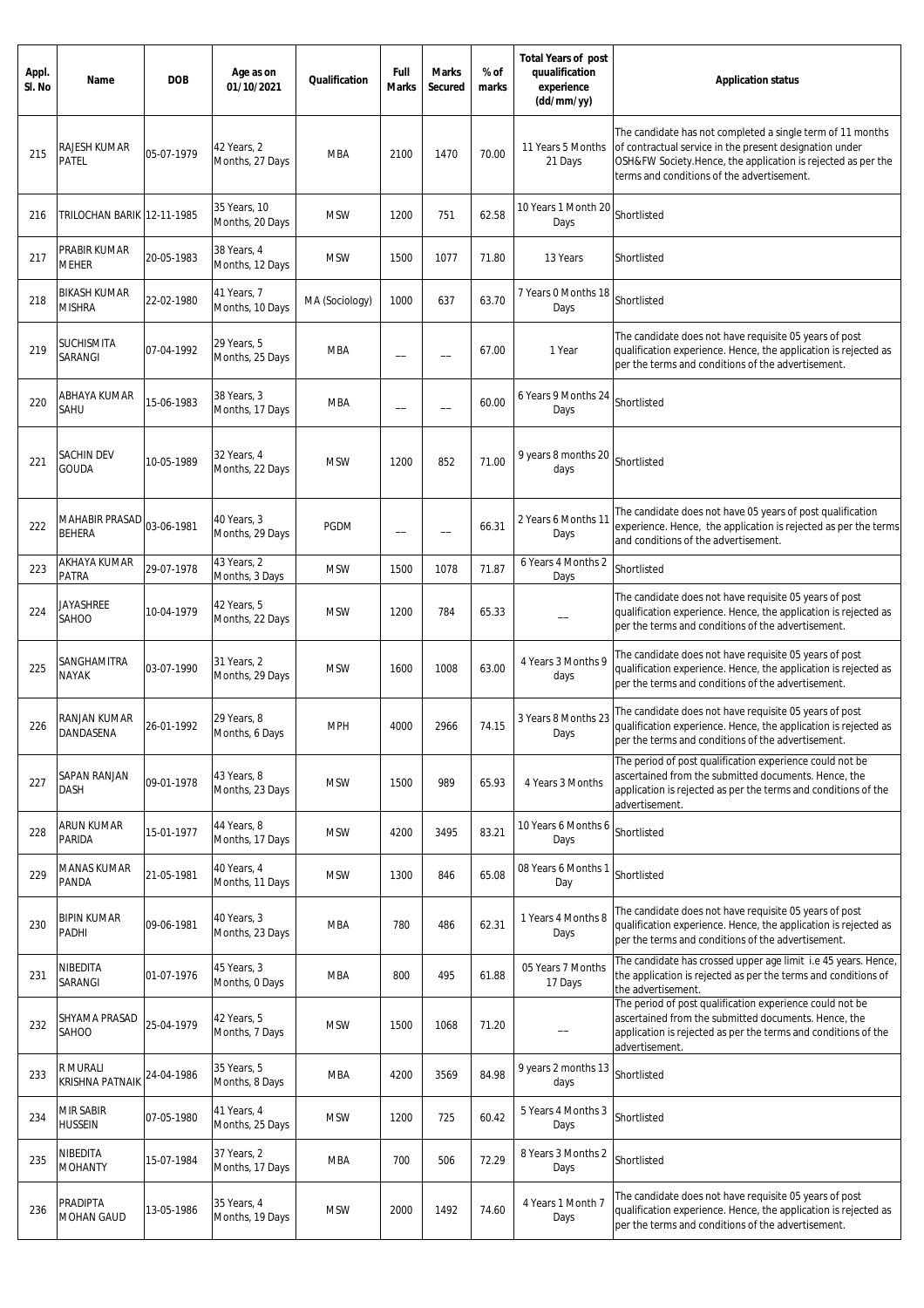| Appl.<br>SI. No | Name                            | <b>DOB</b> | Age as on<br>01/10/2021         | <b>Qualification</b>                 | Full<br><b>Marks</b> | <b>Marks</b><br>Secured | % of<br>marks | <b>Total Years of post</b><br>quualification<br>experience<br>(dd/mm/yy) | <b>Application status</b>                                                                                                                                                                                                           |
|-----------------|---------------------------------|------------|---------------------------------|--------------------------------------|----------------------|-------------------------|---------------|--------------------------------------------------------------------------|-------------------------------------------------------------------------------------------------------------------------------------------------------------------------------------------------------------------------------------|
| 237             | <b>GULSAN</b><br><b>KHATOON</b> | 08-06-1991 | 30 Years, 3<br>Months, 24 Days  | MA<br>(ANTHROPOLOGY<br>$\mathcal{E}$ | 1000                 | 782                     | 78.20         | 6 Years 9 Months 20<br>Days                                              | The period of post qualification experience could not be<br>ascertained from the submitted documents. Hence, the<br>application is rejected as per the terms and conditions of the<br>advertisement.                                |
| 238             | RASHMI KANTA<br>BAG             | 08-06-1982 | 39 Years, 3<br>Months, 24 Days  | <b>MSW</b>                           | 1200                 | 798                     | 66.50         | 8 Years 4 Months 28<br>Days                                              | Shortlisted                                                                                                                                                                                                                         |
| 239             | NISITHA RANJAN<br>SAHOO         | 03-07-1982 | 39 Years, 2<br>Months, 29 Days  | <b>MSW</b>                           | 1000                 | 697                     | 69.70         | 10 Years 5 Months<br>26 Days                                             | Shortlisted                                                                                                                                                                                                                         |
| 240             | DEEPAK KUMAR<br>SWAIN           | 04-03-1988 | 33 Years, 6<br>Months, 28 Days  | <b>MSW</b>                           | 1500                 | 1045                    | 69.67         | 10 Years 4 Months<br>29 Days                                             | The candidate has not completed a single term of 11 months<br>of contractual service in the present designation under<br>OSH&FW Society.Hence, the application is rejected as per the<br>terms and conditions of the advertisement. |
| 241             | SAROJ KUMAR<br>НОТА             | 11-06-1983 | 38 Years, 3<br>Months, 21 Days  | <b>MSW</b>                           | 1200                 | 760                     | 63.33         | 7 Years 10 Months<br>14 Days                                             | Shortlisted                                                                                                                                                                                                                         |
| 242             | MANORAMA<br>Jena                | 15-05-1977 | 44 Years, 4<br>Months, 17 Days  | <b>MBA</b>                           | 4200                 | 3033                    | 72.21         | 3 Years 5 Months 23<br>Days                                              | The candidate does not have requisite 05 years of post<br>qualification experience. Hence, the application is rejected as<br>per the terms and conditions of the advertisement.                                                     |
| 243             | JITENDRIYA<br>MANDAL            | 10-07-1977 | 44 Years, 2<br>Months, 22 Days  | <b>MSW</b>                           | 1200                 | 732                     | 61.00         | 9 Years 3 months                                                         | Shortlisted                                                                                                                                                                                                                         |
| 244             | SUDHI RANJAN<br>MAHARANA        | 04-07-1983 | 38 Years, 2<br>Months, 28 Days  | <b>MSW</b>                           | 1200                 | 756                     | 63.00         | 7 Years 2 Months 6<br>Days                                               | The application form has not been signed and documents are<br>not self attested by the candidate. Hence, the application is<br>rejected as per the terms and conditions of the<br>advertisement.                                    |
| 245             | RAJASHREE<br><b>MISHRA</b>      | 12-10-1984 | 36 Years, 11<br>Months, 20 Days | <b>MSW</b>                           | 1000                 | 619                     | 61.90         | 4 Years 8 Months 23<br>Days                                              | The candidate does not have requisite 05 years of post<br>qualification experience. Hence, the application is rejected as<br>per the terms and conditions of the advertisement.                                                     |
| 246             | DURGA PRASAD<br>RAJ             | 03-02-1981 | 40 Years, 7<br>Months, 29 Days  | <b>MSW</b>                           | 1500                 | 1133                    | 75.53         | 8 Years 7 months 20<br>days                                              | Shortlisted                                                                                                                                                                                                                         |
| 247             | SURENDRA DASH                   | 08-07-1979 | 42 Years, 2<br>Months, 24 Days  | MA (Rural<br>Development)            |                      |                         | 62.00         | 5 Years 12 Days                                                          | Shortlisted                                                                                                                                                                                                                         |
| 248             | <b>DEBASISH DAS</b>             | 01-06-1985 | 36 Years, 4<br>Months, 0 Day    | <b>MSW</b>                           | 1000                 | 617                     | 61.70         | 10 Years 6 Months 1<br>Day                                               | Shortlisted                                                                                                                                                                                                                         |
| 249             | ASHOK KUMAR<br>SAHOO            | 15-06-1988 | 33 Years, 3<br>Months, 17 Days  | <b>MSW</b>                           | 1000                 | 673                     | 67.30         | 8 Years 10 Months<br>12 Days                                             | The candidate has not completed a single term of 11 months<br>of contractual service in the present designation under<br>OSH&FW Society.Hence, the application is rejected as per the<br>terms and conditions of the advertisement. |
| 250             | SARITA PATTNAIK 13-04-1981      |            | 40 Years, 5<br>Months, 19 Days  | <b>MSW</b>                           | 1500                 | 1086                    | 72.40         | 8 Years 7 Months 18<br>Days                                              | Shortlisted                                                                                                                                                                                                                         |
| 251             | RUDRA PRASAD<br>jena            | 03-07-1985 | 36 Years, 2<br>Months, 29 Days  | <b>MBA</b>                           | 2100                 | 1407                    | 67.00         | 3 Years 11 months<br>22 Days                                             | The candidate does not have requisite 05 years of post<br>qualification experience. Hence, the application is rejected as<br>per the terms and conditions of the advertisement.                                                     |
| 252             | SUSANT KUMAR<br><b>BISWAL</b>   | 27-05-1981 | 40 Years, 4<br>Months, 5 Days   | <b>MBA</b>                           | --                   | --                      | 60.00         | 7 Years 1 Month 13<br>Days                                               | Shortlisted                                                                                                                                                                                                                         |
| 253             | AMIYA KUMAR<br>SETHI            | 15-03-1992 | 29 Years, 6<br>Months, 17 Days  | <b>MSW</b>                           | 2800                 | 1779                    | 63.54         | 5 Years 8 Months 27<br>Days                                              | Shortlisted                                                                                                                                                                                                                         |
| 254             | SHIBANI<br>PANIGRAHI            | 11-05-1988 | 33 Years, 4<br>Months, 21 Days  | <b>MBA</b>                           | 5000                 | 2925                    | 58.50         | 6 Years 7 Months 11<br>Days                                              | The candidate has secured less than 60% of marks in MSW.<br>Hence, the application is rejected as per the terms and<br>conditions of the advertisement.                                                                             |
| 255             | AEIJAZ AHEMMED 05-07-1987       |            | 34 Years, 2<br>Months, 27 Days  | <b>MSW</b>                           | 1500                 | 1049                    | 69.93         | 6 Years 8 Months 18<br>Days                                              | Shortlisted                                                                                                                                                                                                                         |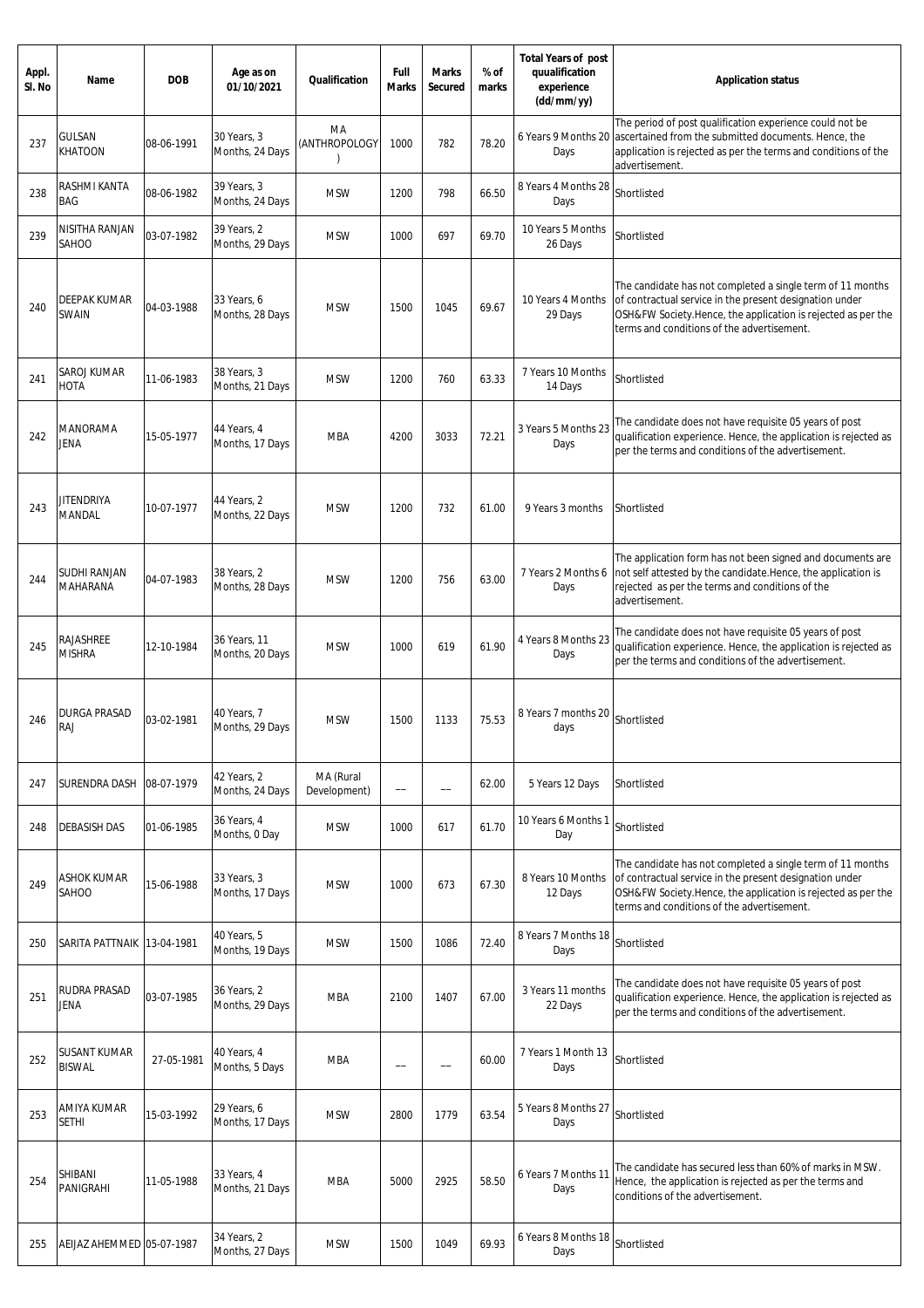| Appl.<br>SI. No | Name                                      | <b>DOB</b> | Age as on<br>01/10/2021         | Qualification                           | Full<br><b>Marks</b> | <b>Marks</b><br>Secured | % of<br>marks | <b>Total Years of post</b><br>quualification<br>experience<br>(dd/mm/yy) | <b>Application status</b>                                                                                                                                                                                                                 |
|-----------------|-------------------------------------------|------------|---------------------------------|-----------------------------------------|----------------------|-------------------------|---------------|--------------------------------------------------------------------------|-------------------------------------------------------------------------------------------------------------------------------------------------------------------------------------------------------------------------------------------|
| 256             | SURYA SEKHAR<br><b>DASH</b>               | 12-05-1993 | 28 Years, 4<br>Months, 20 Days  | <b>MBA</b>                              |                      |                         |               |                                                                          | The percentage could not be ascertained from the submitted<br>document and does not have requisite 5 years of post<br>qualification experience. Hence, the application is rejected as<br>per the terms & conditions of the advertisement. |
| 257             | RITISNIGDHA<br><b>PATNAIK</b>             | 15-01-1978 | 43 Years, 8<br>Months, 17 Days  | Master of<br>Hospital<br>Administration | 1200                 | 905                     | 75.42         | 6 Years 11 Months<br>15 Days                                             | The candidate does not have requisite educational<br>qualification. Hence, the application is rejected as per the<br>terms and conditions of the advertisement.                                                                           |
| 258             | <b>DEBASIS SAHU</b>                       | 22-07-1994 | 27 Years, 2<br>Months, 10 Days  | M-PHARM                                 |                      |                         |               |                                                                          | The candidate does not have requisite educational<br>qualification. Hence, the application is rejected as per the<br>terms and conditions of the advertisement.                                                                           |
| 259             | RADHA KRUSHNA<br>SABATA                   | 08-10-1981 | 39 Years, 11<br>Months, 24 Days | <b>MBA</b>                              | 2850                 | 2019                    | 70.84         | 9 Years 11 Months<br>21 Days                                             | Shortlisted                                                                                                                                                                                                                               |
| 260             | BIJAYLAXMI ROUT 19-07-1989                |            | 32 Years, 2<br>Months, 13 Days  | <b>MSW</b>                              | 1000                 | 654                     | 65.40         | 10 Years 2 Months 9<br>Days                                              | Shortlisted                                                                                                                                                                                                                               |
| 261             | <b>HIMANSU</b><br><b>PATTNAIK</b>         | 25-07-1979 | 42 Years, 2<br>Months, 7 Days   | <b>MSW</b>                              | 1000                 | 656                     | 65.60         | 5 Years 8 Months                                                         | Shortlisted                                                                                                                                                                                                                               |
| 262             | UPENDRA KUMAR<br>PALLAI                   | 13-09-1980 | 41 Years, 0<br>Months, 19 Days  | <b>MSW</b>                              | 1000                 | 666                     | 66.60         | 08 Years 10 Months<br>14 Days                                            | Shortlisted                                                                                                                                                                                                                               |
| 263             | <b>RAMESH</b><br>CHANDRA<br><b>PADHAN</b> | 10-02-1987 | 34 Years, 7<br>Months, 22 Days  | MBA                                     | 2100                 | 1306                    | 62.19         | 2 Years 05 Months<br>22 Days                                             | The candidate does not have requisite 05 years of post<br>qualification experience. Hence, the application is rejected as<br>per the terms and conditions of the advertisement.                                                           |
| 264             | <b>DEBASIS BISWAL</b>                     | 27-01-1987 | 34 Years, 8<br>Months, 5 Days   | MA (Psychology)                         | 1000                 | 643                     | 64.30         | 6 Years 5 Months 25<br>Days                                              | Shortlisted                                                                                                                                                                                                                               |
| 265             | SHOUMYAKANT<br>ioshi                      | 09-10-1988 | 32 Years, 11<br>Months, 23 Days | <b>MSW</b>                              | 1000                 | 663                     | 66.30         | 5 years 2 months                                                         | Shortlisted                                                                                                                                                                                                                               |
| 266             | NALINI RANJAN<br>SAHOO                    | 12-06-1978 | 43 Years, 3<br>Months, 20 Days  | MA (Sociology)                          | 800                  | 480                     | 60.00         | 7 years 8 months                                                         | Shortlisted                                                                                                                                                                                                                               |
| 267             | <b>GAGAN NAIK</b>                         | 10-06-1985 | 36 Years, 3<br>Months, 22 Days  | <b>MSW</b>                              | 1500                 | 927                     | 61.80         | 7 Years 1 month 10<br>Days                                               | Shortlisted                                                                                                                                                                                                                               |
| 268             | AKSHYA KUMAR<br><b>MISHRA</b>             | 30-05-1975 | 46 Years, 4<br>Months, 2 Days   | <b>MSW</b>                              | 1500                 | 1022                    | 68.13         | 9 Years 6 Months 1<br>Day                                                | Shortlisted                                                                                                                                                                                                                               |
| 269             | SASMITA PANDA                             | 14-05-1983 | 38 Years, 4<br>Months, 18 Days  | MA (Sociology)                          | 800                  | 484                     | 60.50         | 7 Years 4 Months 3<br>Days                                               | Shortlisted                                                                                                                                                                                                                               |
| 270             | ARUN KUMAR<br><b>SETHI</b>                | 13-01-1984 | 37 Years, 8<br>Months, 19 Days  | <b>MSW</b>                              | 2300                 | 1340                    | 58.26         | 04 Years 9 Months<br>17 Days                                             | The candidate has secured less than 60% of marks in MSW.<br>Hence, the application is rejected as per the terms and<br>conditions of the advertisement.                                                                                   |
| 271             | <b>MANOJ KUMAR</b><br>SAHU                | 08-02-1986 | 35 Years, 7<br>Months, 24 Days  | <b>MSW</b>                              | 1000                 | 638                     | 63.80         | 7 years 6 months                                                         | Shortlisted                                                                                                                                                                                                                               |
| 272             | <b>BANABIHARI</b><br><b>MISHRA</b>        | 30-06-1976 | 45 Years, 3<br>Months, 2 Days   | MA (Sociology)                          | 1000                 | 668                     | 66.80         | 14 Years 5 Months<br>19 Days                                             | Shortlisted                                                                                                                                                                                                                               |
| 273             | CHINMAYEE<br>DALAI                        | 30-05-1988 | 33 Years, 4<br>Months, 2 Days   | MA (Psychology)                         | 1600                 | 1017                    | 63.56         | 8 Years 4 Months 24<br>Days                                              | The candidate has not submitted NOC from the appointing<br>authority within the stipulated time period as mentioned in<br>the Notice. Hence, the application is rejected as per the terms<br>and conditions of the advertisement.         |
| 274             | <b>ALOK KUMAR</b><br><b>MISHRA</b>        | 19-07-1979 | 42 Years, 2<br>Months, 13 Days  | <b>MBA</b>                              | 3200                 | 2420                    | 75.63         | 8 Years 10 Days                                                          | Shortlisted                                                                                                                                                                                                                               |
| 275             | <b>MANAS SAMANT</b>                       | 10-07-1977 | 44 Years, 2<br>Months, 22 Days  | <b>MSW</b>                              | 1000                 | 603                     | 60.30         | 3 Years 1 Months                                                         | The candidate does not have requisite 05 years of post<br>qualification experience. Hence, the application is rejected as<br>per the terms and conditions of the advertisement.                                                           |
| 276             | DEBENDRA<br>KUMAR BARIK                   | 31-12-1975 | 45 Years, 9<br>Months, 1 Days   | MA (Sociology)                          | 1000                 | 634                     | 63.40         | 3 years, 5 months,<br>14 days                                            | The candidate does not have requisite 05 years of post<br>qualification experience. Hence, the application is rejected as<br>per the terms and conditions of the advertisement.                                                           |
| 277             | LAMBODAR DIGAL 03-04-1987                 |            | 34 Years, 5<br>Months, 29 Days  | MBA                                     | 2850                 | 2051                    | 71.96         | 6 Years 1 Month 27<br>Days                                               | The candidate has not completed a single term of 11 months<br>of contractual service in the present designation under<br>OSH&FW Society.Hence, the application is rejected as per the<br>terms and conditions of the advertisement.       |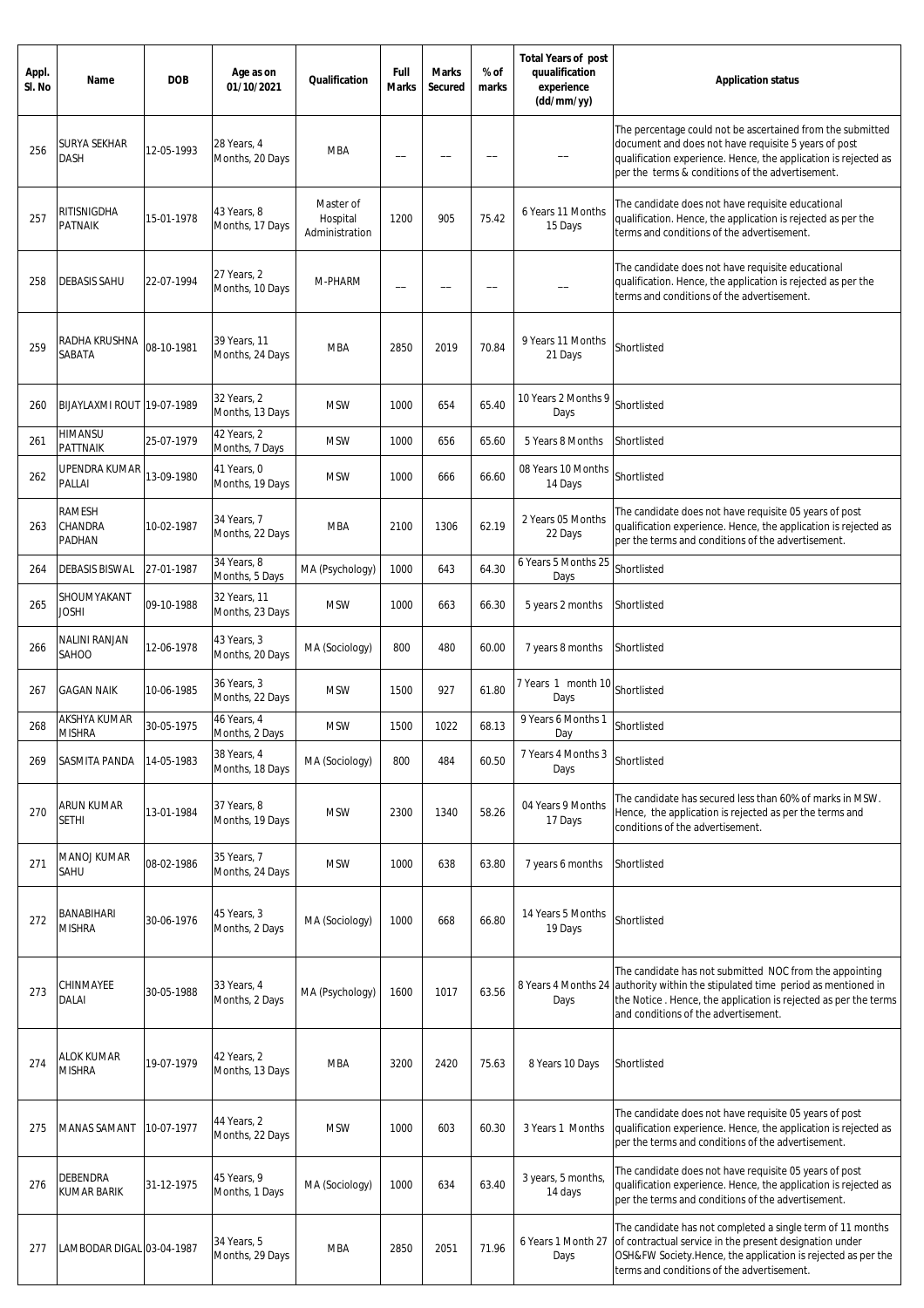| Appl.<br>SI. No | Name                                              | <b>DOB</b> | Age as on<br>01/10/2021        | Qualification   | Full<br>Marks            | <b>Marks</b><br><b>Secured</b> | % of<br>marks | <b>Total Years of post</b><br>quualification<br>experience<br>(dd/mm/yy) | <b>Application status</b>                                                                                                                                                                                                                                             |
|-----------------|---------------------------------------------------|------------|--------------------------------|-----------------|--------------------------|--------------------------------|---------------|--------------------------------------------------------------------------|-----------------------------------------------------------------------------------------------------------------------------------------------------------------------------------------------------------------------------------------------------------------------|
| 278             | PUSPA LATA<br>CHAND                               | 18-06-1989 | 32 Years, 3<br>Months, 14 Days | <b>MSW</b>      |                          |                                | 52.80         | 4 years 4 months 5<br>days                                               | The candidate has secured less than 60% of marks in MSW and<br>also does not have requisite 5 years of post qualification<br>experience. Hence, the application is rejected as per the terms<br>and conditions of the advertisement.                                  |
| 279             | <b>JOGI MAHANTY</b><br>SRINIBAS<br><b>PATNAIK</b> | 30-05-1990 | 31 Years, 4<br>Months, 2 Days  | <b>MCA</b>      | 100                      | 81                             | 81.00         | 5 Years 5 Months 8<br>Days                                               | The candidate does not have requisite educational<br>qualification. Hence, the application is rejected as per the<br>terms and conditions of the advertisement.                                                                                                       |
| 280             | SATCHIDANANDA<br>RAYAGURU                         | 23-10-1981 | 39 Years, 11<br>Months, 9 Days | <b>MBA</b>      | 1200                     | 755                            | 62.92         |                                                                          | The candidate does not have requisite 05 years of post<br>qualification experience. The candidate has not attached<br>experience certificate with the application form. Hence, the<br>application is rejected as per the terms & conditions of the<br>advertisement.  |
| 281             | PRIYAMBADA<br><b>MISHRA</b>                       | 06-06-1993 | 28 Years, 3<br>Months, 26 Days | <b>MBA</b>      | 2200                     | 1569                           | 71.32         | 6 Years 5 Months 6<br>Days                                               | Shortlisted                                                                                                                                                                                                                                                           |
| 282             | AMBARISH<br><b>MOHARANA</b>                       | 05-05-1988 | 33 Years, 4<br>Months, 27 Days | <b>MSW</b>      | 1600                     | 984                            | 61.50         | 5 Years 3 Months 26<br>Days                                              | Shortlisted                                                                                                                                                                                                                                                           |
| 283             | PRIYARANJAN<br>SAHOO                              | 29-08-1983 | 38 Years, 1<br>Months, 3 Days  | <b>MCA</b>      | --                       |                                |               | 7 Years 4 Months 24<br>Days                                              | The candidate does not have requisite educational<br>qualification. Hence, the application is rejected as per the<br>terms and conditions of the advertisement.                                                                                                       |
| 284             | SASMITA<br><b>MOHANTY</b>                         | 03-03-1989 | 32 Years, 6<br>Months, 29 Days | <b>MSW</b>      | 1200                     | 842                            | 70.17         | 5 years 4 months 29<br>days                                              | Shortlisted                                                                                                                                                                                                                                                           |
| 285             | MANASWINI<br>PARIDA                               | 22-04-1990 | 31 Years, 5<br>Months, 10 Days | <b>MSW</b>      | 1200                     | 832                            | 69.33         | 7 Years 8 Months                                                         | Shortlisted                                                                                                                                                                                                                                                           |
| 286             | JHILLI KHATUA                                     | 03-06-1978 | 43 Years, 3<br>Months, 29 Days | <b>MBA</b>      | 2850                     | 1873                           | 65.72         | 08 Years 6 Months<br>13 Days                                             | Shortlisted                                                                                                                                                                                                                                                           |
| 287             | SASMITA<br>SAMANTASINGHA 08-06-1990<br>R          |            | 31 Years, 3<br>Months, 24 Days | MA (Psychology) | 1000                     | 689                            | 68.90         | 5 Years 6 Months 9<br>Days                                               | Shortlisted                                                                                                                                                                                                                                                           |
| 288             | GNYANAPRAVA<br><b>MOHANTY</b>                     | 11-07-1983 | 38 Years, 2<br>Months, 21 Days | <b>PGDBA</b>    | $\qquad \qquad -$        |                                |               | 6 Years 8 Months 19<br>Days                                              | The percentage could not be ascertained from the submitted<br>document. She has not submitted percentage conversion<br>certificate and all markshhets of PGDBA. Hence, the<br>application is rejected as per the terms and conditions of the<br>advertisement         |
| 289             | BIKRAMA<br><b>KESHARI NAYAK</b>                   | 12-06-1988 | 33 Years, 3<br>Months, 20 Days | <b>MSW</b>      | 1000                     | 698                            | 69.80         | 4 Years 7 Days                                                           | The candidate does not have requisite 05 years of post<br>qualification experience. Hence, the application is rejected as<br>per the terms and conditions of the advertisement.                                                                                       |
| 290             | NIROJA KUMAR<br>SATPATHY                          | 01-07-1973 | 48 Years, 3<br>Months, 0 Days  | <b>MPH</b>      | 2400                     | 1472                           | 61.33         | 7 Years 7 Months 8<br>Days                                               | Shortlisted                                                                                                                                                                                                                                                           |
| 291             | SUPRIYA PANDA                                     | 12-06-1981 | 40 Years, 3<br>Months, 20 Days | MBA             | 2000                     | 1321                           | 66.05         | 3 Years 11 Months<br>25 Days                                             | The candidate does not have requisite 05 years of post<br>qualification experience. Hence, the application is rejected as<br>per the terms and conditions of the advertisement.                                                                                       |
| 292             | <b>MANOJ KUMAR</b><br>SAHU                        | 05-01-1988 | 33 Years, 8<br>Months, 27 Days | <b>MCOM</b>     | --                       |                                | --            | 9 Years 7 Months 15<br>Days                                              | The candidate does not have requisite educational<br>qualification and 05 years of post qualification experience.<br>Hence, the application is rejected as per the terms and<br>conditions of the advertisement.                                                      |
| 293             | SIMASARALA<br><b>MOHANTY</b>                      | 01-06-1991 | 30 Years, 4<br>Months, 0 Days  | <b>MBA</b>      | 3000                     | 1887                           | 62.90         | 11 months 16 days                                                        | The candidate does not have requisite 05 years of post<br>qualification experience. Hence, the application is rejected as<br>per the terms and conditions of the advertisement.                                                                                       |
| 294             | DR. JYOTI<br>SHANDILYA                            | 04-09-1991 | 30 Years, O<br>Months, 28 Days | <b>MPH</b>      | $\overline{\phantom{0}}$ |                                | —             | 2 Years 2 Months                                                         | The candidate does not have requisite 05 years of post<br>qualification experience and the percentage of marks could<br>not be ascertained from the submitted documents. Hence, the<br>application is rejected as per the terms & conditions of the<br>advertisement. |
| 295             | PRADYUMNA<br><b>KUMAR DASH</b>                    | 21-06-1983 | 38 Years, 3<br>Months, 11 Days | MBA             | 5000                     | 3262                           | 65.24         | 7 years 4 months 27<br>days                                              | Shortlisted                                                                                                                                                                                                                                                           |
| 296             | <b>GANESH NAHAK</b>                               | 11-01-1986 | 35 Years, 8<br>Months, 21 Days | <b>MSW</b>      | 1500                     | 1141                           | 76.07         | 9 Years 10 Months 9<br>Days                                              | Shortlisted                                                                                                                                                                                                                                                           |
| 297             | PUSPANJALI<br>PANDA                               | 01-06-1992 | 29 Years, 4<br>Months, 0 Days  | <b>MSW</b>      | 1600                     | 883                            | 55.19         | 5 Years 8 Months                                                         | The candidate has secured less than 60% of marks in MSW.<br>Hence, the application is rejected as per the terms and<br>conditions of the advertisement.                                                                                                               |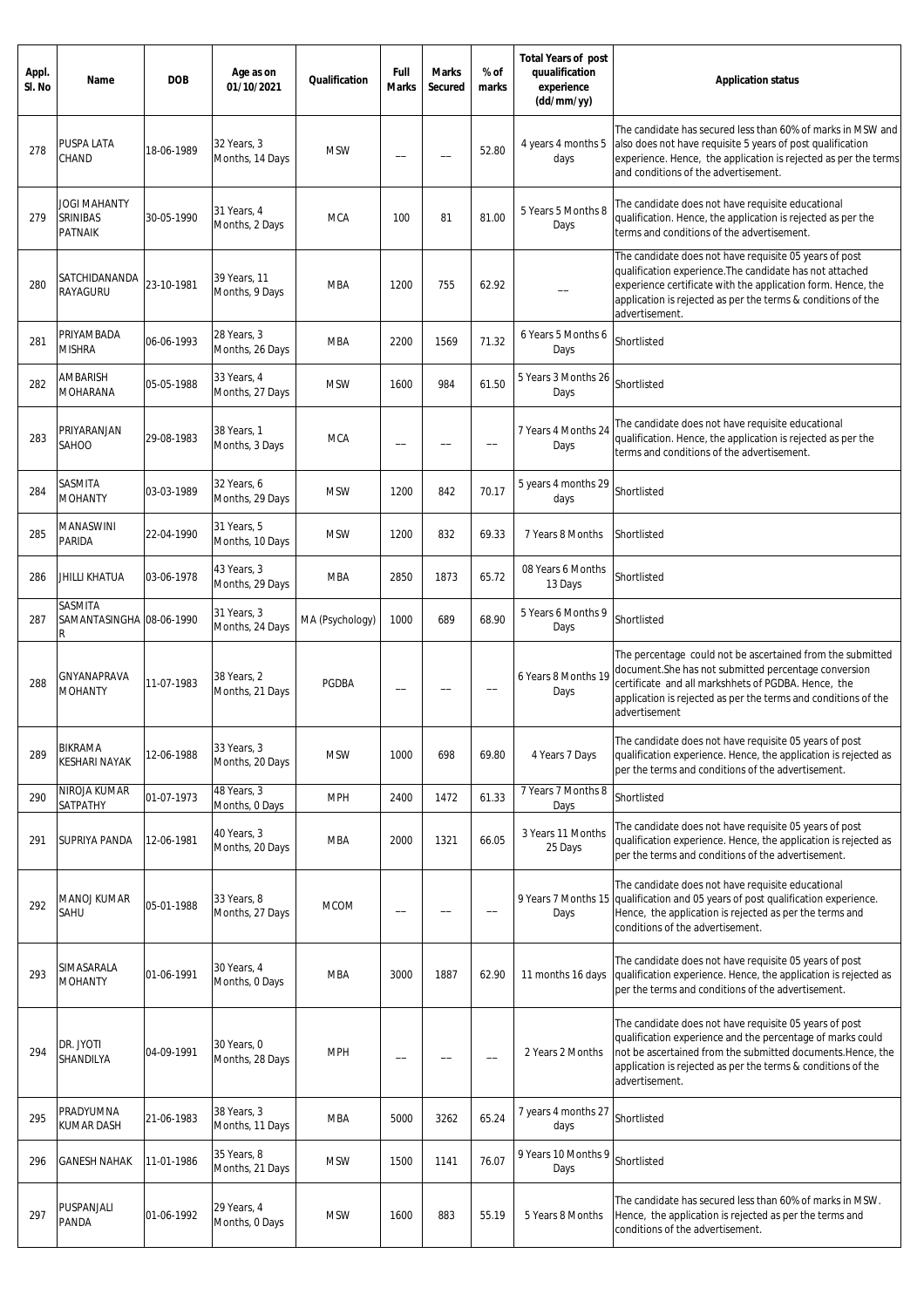| Appl.<br>SI. No | Name                               | <b>DOB</b> | Age as on<br>01/10/2021         | Qualification             | Full<br><b>Marks</b>     | <b>Marks</b><br>Secured  | % of<br>marks | <b>Total Years of post</b><br>quualification<br>experience<br>(dd/mm/yy) | <b>Application status</b>                                                                                                                                                                                                                                                                                             |
|-----------------|------------------------------------|------------|---------------------------------|---------------------------|--------------------------|--------------------------|---------------|--------------------------------------------------------------------------|-----------------------------------------------------------------------------------------------------------------------------------------------------------------------------------------------------------------------------------------------------------------------------------------------------------------------|
| 298             | SURESH KUMAR<br>SAMAL              | 22-03-1985 | 36 Years, 6<br>Months, 10 Days  | <b>MSW</b>                | 1200                     | 733                      | 61.08         | 11 years                                                                 | Shortlisted                                                                                                                                                                                                                                                                                                           |
| 299             | JAGADISH SAHOO  04-04-1980         |            | 41 Years, 5<br>Months, 28 Days  | MA (Rural<br>Development) | --                       |                          | 62.27         | 06 Years 10 Months<br>8 Days                                             | Shortlisted                                                                                                                                                                                                                                                                                                           |
| 300             | <b>SUSHREE</b><br>NIBEDITA PARIDA  | 15-06-1993 | 28 Years, 3<br>Months, 17 Days  | <b>MPH</b>                |                          |                          |               |                                                                          | The candidate does not have requisite 5 years of post<br>qualification experience. She has not submitted application in<br>prescribed application format and percentage conversion<br>certificate with the application form.Hence, the application is<br>rejected as per the terms & conditions of the advertisement. |
| 301             | UTPALA KUMAR<br>PATTANAIK          | 02-06-1985 | 36 Years, 3<br>Months, 30 Days  | <b>MBA</b>                | 3200                     | 1935                     | 60.47         | 13 years, 5 months,<br>28 days                                           | Shortlisted                                                                                                                                                                                                                                                                                                           |
| 302             | <b>DEBASIS DAS</b>                 | 06-05-1984 | 37 Years, 4<br>Months, 26 Days  | <b>MSW</b>                | 1200                     | 788                      | 65.67         | 4 yrs 2 months                                                           | The candidate does not have requisite 05 years of post<br>qualification experience. Hence, the application is rejected as<br>per the terms and conditions of the advertisement.                                                                                                                                       |
| 303             | SASMITA PANDA                      | 09-09-1996 | 25 Years, 0<br>Months, 23 Days  | <b>MPH</b>                | -                        |                          | 65.00         |                                                                          | The candidate does not have requisite 05 years of post<br>qualification experience. Hence, the application is rejected as<br>per the terms and conditions of the advertisement.                                                                                                                                       |
| 304             | SURYOKANT<br>DASHARAY              | 07-07-1979 | 42 Years, 2<br>Months, 25 Days  | <b>MBA</b>                | 2850                     | 2016                     | 70.74         | 6 years, 3 months,<br>10 days                                            | The candidate has not submitted NOC from the Appointing<br>Authority with the application form. Hence, the application is<br>rejected as per the terms & conditions of the advertisement.                                                                                                                             |
| 305             | SANTOSH KUMAR<br><b>BEHURA</b>     | 09-04-1979 | 42 Years, 5<br>Months, 23 Days  | <b>MBA</b>                | $\overline{\phantom{0}}$ | $\overline{\phantom{0}}$ | 63.50         | 6 Years 1 Month 27<br>Days                                               | Shortlisted                                                                                                                                                                                                                                                                                                           |
| 306             | <b>BIJOY KUMAR</b><br><b>NAYAK</b> | 22-06-1972 | 49 Years, 3<br>Months, 10 Days  | MBA                       | 2000                     | 1254                     | 62.70         | 9 Years 5 Months 26<br>Days                                              | Shortlisted                                                                                                                                                                                                                                                                                                           |
| 307             | SANDEEP KUMAR<br><b>TRIPATHY</b>   | 12-11-1986 | 34 Years, 10<br>Months, 20 Days | <b>MBA</b>                | 3200                     | 1923                     | 60.09         | 11 Years 3 Months 8<br>Days                                              | Shortlisted                                                                                                                                                                                                                                                                                                           |
| 308             | SIDHARTH<br>PANIGRAHI              | 25-05-1981 | 40 Years, 4<br>Months, 7 Days   | MBA                       | 4200                     | 3469                     | 82.60         |                                                                          | The candidate has not attached post qualification experience<br>certificates with the application form. The does not have<br>requisite 5 years of post qualification experience. Hence, the<br>application is rejected as per the terms & conditions of the<br>advertisement.                                         |
| 309             | GANGADHAR DAS 15-09-1987           |            | 34 Years, 0<br>Months, 17 Days  | <b>MPH</b>                | 4000                     | 2572                     | 64.30         | 4 Years 5 Months                                                         | The candidate does not have requisite 05 years of post<br>qualification experience. Hence, the application is rejected as<br>per the terms and conditions of the advertisement.                                                                                                                                       |
| 310             | CHINMAYKUMAR<br>PADHI              | 12-03-1990 | 31 Years, 6<br>Months, 20 Days  | <b>MBA</b>                | --                       |                          | 58.50         | 1 year 10 months                                                         | The candidate has secured less than 60% of marks in MBA.<br>Hence, the application is rejected as per the terms and<br>conditions of the advertisement.                                                                                                                                                               |
| 311             | RAMANUJ PANDA 06-07-1988           |            | 33 Years, 2<br>Months, 26 Days  | MA (Rural<br>Development) | 800                      | 487                      | 60.88         | 7 yrs 1 day                                                              | Shortlisted                                                                                                                                                                                                                                                                                                           |
| 312             | <b>GOPAL KRUSHNA</b><br>SAHU       | 31-05-1981 | 40 Years, 4<br>Months, 1 Day    | MA (Sociology)            | 800                      | 501                      | 62.63         | 9 Years 8 Months 15<br>Days                                              | Shortlisted                                                                                                                                                                                                                                                                                                           |
| 313             | LAXMIDHAR<br><b>MAHAPATRA</b>      | 08-07-1979 | 42 Years, 2<br>Months, 24 Days  | <b>MSW</b>                | 1000                     | 641                      | 64.10         | 14 Years 5 Months<br>28 Days                                             | Shortlisted                                                                                                                                                                                                                                                                                                           |
| 314             | SUVENDU BARAL                      | 01-06-1980 | 41 Years, 4<br>Months, 0 Day    | <b>MSW</b>                | 1000                     | 614                      | 61.40         | 13 years, 0 month, 7<br>days                                             | Shortlisted                                                                                                                                                                                                                                                                                                           |
| 315             | DIPTI RANJAN DAS 08-06-1987        |            | 34 Years, 3<br>Months, 24 Days  | <b>MBA</b>                | 5000                     | 3577                     | 71.54         | 5 Years 5 Months 14<br>Days                                              | Shortlisted                                                                                                                                                                                                                                                                                                           |
| 316             | SATYANARAYAN<br><b>TRIPATHY</b>    | 21-08-1984 | 37 Years, 1<br>Months, 11 Days  | <b>PGDM</b>               | --                       | $\overline{\phantom{0}}$ | 60.00         | 9 Years 3 Months 20<br>Days                                              | Shortlisted                                                                                                                                                                                                                                                                                                           |
| 317             | SUDHARANJAN<br><b>RATH</b>         | 24-07-1976 | 45 Years, 2<br>Months, 8 Days   | <b>MSW</b>                | 1200                     | 782                      | 65.17         | 10 years, 03 months,<br>22 days                                          | Shortlisted                                                                                                                                                                                                                                                                                                           |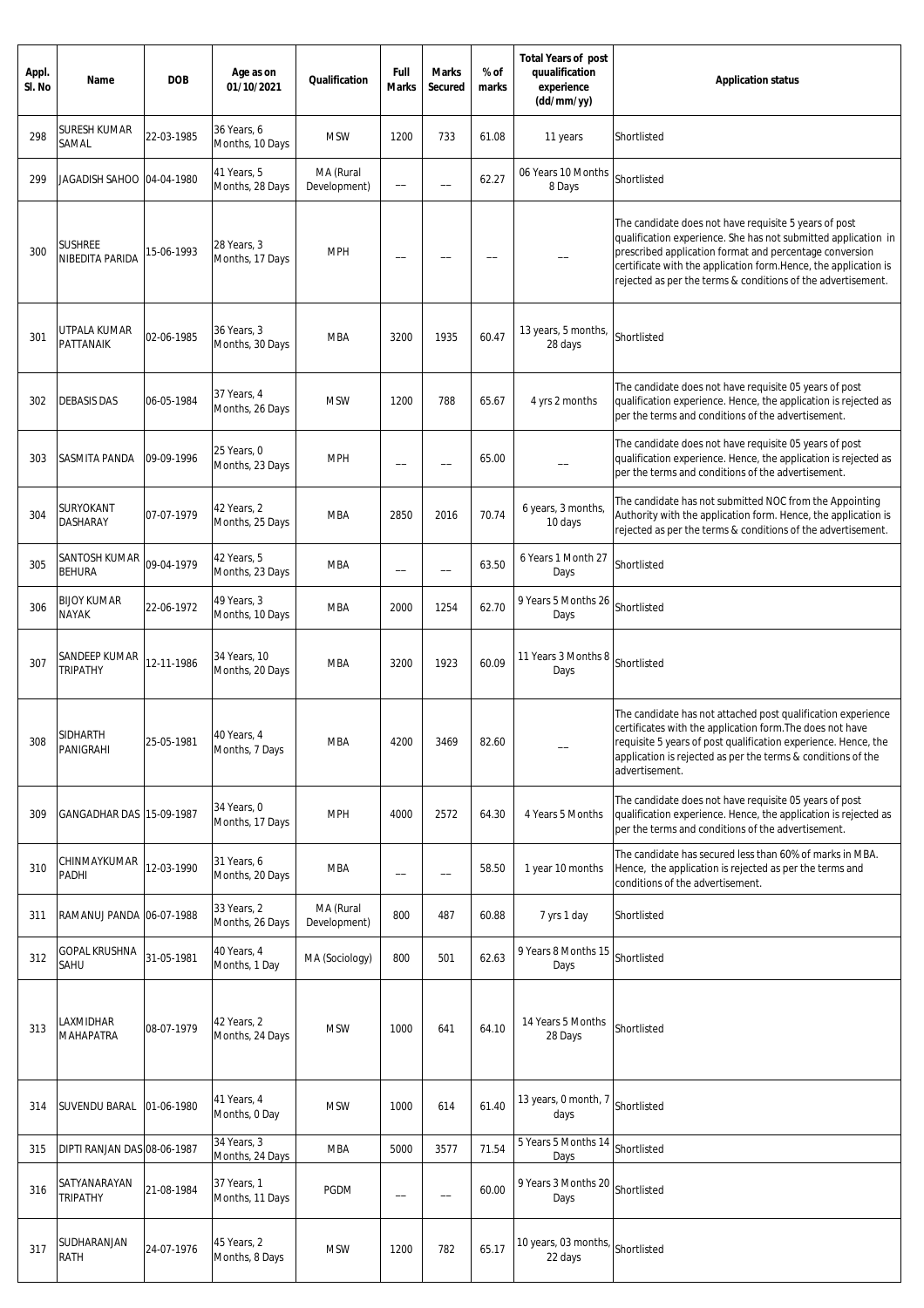| Appl.<br>SI. No | Name                                 | <b>DOB</b> | Age as on<br>01/10/2021         | Qualification                           | Full<br><b>Marks</b>     | <b>Marks</b><br>Secured  | % of<br>marks | <b>Total Years of post</b><br>quualification<br>experience<br>(dd/mm/yy) | <b>Application status</b>                                                                                                                                                                                                                                                               |
|-----------------|--------------------------------------|------------|---------------------------------|-----------------------------------------|--------------------------|--------------------------|---------------|--------------------------------------------------------------------------|-----------------------------------------------------------------------------------------------------------------------------------------------------------------------------------------------------------------------------------------------------------------------------------------|
| 318             | PRADEEP KUMAR<br>SAHOO               | 30-06-1982 | 39 Years, 3<br>Months, 2 Days   | <b>MBA</b>                              | 2500                     | 1761                     | 70.44         | 7 years, 5 months,<br>21 days                                            | The candidate has not completed a single term of 11 months<br>of contractual service in the present designation under<br>OSH&FW Society.Hence, the application is rejected as per the<br>terms and conditions of the advertisement.                                                     |
| 319             | <b>SUMIT KUMAR</b><br>PATRA          | 12-06-1991 | 30 Years, 3<br>Months, 20 Days  | MA (Sociology)                          | 800                      | 486                      | 60.75         | 5 Years 3 Months 3<br>Days                                               | Shortlisted                                                                                                                                                                                                                                                                             |
| 320             | DEEPAK KUMAR<br><b>NANDA</b>         | 07-07-1977 | 44 Years, 2<br>Months, 25 Days  | <b>MBA</b>                              | 1700                     | 1068                     | 62.82         |                                                                          | The candidate does not have requisite 5 years of post<br>qualification experience. The candidate has not attached post<br>qualification experience certificates with the application<br>form. Hence, the application is rejected as per the terms &<br>conditions of the advertisement. |
| 321             | MANASA RANJAN<br>KHADIRATNA          | 04-07-1984 | 37 Years, 2<br>Months, 28 Days  | MBA                                     | 2600                     | 2088                     | 80.31         | 10 years, 5 months,<br>19 days                                           | Shortlisted                                                                                                                                                                                                                                                                             |
| 322             | <b>SHARAT KUMAR</b><br><b>OJHA</b>   | 15-06-1979 | 42 Years, 3<br>Months, 17 Days  | <b>MBA</b>                              | 2500                     | 1607                     | 64.28         | 14 Years 6 Months<br>13 Days                                             | Shortlisted                                                                                                                                                                                                                                                                             |
| 323             | SUBHAKANTA<br><b>BEHERA</b>          | 13-03-1986 | 35 Years, 6<br>Months, 19 Days  | <b>MPH</b>                              | 1000                     | 746                      | 74.60         | 7 Years 8 Months 21<br>Days                                              | Shortlisted                                                                                                                                                                                                                                                                             |
| 324             | JITENDRA KUMAR<br>SAHOO              | 02-07-1972 | 49 Years, 2<br>Months, 30 Days  | <b>MSW</b>                              | 1200                     | 726                      | 60.50         | 28 Years 4 Months<br>11 Days                                             | Shortlisted                                                                                                                                                                                                                                                                             |
| 325             | SASHMITA SAHOO 10-03-1987            |            | 34 Years, 6<br>Months, 22 Days  | <b>MBA</b>                              |                          |                          | 68.60         | 2 years 11 months<br>14 days                                             | The candidate does not have requisite 05 years of post<br>qualification experience. Hence, the application is rejected as<br>per the terms and conditions of the advertisement.                                                                                                         |
| 326             | NIHARIKA<br><b>MOHANTY</b>           | 10-07-1988 | 33 Years, 2<br>Months, 22 Days  | MA (Rural<br>Management)                | 1200                     | 775                      | 64.58         | 7 years, 1 month, 2<br>days                                              | Shortlisted                                                                                                                                                                                                                                                                             |
| 327             | HITESH KUMAR<br><b>TRIPATHY</b>      | 10-11-1987 | 33 Years, 10<br>Months, 22 Days | MBA                                     | 5000                     | 3644                     | 72.88         | 6 years, 2 months, 7<br>days                                             | Shortlisted                                                                                                                                                                                                                                                                             |
| 328             | <b>ABHIRAM SAHOO</b>                 | 18-06-1993 | 28 Years, 3<br>Months, 14 Days  | MBA                                     | $\overline{\phantom{0}}$ | $\overline{\phantom{0}}$ | 75.20         | 6 Years 1 Months 17<br>Days                                              | Shortlisted                                                                                                                                                                                                                                                                             |
| 329             | SHUBHENDU<br>SHEKHAR PANDA           | 07-07-1987 | 34 Years, 2<br>Months, 25 Days  | MBA                                     |                          |                          | 67.60         | 6 Years 15 Days                                                          | Shortlisted                                                                                                                                                                                                                                                                             |
| 330             | <b>SUSMITA ROUT</b>                  | 13-02-1978 | 43 Years, 7<br>Months, 19 Days  | MA (Psychology)                         | 1000                     | 686                      | 68.60         | 7 years, 11 months,<br>11 days                                           | Shortlisted                                                                                                                                                                                                                                                                             |
| 331             | <b>JYOTI PRAKASH</b><br>HOTA         | 20-06-1980 | 41 Years, 3<br>Months, 12 Days  | <b>MBA</b>                              | 2100                     | 1384                     | 65.90         | 5 Years 11 Months                                                        | Shortlisted                                                                                                                                                                                                                                                                             |
| 332             | ABHIJEET<br>KHAMARI                  | 11-03-1994 | 27 Years, 6<br>Months, 21 Days  | <b>MBA</b>                              | --                       | --                       | 60.00         | 5 Years 1 Month 16<br>Days                                               | Shortlisted                                                                                                                                                                                                                                                                             |
| 333             | BENAZIR GANDHI                       | 13-03-1990 | 31 Years, 6<br>Months, 19 Days  | MA (Psychology)                         | 1000                     | 644                      | 64.40         | 3 years                                                                  | The candidate does not have requisite 05 years of post<br>qualification experience. Hence, the application is rejected as<br>per the terms and conditions of the advertisement.                                                                                                         |
| 334             | RANAJIT SWAIN                        | 02-06-1986 | 35 Years, 3<br>Months, 30 Days  | <b>PGDM</b>                             | $\overline{\phantom{a}}$ | $\overline{\phantom{a}}$ | 80.00         | 6 Years 10 Months 9<br>Days                                              | Shortlisted                                                                                                                                                                                                                                                                             |
| 335             | JANAKI SAHOO                         | 15-03-1986 | 35 Years, 6<br>Months, 17 Days  | Master in<br>Hospital<br>Administration | 1200                     | 768                      | 64.00         | 9 years, 3 months,<br>24 days                                            | The candidate does not have requisite educational<br>qualification. Hence, the application is rejected as per the<br>terms and conditions of the advertisement.                                                                                                                         |
| 336             | LIPIKA<br>PRIYADARSHINI<br>SAHOO     | 29-04-1989 | 32 Years, 5<br>Months, 3 Days   | <b>MSW</b>                              | 1600                     | 1053                     | 65.81         | 5 Years 4 months 25<br>Days                                              | Shortlisted                                                                                                                                                                                                                                                                             |
| 337             | LIPSA RAJNANDINI<br><b>MOHAPATRA</b> | 25-04-1986 | 35 Years, 5<br>Months, 7 Days   | <b>MSW</b>                              | 1000                     | 670                      | 67.00         | 13 years 11 months Shortlisted                                           |                                                                                                                                                                                                                                                                                         |
| 338             | TENESH KUMAR<br>PANDA                | 05-07-1984 | 37 Years, 2<br>Months, 27 Days  | <b>MSW</b>                              | 700                      | 499                      | 71.29         | 6 Years 2 Months 7<br>Days                                               | Shortlisted                                                                                                                                                                                                                                                                             |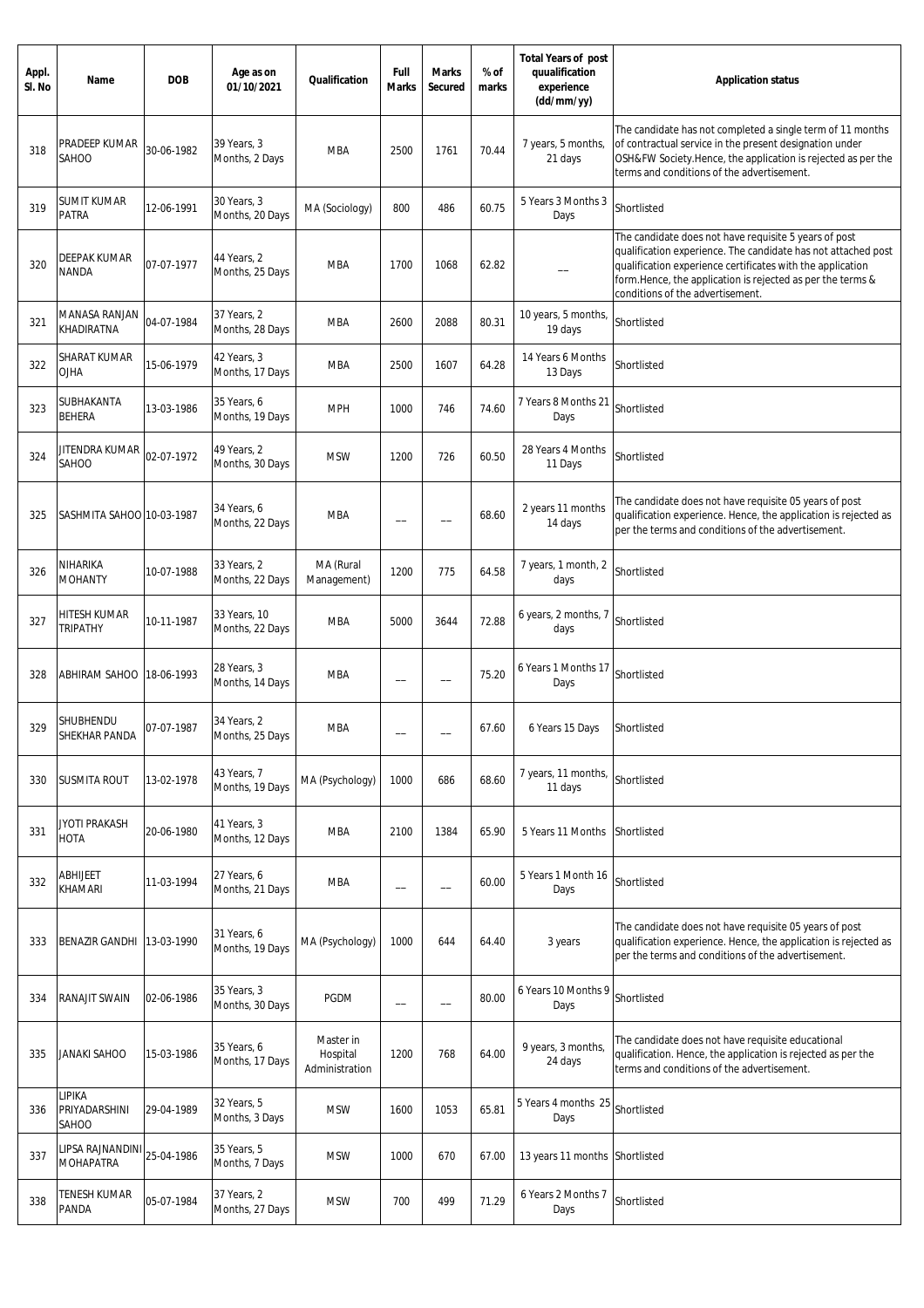| Appl.<br>SI. No | Name                                 | <b>DOB</b> | Age as on<br>01/10/2021         | Qualification                           | Full<br><b>Marks</b> | <b>Marks</b><br>Secured | % of<br>marks | <b>Total Years of post</b><br>quualification<br>experience<br>(dd/mm/yy) | <b>Application status</b>                                                                                                                                                                                                                                          |
|-----------------|--------------------------------------|------------|---------------------------------|-----------------------------------------|----------------------|-------------------------|---------------|--------------------------------------------------------------------------|--------------------------------------------------------------------------------------------------------------------------------------------------------------------------------------------------------------------------------------------------------------------|
| 339             | SUPRIT KUMAR<br>PATRA                | 04-05-1988 | 33 Years, 4<br>Months, 28 Days  | MA (Sociology)                          | $\qquad \qquad -$    |                         | 60.00         | 8 Years 1 Months 24<br>Days                                              | The candidate does not have requisite 05 years of post<br>qualification experience. Hence, the application is rejected as<br>per the terms and conditions of the advertisement.                                                                                    |
| 340             | SASMITA SAHU                         | 04-06-1979 | 42 Years, 3<br>Months, 28 Days  | MSc<br>Anthropology                     | 1200                 | 767                     | 63.92         | 10 years, 1 months,<br>6 days                                            | Shortlisted                                                                                                                                                                                                                                                        |
| 341             | <b>REENA NAYAK</b>                   | 02-05-1984 | 37 Years, 4<br>Months, 30 Days  | Master in<br>Hospital<br>Administration | 1500                 | 853                     | 56.87         | 7 Years 10 Months 2<br>Days                                              | The candidate does not have requisite educational<br>qualification and also has secured less than 60% of marks. She<br>has also not submitted MHA pass certificate. Hence, the<br>application is rejected as per the terms and conditions of the<br>advertisement. |
| 342             | LAXMIPRIYA<br>SAHOO                  | 17-04-1978 | 43 Years, 5<br>Months, 15 Days  | <b>MSW</b>                              | 1300                 | 788                     | 60.62         | 4 years 7 months 28<br>days                                              | The candidate does not have requisite 05 years of post<br>qualification experience. Hence, the application is rejected as<br>per the terms and conditions of the advertisement.                                                                                    |
| 343             | SUNITA PRADHAN 15-07-1993            |            | 28 Years, 2<br>Months, 17 Days  | <b>MBA</b>                              | --                   | --                      | 72.20         | 5 Years 9 Months 29<br>Days                                              | Shortlisted                                                                                                                                                                                                                                                        |
| 344             | SHUBHASISH<br><b>BIHARI</b>          | 05-07-1987 | 34 Years, 2<br>Months, 27 Days  | <b>MBA</b>                              | 2100                 | 1367                    | 65.10         | 13 Years 5 Months 3<br>Days                                              | Shortlisted                                                                                                                                                                                                                                                        |
| 345             | KARISMA DEVI                         | 15-05-1994 | 27 Years, 4<br>Months, 17 Days  | <b>MSW</b>                              | 1000                 | 611                     | 61.10         | 3 Years 9 months                                                         | The candidate does not have requisite 05 years of post<br>qualification experience. Hence, the application is rejected as<br>per the terms and conditions of the advertisement.                                                                                    |
| 346             | DUTI KRUSHNA<br>SAHU                 | 30-06-1982 | 39 Years, 3<br>Months, 2 Days   | Master of<br><b>Finance Control</b>     | 3200                 | 2034                    | 63.56         | 5 Years 11 Months<br>18 Days                                             | The candidate does not have requisite educational<br>qualification. Hence, the application is rejected as per the<br>terms and conditions of the advertisement.                                                                                                    |
| 347             | JYOTI PRASAD RAJ 31-05-1986          |            | 35 Years, 4<br>Months, 1 Days   | <b>PGDM</b>                             |                      |                         |               | 2 Years 7 Months 12<br>Days                                              | The candidate does not have requisite 05 years of post<br>qualification experience . The percentage of marks could not<br>be ascertained with the application form. Hence, the<br>application is rejected as per the terms and conditions of the<br>advertisement. |
| 348             | MADHULIKA<br>PADHI                   | 12-11-1980 | 40 Years, 10<br>Months, 20 Days | <b>MBA</b>                              | 1400                 | 971                     | 69.36         | 8 years, 3 months,<br>17 days                                            | Shortlisted                                                                                                                                                                                                                                                        |
| 349             | PRADEEP KUMAR<br>SAHOO               | 10-08-1981 | 40 Years, 1<br>Months, 22 Days  | <b>MSW</b>                              | 1000                 | 646                     | 64.60         | 13 Years 2 Months<br>18 Days                                             | Shortlisted                                                                                                                                                                                                                                                        |
| 350             | SATYA SUNDAR<br><b>DAS MOHAPATRA</b> | 09-10-1985 | 35 Years, 11<br>Months, 23 Days | <b>PGDRD</b>                            | 1000                 | 765                     | 76.50         | 12 Years 1 Days                                                          | The candidate does not have requisite 05 years of post<br>qualification experience. Hence, the application is rejected as<br>per the terms and conditions of the advertisement.                                                                                    |
| 351             | <b>DAYASIS SAHU</b>                  | 20-06-1983 | 38 Years, 3<br>Months, 12 Days  | <b>MPH</b>                              | 4400                 | 3119                    | 70.89         | 9 years 3 months                                                         | Shortlisted                                                                                                                                                                                                                                                        |
| 352             | <b>JANMEJAYA</b><br><b>MEHER</b>     | 06-07-1990 | 31 Years, 2<br>Months, 26 Days  | <b>MBA</b>                              | 3400                 | 2148                    | 63.18         | 3 years 8 months                                                         | The candidate does not have requisite 05 years of post<br>qualification experience. Hence, the application is rejected as<br>per the terms and conditions of the advertisement.                                                                                    |
| 353             | KALPLATA SAHOO   12-01-1980          |            | 41 Years, 8<br>Months, 20 Days  | <b>MBA</b>                              | 1000                 | 694.4                   | 69.44         |                                                                          | The candidate does not have requisite 05 years of post<br>qualification experience. Hence, the application is rejected as<br>per the terms and conditions of the advertisement.                                                                                    |
| 354             | PRAKASH KUMAR<br>PANIGRAHI           | 15-07-1974 | 47 Years, 2<br>Months, 17 Days  | <b>MBA</b>                              | 4200                 | 3309                    | 78.79         | 10 Years 2 Months<br>29 Days                                             | Shortlisted                                                                                                                                                                                                                                                        |
| 355             | DILLIP KUMAR<br>SAHU                 | 24-05-1984 | 37 Years, 4<br>Months, 8 Days   | <b>MSW</b>                              | 1000                 | 620                     | 62.00         | 6 years 3 months                                                         | Shortlisted                                                                                                                                                                                                                                                        |
| 356             | GAGAN KUMAR<br>TARAI                 | 05-07-1977 | 44 Years, 2<br>Months, 27 Days  | <b>MSW</b>                              | 1200                 | 960                     | 80.00         | 3 Years 2Months 5<br>Days                                                | The candidate does not have requisite 05 years of post<br>qualification experience. Hence, the application is rejected as<br>per the terms and conditions of the advertisement.                                                                                    |
| 357             | SHAKTI KUMAR<br><b>DIGAL</b>         | 05-06-1981 | 40 Years, 3<br>Months, 27 Days  | МA<br>(Anthropology)                    | 1000                 | 631                     | 63.10         | 13 Years 5 Months<br>23 Days                                             | Shortlisted                                                                                                                                                                                                                                                        |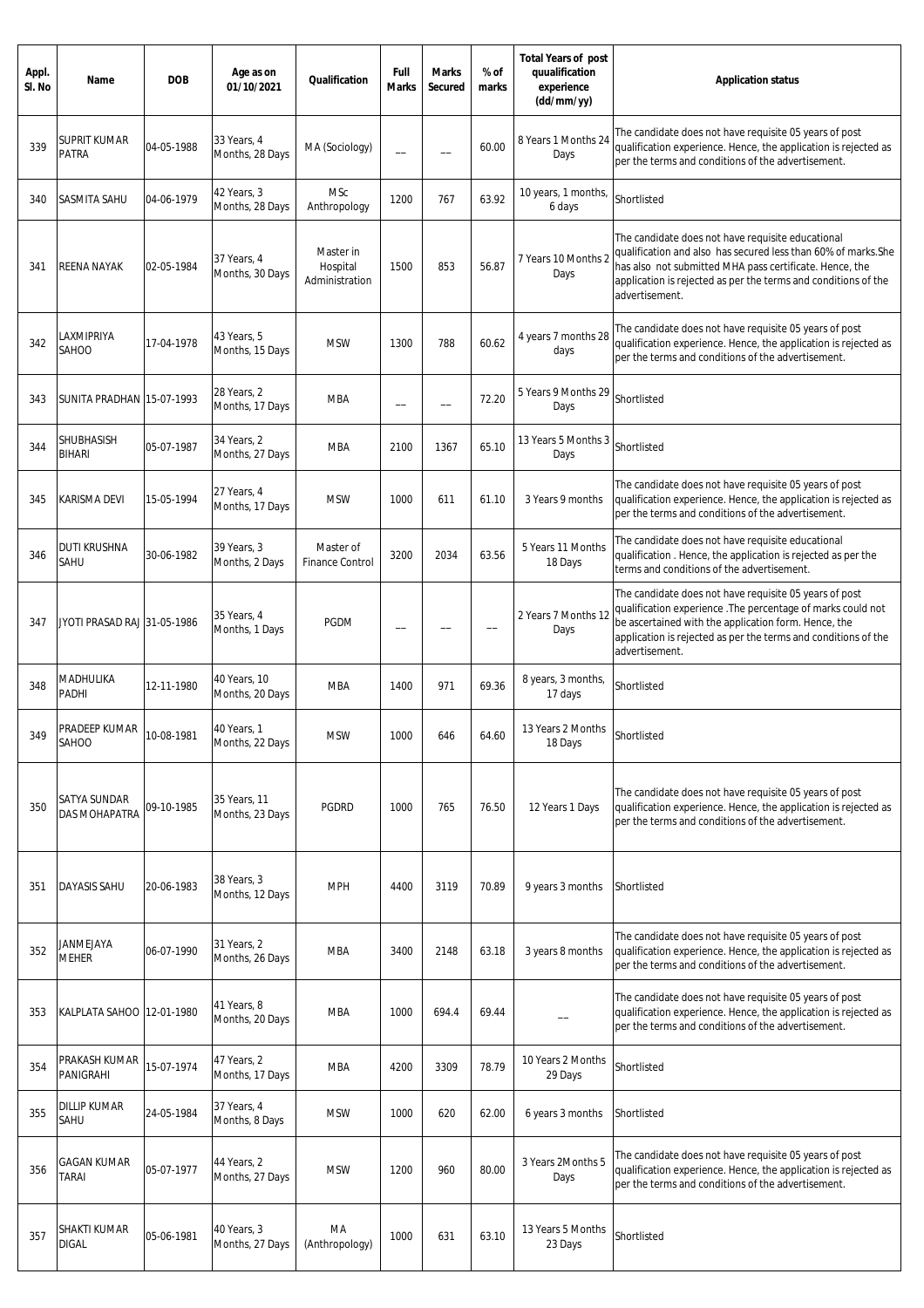| Appl.<br>SI. No | Name                                | <b>DOB</b> | Age as on<br>01/10/2021         | Qualification               | Full<br><b>Marks</b> | <b>Marks</b><br><b>Secured</b> | % of<br>marks | <b>Total Years of post</b><br>quualification<br>experience<br>(dd/mm/yy) | <b>Application status</b>                                                                                                                                                                                                           |
|-----------------|-------------------------------------|------------|---------------------------------|-----------------------------|----------------------|--------------------------------|---------------|--------------------------------------------------------------------------|-------------------------------------------------------------------------------------------------------------------------------------------------------------------------------------------------------------------------------------|
| 358             | <b>MANAS RANJAN</b><br><b>NAYAK</b> | 02-06-1983 | 38 Years, 3<br>Months, 30 Days  | <b>MSW</b>                  | 1000                 | 605                            | 60.50         | 12 Years 10 Months<br>21 Days                                            | Shortlisted                                                                                                                                                                                                                         |
| 359             | <b>ASHOK KUMAR</b><br><b>MISHRA</b> | 04-05-1987 | 34 Years, 4<br>Months, 28 Days  | <b>MBA</b>                  | 2600                 | 2026                           | 77.92         | 5 Years 2 Months 5<br>Days                                               | Shortlisted                                                                                                                                                                                                                         |
| 360             | PRASANTA<br>KUMAR JENA              | 02-07-1980 | 41 Years, 2<br>Months, 30 Days  | <b>MBA</b>                  | --                   |                                |               | 8 years, 10 months,<br>21 days                                           | The percentage of marks could not be ascertained from the<br>submitted documents. Hence, the application is rejected as<br>per the terms and conditions of the advertisement.                                                       |
| 361             | ITISHREE MISHRA                     | 31-01-1984 | 37 Years, 8<br>Months, 1 Day    | MA (Sociology)              | 1000                 | 617                            | 61.70         | 13 Years 4 Months<br>18 Days                                             | Shortlisted                                                                                                                                                                                                                         |
| 362             | RATIKANTA RANA                      | 12-06-1984 | 37 Years, 3<br>Months, 20 Days  | МA<br>(Anthropology)        | 1000                 | 594                            | 59.40         | 10 Years 3 Months<br>12 Days                                             | The candidate has secured less than 60% of marks in MA in<br>Anthropology. Hence, the application is rejected as per the<br>terms and conditions of the advertisement.                                                              |
| 363             | <b>ASUTOSH JENA</b>                 | 11-05-1978 | 43 Years, 4<br>Months, 21 Days  | <b>MBA</b>                  | 3200                 | 1964                           | 61.38         | 5 years, 1 month, 25<br>days                                             | Shortlisted                                                                                                                                                                                                                         |
| 364             | <b>SUNIL KUMAR</b><br>PANDA         | 07-08-1986 | 35 Years, 1<br>Month, 25 Days   | MBA                         |                      |                                | 63.60         | 9 Years 6 Months 22<br>Days                                              | Shortlisted                                                                                                                                                                                                                         |
| 365             | SANJAY KUMAR<br>PARIDA              | 13-04-1979 | 42 Years, 5<br>Months, 19 Days  | <b>MSW</b>                  | 2000                 | 1157                           | 57.85         | 11 Years 5 Months 8<br>Days                                              | The candidate has secured less than 60% of marks in MSW.<br>Hence, the application is rejected as per the terms and<br>conditions of the advertisement.                                                                             |
| 366             | <b>RUBY SHARMA</b>                  | 25-03-1987 | 34 Years, 6<br>Months, 7 Days   | <b>MBA</b>                  |                      | $\overline{\phantom{0}}$       | 62.80         | 5 years, 1 month, 2<br>days                                              | Shortlisted                                                                                                                                                                                                                         |
| 367             | NABA KUMAR<br><b>BISOYEE</b>        | 03-03-1987 | 34 Years, 6<br>Months, 29 Days  | MA (Rural<br>Development)   | $\hspace{0.05cm}$    |                                | 62.97         | 8 Years 9 Months 3<br>Days                                               | Shortlisted                                                                                                                                                                                                                         |
| 368             | SAMEETA<br>SATAPATHY                | 13-10-1986 | 34 Years, 11<br>Months, 19 Days | <b>MSW</b>                  | 1500                 | 1025                           | 68.33         | 11 Years 3 Months                                                        | The candidate has not completed a single term of 11 months<br>of contractual service in the present designation under<br>OSH&FW Society.Hence, the application is rejected as per the<br>terms and conditions of the advertisement. |
| 369             | PRANATI SAHU                        | 15-07-1977 | 44 Years, 2<br>Months, 17 Days  | <b>MSW</b>                  | 1300                 | 855                            | 65.77         | 07 Years 5 Months                                                        | Shortlisted                                                                                                                                                                                                                         |
| 370             | GOUTAM<br>PATTNAYAK                 | 26-06-1979 | 42 Years, 3<br>Months, 6 Days   | <b>MBA</b>                  | $\qquad \qquad -$    | $\overline{\phantom{0}}$       | 68.70         | 13 Years 1 Month                                                         | Shortlisted                                                                                                                                                                                                                         |
| 371             | PRIYATABH<br>MANDAL                 | 28-08-1985 | 36 Years, 1<br>Months, 4 Days   | MA (Hospital<br>Management) | 2400                 | 2030                           | 84.58         | 8 years 3 months                                                         | The candidate does not have requisite educational<br>qualification. Hence, the application is rejected as per the<br>terms and conditions of the advertisement.                                                                     |
| 372             | RANJAN RASMI<br><b>MOHANTY</b>      | 19-07-1979 | 42 Years, 2<br>Months, 13 Days  | <b>MBA</b>                  | 2400                 | 1578                           | 65.75         | 14 Years 10 Months<br>15 Days                                            | Shortlisted                                                                                                                                                                                                                         |
| 373             | <b>GURUDUTTA</b><br><b>PUROHIT</b>  | 30-07-1984 | 37 Years, 2<br>Months, 2 Days   | <b>PGDM</b>                 | $\qquad \qquad -$    | --                             | 75.22         | 12 Years 8 Months 6<br>Days                                              | Shortlisted                                                                                                                                                                                                                         |
| 374             | <b>GEETANJALI SA</b>                | 16-07-1977 | 44 Years, 2<br>Months, 16 Days  | <b>MBA</b>                  | 2400                 | 1587                           | 66.13         | 7 yrs 6 Months & 11<br>days                                              | Shortlisted                                                                                                                                                                                                                         |
| 375             | SUDHIR KUMAR<br>PANDA               | 30-03-1979 | 42 Years, 6<br>Months, 2 Days   | <b>MBA</b>                  | 2000                 | 1226                           | 61.30         | 7 years, 3 months,<br>22 days                                            | Shortlisted                                                                                                                                                                                                                         |
| 376             | <b>DINESH KUMAR</b><br>PRAHARAJ     | 15-07-1987 | 34 Years, 2<br>Months, 17 Days  | <b>MBA</b>                  | 4200                 | 3209                           | 76.40         | 10 years, 1 month, 4<br>days                                             | Shortlisted                                                                                                                                                                                                                         |
| 377             | <b>FIROJ KUMAR</b><br><b>BAGH</b>   | 13-07-1980 | 41 Years, 2<br>Months, 19 Days  | <b>MBA</b>                  | 2400                 | 1470                           | 61.25         | 11 years, 1 month                                                        | Shortlisted                                                                                                                                                                                                                         |
| 378             | SARAT KUMAR<br><b>BEZO</b>          | 17-07-1977 | 44 Years, 2<br>Months, 15 Days  | MA (Rural<br>Development)   | $\qquad \qquad -$    |                                | 64.66         | 9 Years 2 Months 19<br>Days                                              | Shortlisted                                                                                                                                                                                                                         |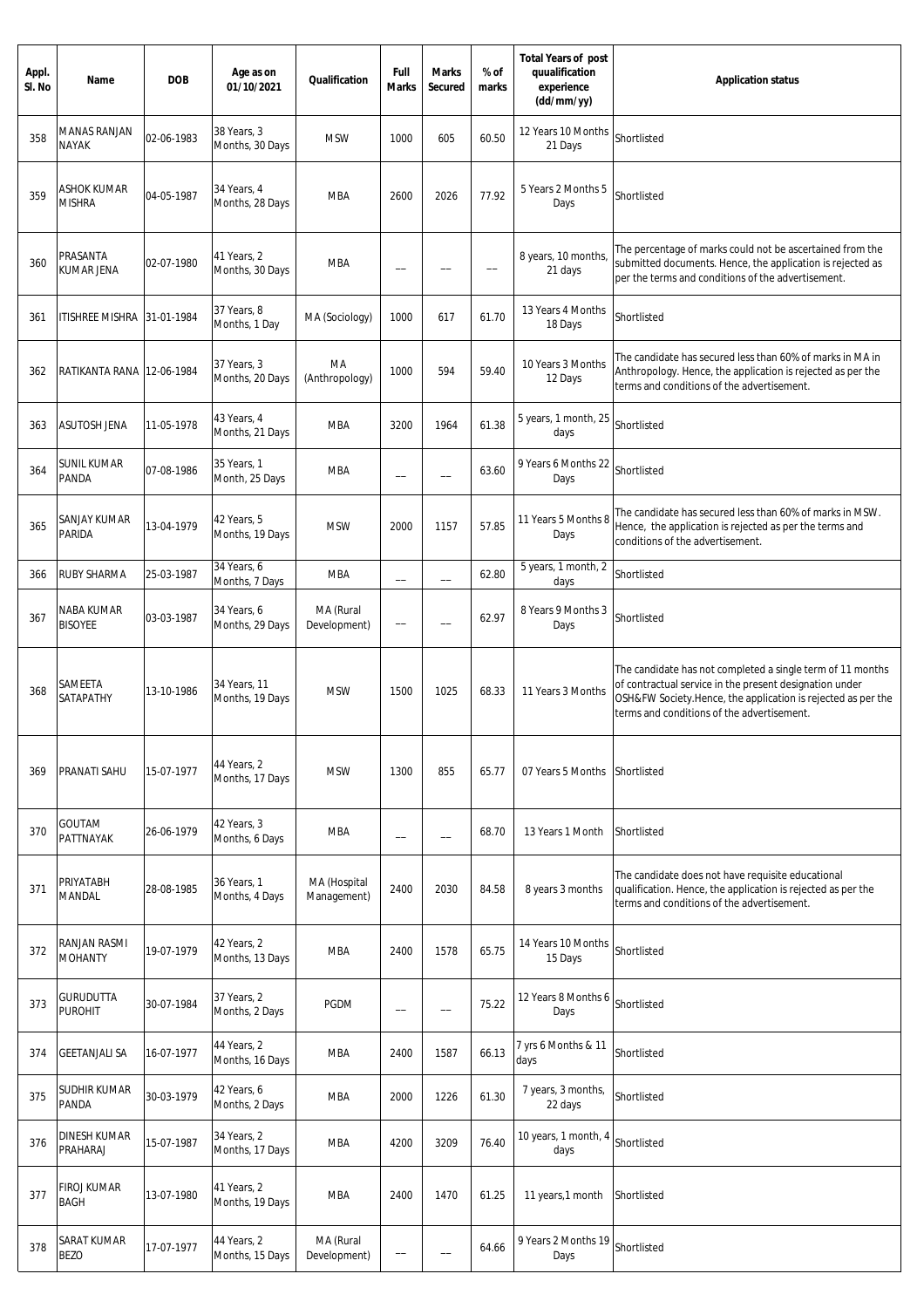| Appl.<br>SI. No | Name                                 | <b>DOB</b> | Age as on<br>01/10/2021        | Qualification                                               | Full<br><b>Marks</b> | <b>Marks</b><br>Secured  | % of<br>marks            | <b>Total Years of post</b><br>quualification<br>experience<br>(dd/mm/yy) | <b>Application status</b>                                                                                                                                                       |
|-----------------|--------------------------------------|------------|--------------------------------|-------------------------------------------------------------|----------------------|--------------------------|--------------------------|--------------------------------------------------------------------------|---------------------------------------------------------------------------------------------------------------------------------------------------------------------------------|
| 379             | SATYABRATA<br>SATAPATHY              | 15-07-1978 | 43 Years, 2<br>Months, 17 Days | <b>MSW</b>                                                  | 1200                 | 784                      | 65.33                    | 10 years, 11 months,<br>22 days                                          | Shortlisted                                                                                                                                                                     |
| 380             | BISWARANJAN<br><b>SUBUDHI</b>        | 09-07-1982 | 39 Years, 2<br>Months, 23 Days | <b>MSW</b>                                                  | 1200                 | 778                      | 64.83                    | 10 years, 11 months,<br>22 days                                          | Shortlisted                                                                                                                                                                     |
| 381             | RAJANI KANTA<br><b>MOHANTA</b>       | 08-06-1968 | 53 Years, 3<br>Months, 24 Days | MA<br>(Anthropology)                                        | 1000                 | 639                      | 63.90                    | 25 Years 9 Months<br>25 Days                                             | Shortlisted                                                                                                                                                                     |
| 382             | HARA PRASAD<br>PRADHAN               | 18-06-1981 | 40 Years, 3<br>Months, 14 Days | <b>MSW</b>                                                  | 1200                 | 729                      | 60.75                    | 7 years, 2 months,<br>24 days                                            | Shortlisted                                                                                                                                                                     |
| 383             | Kishore<br>CHANDRA SAHOO             | 01-07-1981 | 40 Years, 3<br><b>Months</b>   | МA<br>(Anthropology)                                        | 1000                 | 617                      | 61.70                    | 14 years, 4 months,<br>17 days                                           | Shortlisted                                                                                                                                                                     |
| 384             | SANGRAM<br>KUMAR SARANGI             | 02-04-1979 | 42 Years, 5<br>Months, 30 Days | <b>MSW</b>                                                  | 1200                 | 878                      | 73.17                    | 9 years, 2 months,<br>16 days                                            | Shortlisted                                                                                                                                                                     |
| 385             | BAISAMPAYAN<br><b>MEHER</b>          | 04-06-1986 | 35 Years, 3<br>Months, 28 Days | <b>MSW</b>                                                  | 1000                 | 649                      | 64.90                    | 7 years, 7 months, 4<br>days                                             | Shortlisted                                                                                                                                                                     |
| 386             | SAIKH WASIM<br>RAZA                  | 20-06-1985 | 36 Years, 3<br>Months, 12 Days | <b>MBA</b>                                                  | 2400                 | 1547                     | 64.46                    | 9 years, 7 months,<br>19 days                                            | Shortlisted                                                                                                                                                                     |
| 387             | <b>MOHIT KUMAR</b>                   | 10-01-1990 | 31 Years, 8<br>Months, 22 Days | <b>MBA</b>                                                  | 2000                 | 1686                     | 84.30                    | 5 Years 1 Month 25<br>Days                                               | Shortlisted                                                                                                                                                                     |
| 388             | RANJAN KUMAR<br>PRADHAN              | 10-05-1980 | 41 Years, 4<br>Months, 22 Days | <b>MBA</b>                                                  | $\qquad \qquad -$    |                          | $\overline{\phantom{0}}$ | 10 years                                                                 | The candidate has not attached MBA Marksheet. Hence, the<br>application is rejected as per the terms and conditions of the<br>advertisement.                                    |
| 389             | SUKANTA KUMAR<br>PRADHAN             | 07-05-1977 | 44 Years, 4<br>Months, 25 Days | <b>MSW</b>                                                  | 1200                 | 864                      | 72.00                    | 10 Years 2 Months<br>19 Days                                             | Shortlisted                                                                                                                                                                     |
| 390             | SATYA NARAYAN<br>PANDA               | 19-07-1977 | 44 Years, 2<br>Months, 13 Days | <b>MBA</b>                                                  | 5000                 | 3469                     | 69.38                    |                                                                          | The candidate does not have requisite 05 years of post<br>qualification experience. Hence, the application is rejected as<br>per the terms and conditions of the advertisement. |
| 391             | <b>BIJU KISHORE</b><br><b>MALLIK</b> | 20-06-1982 | 39 Years, 3<br>Months, 12 Days | <b>MBA</b>                                                  | 2800                 | 1721                     | 61.46                    | 6 years 4 months 10<br>days                                              | Shortlisted                                                                                                                                                                     |
| 392             | SANTOSH KUMAR<br>RATH                | 27-06-1979 | 42 Years, 3<br>Months, 5 Days  | <b>MSW</b>                                                  | 1500                 | 1143                     | 76.20                    | 8 Years 4 Months                                                         | Shortlisted                                                                                                                                                                     |
| 393             | TRUPTIMAYEE<br>SAHOO                 | 24-05-1993 | 28 Years, 4<br>Months, 8 Days  | MA (Psychology)                                             | 1000                 | 744                      | 74.40                    | 5 years, 10 months,<br>12 days                                           | Shortlisted                                                                                                                                                                     |
| 394             | AJIT KUMAR<br>DALAI                  | 17-06-1982 | 39 Years, 3<br>Months, 15 Days | <b>MSc</b><br>Biotech/Diploma<br>Health (6 months<br>course |                      |                          |                          | 13 years                                                                 | The candidate does not have requisite educational<br>qualification. Hence, the application is rejected as per the<br>terms and conditions of the advertisement.                 |
| 395             | DIANA PADHI                          | 16-03-1992 | 29 Years, 6<br>Months, 16 Days | <b>MPH</b>                                                  |                      | $\overline{\phantom{0}}$ | 72.50                    | 3 years, 7 months,<br>17 days                                            | The candidate does not have requisite 05 years of post<br>qualification experience. Hence, the application is rejected as<br>per the terms and conditions of the advertisement. |
| 396             | SUDHANSU<br>SEKHAR BAG               | 15-07-1987 | 34 Years, 2<br>Months, 17 Days | <b>MBA</b>                                                  | 4200                 | 3498                     | 83.29                    | 8 years                                                                  | Shortlisted                                                                                                                                                                     |
| 397             | ARGHYA SANTRA 31-10-1993             |            | 27 Years, 11<br>Months, 1 Days | <b>MSc</b><br>Anthropology                                  | 1200                 | 841                      | 70.08                    | 3 years 5 months                                                         | The candidate does not have requisite 05 years of post<br>qualification experience. Hence, the application is rejected as<br>per the terms and conditions of the advertisement. |
| 398             | <b>DEBASIS SAHU</b>                  | 08-07-1980 | 41 Years, 2<br>Months, 24 Days | <b>MSW</b>                                                  | 1200                 | 840                      | 70.00                    | 7 years 3 months 29<br>days                                              | Shortlisted                                                                                                                                                                     |
| 399             | ASIS KUMAR<br><b>MOHANTY</b>         | 05-07-1984 | 37 Years, 2<br>Months, 27 Days | <b>MBA</b>                                                  | 2600                 | 1813                     | 69.73                    | 13 Years 4 Months<br>27 Days                                             | Shortlisted                                                                                                                                                                     |
| 400             | <b>ASHOK KUMAR</b><br>SAHOO          | 01-07-1974 | 47 Years, 3<br>Months, 0 Days  | MA (Sociology)                                              | 800                  | 522                      | 65.25                    | 21 years                                                                 | Shortlisted                                                                                                                                                                     |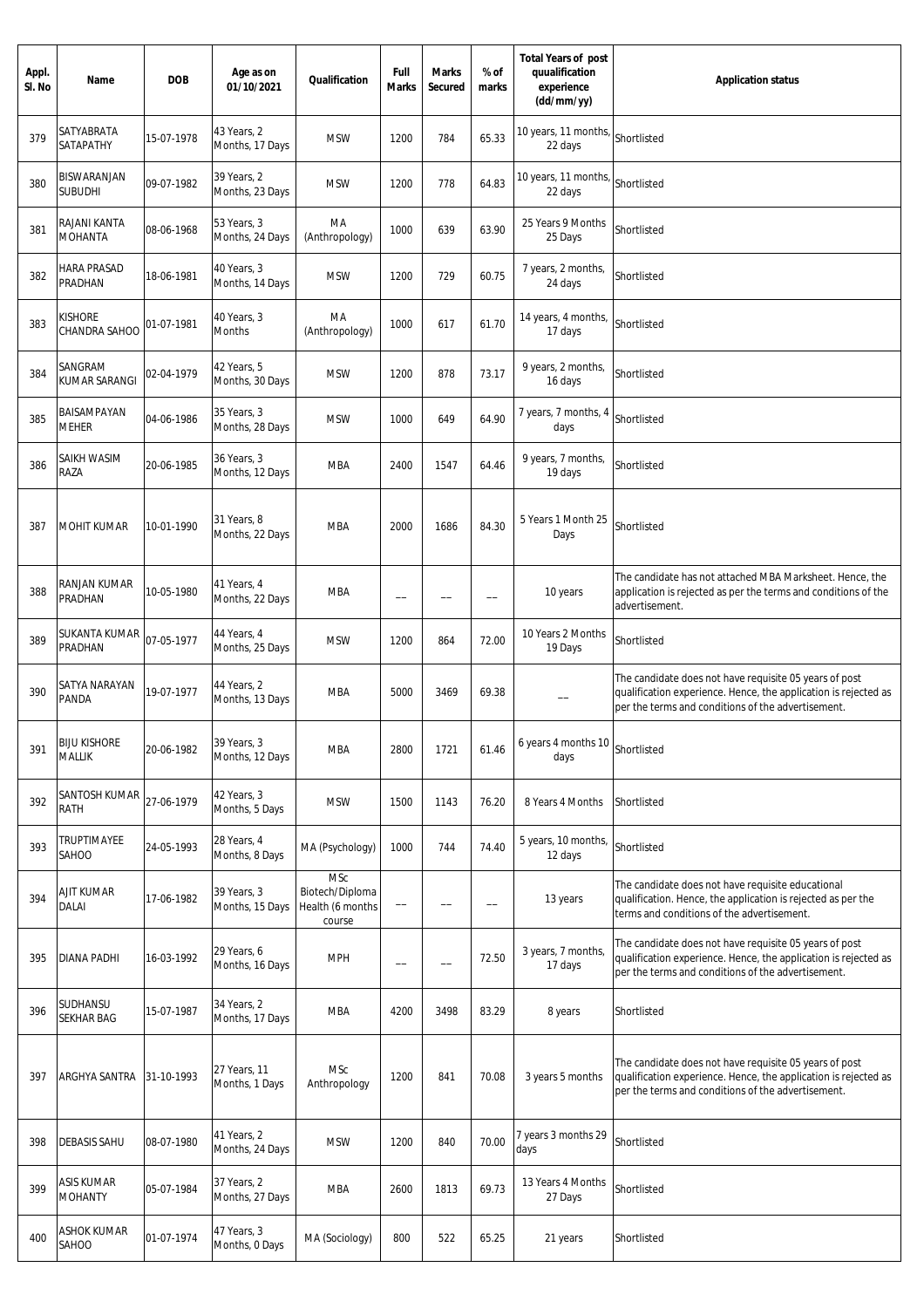| Appl.<br>SI. No | Name                                    | <b>DOB</b> | Age as on<br>01/10/2021         | Qualification             | Full<br><b>Marks</b> | <b>Marks</b><br>Secured  | % of<br>marks | <b>Total Years of post</b><br>quualification<br>experience<br>(dd/mm/yy) | <b>Application status</b>                                                                                                                                                                                                                                                                                                               |
|-----------------|-----------------------------------------|------------|---------------------------------|---------------------------|----------------------|--------------------------|---------------|--------------------------------------------------------------------------|-----------------------------------------------------------------------------------------------------------------------------------------------------------------------------------------------------------------------------------------------------------------------------------------------------------------------------------------|
| 401             | AMRUT KUMAR<br>KHATOI                   | 22-06-1989 | 32 Years, 3<br>Months, 10 Days  | <b>MBA</b>                | 10                   | 6.92                     | 64.20         | 7 Years 6 Months 3<br>Days                                               | Shortlisted                                                                                                                                                                                                                                                                                                                             |
| 402             | PRASHANSA DAS                           | 06-03-1984 | 37 Years, 6<br>Months, 26 Days  | <b>MBA</b>                | 2800                 | 2172                     | 77.57         | 1 years 6 months 17<br>days                                              | The candidate does not have requisite 05 years of post<br>qualification experience. Hence, the application is rejected as<br>per the terms and conditions of the advertisement.                                                                                                                                                         |
| 403             | SANTOSH KUMAR<br><b>HARICHANDAN</b>     | 05-06-1981 | 40 Years, 3<br>Months, 27 Days  | <b>MBA</b>                | 2800                 | 1826                     | 65.21         | 10 years 11 months Shortlisted                                           |                                                                                                                                                                                                                                                                                                                                         |
| 404             | BHAGYASHREE<br>kar                      | 20-06-1990 | 31 Years, 3<br>Months, 12 Days  | <b>MSW</b>                | 1200                 | 817                      | 68.08         | 5 years 3 months                                                         | Shortlisted                                                                                                                                                                                                                                                                                                                             |
| 405             | SIPRA SAMAL                             | 30-06-1990 | 31 Years, 3<br>Months, 2 Days   | MBA                       |                      |                          | 67.20         | 5 Years 5 Months 3<br>Days                                               | Shortlisted                                                                                                                                                                                                                                                                                                                             |
| 406             | HRUDANANDA<br><b>ROUT</b>               | 27-06-1970 | 51 Years, 3<br>Months, 5 Days   | <b>MBA</b>                | 2850                 | 1901                     | 66.70         | 15 years 9 months                                                        | Shortlisted                                                                                                                                                                                                                                                                                                                             |
| 407             | ADYA UTKALIKA<br>DASH                   | 05-06-1990 | 31 Years, 3<br>Months, 27 Days  | MBA                       |                      |                          |               | 1 Year 4 months                                                          | The candidate does not have requisite 05 years of post<br>qualification experience as per the submitted experience<br>certificates with the application form. The marks also could<br>not be ascertained as per the submitted markshets. Hence, the<br>application is rejected as per the terms and conditions of the<br>advertisement. |
| 408             | <b>IPSITA DAS</b>                       | 07-07-1980 | 41 Years, 2<br>Months, 25 Days  | <b>MSW</b>                | 1200                 | 731                      | 60.92         | 11 Years 4 Months                                                        | Shortlisted                                                                                                                                                                                                                                                                                                                             |
| 409             | SUBHRANSU<br><b>SEKHAR NAYAK</b>        | 26-08-1985 | 36 Years, 1<br>Months, 6 Days   | <b>MSW</b>                | 1000                 | 644                      | 64.40         | 11 years                                                                 | Shortlisted                                                                                                                                                                                                                                                                                                                             |
| 410             | <b>DENISH KUMAR</b><br><b>BEHERA</b>    | 12-10-1987 | 33 Years, 11<br>Months, 20 Days | <b>MBA</b>                | 3200                 | 1920                     | 60.00         | 8 years 5 months                                                         | Shortlisted                                                                                                                                                                                                                                                                                                                             |
| 411             | JASHASHREE JENA 15-03-1979              |            | 42 Years, 6<br>Months, 17 Days  | <b>MSW</b>                | 1200                 | 775                      | 64.58         | 10 years 7 months 4<br>days                                              | Shortlisted                                                                                                                                                                                                                                                                                                                             |
| 412             | ABHIMANYU<br>PRADHAN                    | 03-06-1982 | 39 Years, 3<br>Months, 29 Days  | <b>MBA</b>                | 2800                 | 2240                     | 80.00         | 7 years                                                                  | Shortlisted                                                                                                                                                                                                                                                                                                                             |
| 413             | RATNAMANJARI<br><b>BEHURA</b>           | 24-06-1985 | 36 Years, 3<br>Months, 8 Days   | MA (Rural<br>Development) |                      | $\overline{\phantom{0}}$ | 64.18         | 6 years 1 Month 24<br>Days                                               | Shortlisted                                                                                                                                                                                                                                                                                                                             |
| 414             | SUVENDU KUMAR<br><b>DASH</b>            | 15-05-1982 | 39 Years, 4<br>Months, 17 Days  | <b>MBA</b>                | 4200                 | 3310                     | 78.81         | 3 years 1 month 19<br>days                                               | The candidate does not have requisite 05 years of post<br>qualification experience. Hence, the application is rejected as<br>per the terms and conditions of the advertisement.                                                                                                                                                         |
| 415             | <b>BIJAYA KUMAR</b><br><b>MAHAPATRO</b> | 11-06-1990 | 31 Years, 3<br>Months, 21 Days  | <b>MSW</b>                | 1000                 | 660                      | 66.00         | 02 years 11 months<br>12 days                                            | The candidate does not have requisite 05 years of post<br>qualification experience. Hence, the application is rejected as<br>per the terms and conditions of the advertisement.                                                                                                                                                         |
| 416             | AJIT KUMAR<br>PANIGRAHI                 | 21-03-1980 | 41 Years, 6<br>Months, 11 Days  | <b>MSW</b>                | 1000                 | 613                      | 61.30         | 6 years 7 Months                                                         | Shortlisted                                                                                                                                                                                                                                                                                                                             |
| 417             | JYOTI RANJAN<br>PARIDA                  | 10-05-1983 | 38 Years, 4<br>Months, 22 Days  | MBA                       | 3200                 | 2013                     | 62.91         | 10 Years 1 Month 16<br>Days                                              | Shortlisted                                                                                                                                                                                                                                                                                                                             |
| 418             | <b>TAPAS KUMAR</b><br>SAMAL             | 02-06-1989 | 32 Years, 3<br>Months, 30 Days  | <b>PGDRD</b>              |                      |                          | 78.38         | 1 years o months 11<br>Days                                              | The candidate does not have requisite 05 years of post<br>qualification experience and also does not have two years<br>PGDRD course. Hence, the application is rejected as per the<br>terms and conditions of the advertisement.                                                                                                        |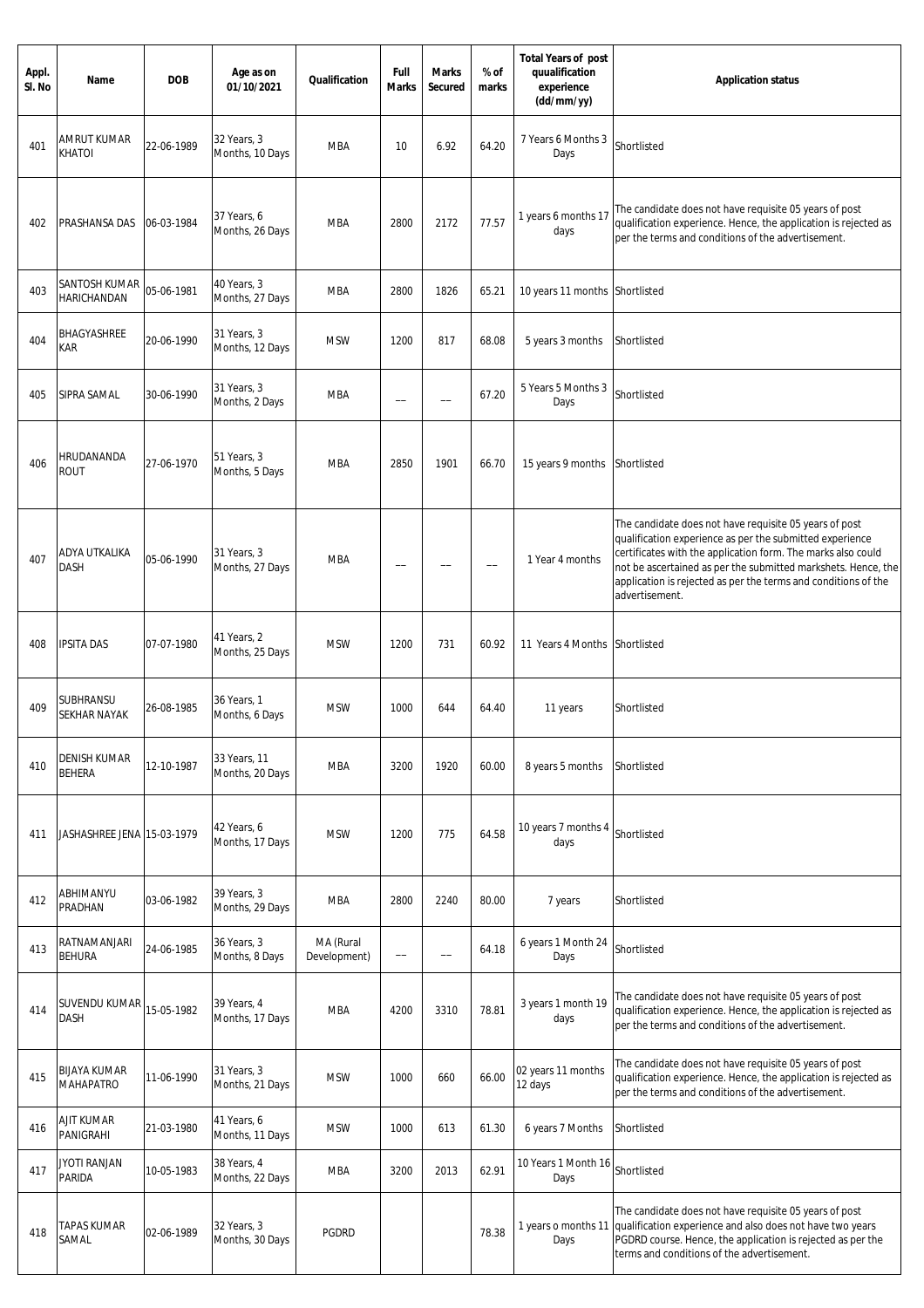| Appl.<br>SI. No | Name                                   | <b>DOB</b> | Age as on<br>01/10/2021        | Qualification                                                     | Full<br>Marks | Marks<br>Secured | % of<br>marks | <b>Total Years of post</b><br>quualification<br>experience<br>(dd/mm/yy) | <b>Application status</b>                                                                                                                                                                                                                                                                                                                          |
|-----------------|----------------------------------------|------------|--------------------------------|-------------------------------------------------------------------|---------------|------------------|---------------|--------------------------------------------------------------------------|----------------------------------------------------------------------------------------------------------------------------------------------------------------------------------------------------------------------------------------------------------------------------------------------------------------------------------------------------|
| 419             | <b>BIJAN KUMAR</b><br>SAHOO            | 03-07-1980 | 41 Years, 2<br>Months, 29 Days | <b>MBA</b>                                                        | 4200          | 3561             | 84.79         | 12 years                                                                 | Shortlisted                                                                                                                                                                                                                                                                                                                                        |
| 420             | <b>JYOTI RANJAN</b><br><b>NAYAK</b>    | 08-03-1988 | 33 Years, 6<br>Months, 24 Days | <b>MPMIR</b>                                                      | 2400          | 1575             | 65.63         | 6 Years 7 Months 7<br>Days                                               | The candidate does not have requisite educational<br>qualification. Hence, the application is rejected as per the<br>terms and conditions of the advertisement.                                                                                                                                                                                    |
| 421             | TAPAS KUMAR<br>PANDA                   | 06-06-1986 | 35 Years, 3<br>Months, 26 Days | <b>MRD</b>                                                        | 800           | 509              | 63.63         | 3 Years                                                                  | The candidate does not have requisite 05 years of post<br>qualification experience. Hence, the application is rejected as<br>per the terms and conditions of the advertisement.                                                                                                                                                                    |
| 422             | SRIKANTA KUMAR<br>SAHOO                | 21-06-1972 | 49 Years, 3<br>Months, 11 Days | PG Diploma in<br><b>Business &amp;</b><br>Industrial<br>Managemet | --            |                  |               |                                                                          | The candidate has crossed upper age limit i.e 45 years. Hence,<br>the application is rejected as per the terms and conditions of<br>the advertisement.                                                                                                                                                                                             |
| 423             | RAKESH KUMAR<br>MAHAPATRA              | 28-06-1978 | 43 Years, 3<br>Months, 4 Days  | <b>MBA</b>                                                        | 4200          | 3358             | 79.95         | 14 years                                                                 | Shortlisted                                                                                                                                                                                                                                                                                                                                        |
| 424             | dr. Mukesh<br>KUMAR SAHOO              | 22-12-1990 | 30 Years, 9<br>Months, 10 Days | Master of Health<br>Administration                                | --            |                  |               | 2 years 6 months 10<br>days                                              | The candidate does not have requisite 05 years of post<br>qualification experience as per the submitted experience<br>certificates with the application form. The percentage of marks<br>also could not be ascertained from the submitted<br>document. Hence, the application is rejected as per the terms<br>and conditions of the advertisement. |
| 425             | MANORANJAN<br><b>MOHAPATRA</b>         | 10-06-1984 | 37 Years, 3<br>Months, 22 Days | <b>PGDM</b>                                                       |               |                  | 77.70         | 8 years                                                                  | Shortlisted                                                                                                                                                                                                                                                                                                                                        |
| 426             | PRASANTA<br>KUMAR<br>MAHARANA          | 15-07-1986 | 35 Years, 2<br>Months, 17 Days | <b>MBA</b>                                                        |               |                  |               |                                                                          | The candidate does not have requisite 05 years of post<br>qualification experience and percentage of marks could not<br>be ascertained from the submitted documents. Hence, the<br>application is rejected as per the terms and conditions of the<br>advertisement.                                                                                |
| 427             | <b>SMRUTI PRAKASH</b><br><b>MISHRA</b> | 19-02-1994 | 27 Years, 7<br>Months, 13 Days | <b>MPH</b>                                                        |               |                  |               |                                                                          | The candidate does not have requisite 05 years of post<br>qualification experience. Hence, the application is rejected as<br>per the terms and conditions of the advertisement.                                                                                                                                                                    |
| 428             | BISWARANJAN<br><b>ROUT</b>             | 07-07-1972 | 49 Years, 2<br>Months, 25 Days | <b>MPMIR</b>                                                      |               |                  |               |                                                                          | The candidate has crossed upper age limit i.e 45 years and<br>also does not have requisite educational qualification. Hence,<br>the application is rejected as per te terms and conditions of<br>the advertisement.                                                                                                                                |
| 429             | DURGA PRASAD<br>PANDA                  | 30-05-1987 |                                | <b>MBA</b>                                                        |               |                  | 71.50         | 9 years 15 months                                                        | The candidate has not submitted certificates and mark sheets<br>in support of age with the application form. Hence, the<br>application is rejected as per the terms and conditions of the<br>advertisement.                                                                                                                                        |
| 430             | SUMITRA SAHOO                          | 20-04-1993 |                                |                                                                   |               |                  |               |                                                                          | The applicant has not submitted neither System Generated<br>Appl. Form nor prescribed Appl. Form along with supportive<br>documents with in the due date.Hence, the application is<br>rejected as per te terms and conditions of the advertisement.                                                                                                |
| 431             | SASHIKANTA<br><b>BARIK</b>             | 10-05-1999 |                                |                                                                   |               |                  |               |                                                                          | The applicant has not submitted neither System Generated<br>Appl. Form nor prescribed Appl. Form along with supportive<br>documents with in the due date.Hence, the application is<br>rejected as per te terms and conditions of the advertisement.                                                                                                |
| 432             | BIBEKANANDA<br><b>SINGH</b>            | 01-07-1984 |                                |                                                                   |               |                  |               |                                                                          | The applicant has not submitted neither System Generated<br>Appl. Form nor prescribed Appl. Form along with supportive<br>documents with in the due date.Hence, the application is<br>rejected as per te terms and conditions of the advertisement.                                                                                                |
| 433             | ARCHHANA<br>MAHALLICK                  | 22-06-1984 |                                |                                                                   |               |                  |               |                                                                          | The applicant has not submitted neither System Generated<br>Appl. Form nor prescribed Appl. Form along with supportive<br>documents with in the due date.Hence, the application is<br>rejected as per te terms and conditions of the advertisement.                                                                                                |
| 434             | <b>BANITA SAMAL</b>                    | 05-04-1991 |                                |                                                                   |               |                  |               |                                                                          | The applicant has not submitted neither System Generated<br>Appl. Form nor prescribed Appl. Form along with supportive<br>documents with in the due date.Hence, the application is<br>rejected as per te terms and conditions of the advertisement.                                                                                                |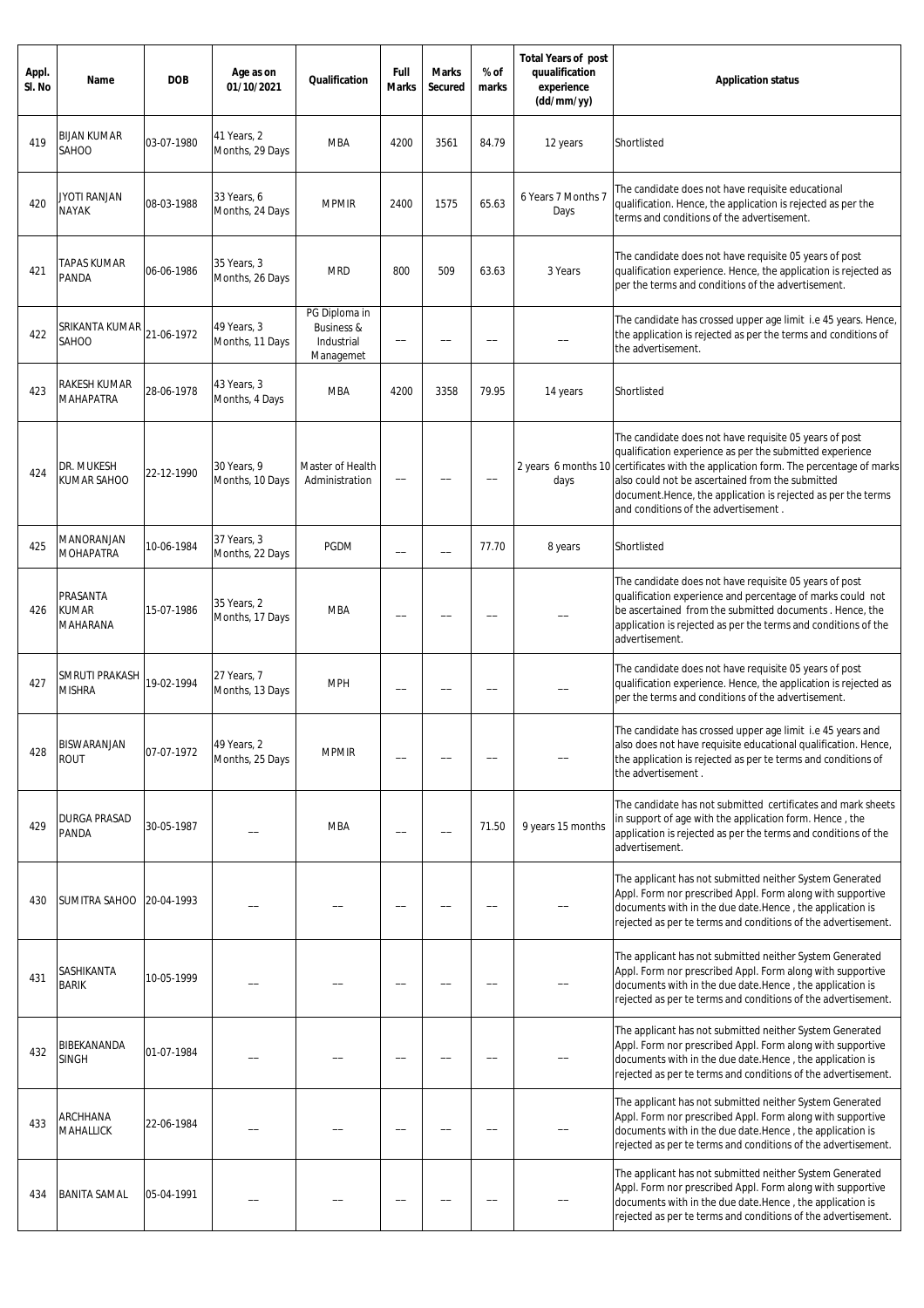| Appl.<br>SI. No | Name                             | <b>DOB</b> | Age as on<br>01/10/2021 | Qualification | Full<br><b>Marks</b> | <b>Marks</b><br><b>Secured</b> | % of<br>marks | <b>Total Years of post</b><br>quualification<br>experience<br>(dd/mm/yy) | <b>Application status</b>                                                                                                                                                                                                                           |
|-----------------|----------------------------------|------------|-------------------------|---------------|----------------------|--------------------------------|---------------|--------------------------------------------------------------------------|-----------------------------------------------------------------------------------------------------------------------------------------------------------------------------------------------------------------------------------------------------|
| 435             | <b>AMBARISH</b><br>MOHARANA      | 05-05-1988 |                         |               |                      |                                |               |                                                                          | The applicant has not submitted neither System Generated<br>Appl. Form nor prescribed Appl. Form along with supportive<br>documents with in the due date.Hence, the application is<br>rejected as per te terms and conditions of the advertisement. |
| 436             | RAKESH<br><b>CHOUDHURY</b>       | 03-03-1985 |                         |               |                      |                                |               |                                                                          | The applicant has not submitted neither System Generated<br>Appl. Form nor prescribed Appl. Form along with supportive<br>documents with in the due date.Hence, the application is<br>rejected as per te terms and conditions of the advertisement. |
| 437             | SHARAT KHAMARI 15-07-1987        |            |                         |               |                      |                                |               |                                                                          | The applicant has not submitted neither System Generated<br>Appl. Form nor prescribed Appl. Form along with supportive<br>documents with in the due date.Hence, the application is<br>rejected as per te terms and conditions of the advertisement. |
| 438             | SATESH KUMAR<br><b>TRIPATHY</b>  | 25-03-1980 |                         |               |                      |                                |               |                                                                          | The applicant has not submitted neither System Generated<br>Appl. Form nor prescribed Appl. Form along with supportive<br>documents with in the due date.Hence, the application is<br>rejected as per te terms and conditions of the advertisement. |
| 439             | SRIKANTA KUMAR<br>DASH           | 28-07-1989 |                         |               |                      |                                |               |                                                                          | The applicant has not submitted neither System Generated<br>Appl. Form nor prescribed Appl. Form along with supportive<br>documents with in the due date.Hence, the application is<br>rejected as per te terms and conditions of the advertisement. |
| 440             | P DBJBD                          | 28-06-1995 |                         |               |                      |                                |               |                                                                          | The applicant has not submitted neither System Generated<br>Appl. Form nor prescribed Appl. Form along with supportive<br>documents with in the due date.Hence, the application is<br>rejected as per te terms and conditions of the advertisement. |
| 441             | RENUKA KUMAR                     | 23-06-1980 |                         |               |                      |                                |               |                                                                          | The applicant has not submitted neither System Generated<br>Appl. Form nor prescribed Appl. Form along with supportive<br>documents with in the due date.Hence, the application is<br>rejected as per te terms and conditions of the advertisement. |
| 442             | <b>TRINATH KUMAR</b><br>BHUYAN   | 24-05-1978 |                         |               |                      |                                |               |                                                                          | The applicant has not submitted neither System Generated<br>Appl. Form nor prescribed Appl. Form along with supportive<br>documents with in the due date.Hence, the application is<br>rejected as per te terms and conditions of the advertisement. |
|                 | PRABHAKAR DHAL 23-05-1979        |            |                         |               |                      |                                |               |                                                                          | The applicant has not submitted neither System Generated<br>Appl. Form nor prescribed Appl. Form along with supportive<br>documents with in the due date.Hence, the application is<br>rejected as per te terms and conditions of the advertisement. |
| 444             | PRADOSH KUMAR<br><b>MAHARANA</b> | 20-07-1984 |                         |               |                      |                                |               |                                                                          | The applicant has not submitted neither System Generated<br>Appl. Form nor prescribed Appl. Form along with supportive<br>documents with in the due date.Hence, the application is<br>rejected as per te terms and conditions of the advertisement. |
| 445             | <b>MAHESWAR</b><br><b>BADARA</b> | 05-03-1993 |                         |               |                      |                                |               |                                                                          | The applicant has not submitted neither System Generated<br>Appl. Form nor prescribed Appl. Form along with supportive<br>documents with in the due date.Hence, the application is<br>rejected as per te terms and conditions of the advertisement. |
| 446             | <b>BISWANTH DASH</b>             | 25-10-1975 |                         |               |                      |                                |               |                                                                          | The applicant has not submitted neither System Generated<br>Appl. Form nor prescribed Appl. Form along with supportive<br>documents with in the due date.Hence, the application is<br>rejected as per te terms and conditions of the advertisement. |
| 447             | BISWAJIT MISHRA 05-05-1994       |            |                         |               |                      |                                |               |                                                                          | The applicant has not submitted neither System Generated<br>Appl. Form nor prescribed Appl. Form along with supportive<br>documents with in the due date.Hence, the application is<br>rejected as per te terms and conditions of the advertisement. |
| 448             | MITHUN KUMAR<br>TANDI            | 05-02-1986 |                         |               |                      |                                |               |                                                                          | The applicant has not submitted neither System Generated<br>Appl. Form nor prescribed Appl. Form along with supportive<br>documents with in the due date.Hence, the application is<br>rejected as per te terms and conditions of the advertisement. |
| 449             | SUBHASHREE<br>SAHOO              | 01-07-1985 |                         |               |                      |                                |               |                                                                          | The applicant has not submitted neither System Generated<br>Appl. Form nor prescribed Appl. Form along with supportive<br>documents with in the due date.Hence, the application is<br>rejected as per te terms and conditions of the advertisement. |
| 450             | SANDEEP KUMAR<br><b>TRIPATHY</b> | 12-11-1986 |                         |               |                      |                                |               |                                                                          | The applicant has not submitted neither System Generated<br>Appl. Form nor prescribed Appl. Form along with supportive<br>documents with in the due date.Hence, the application is<br>rejected as per te terms and conditions of the advertisement. |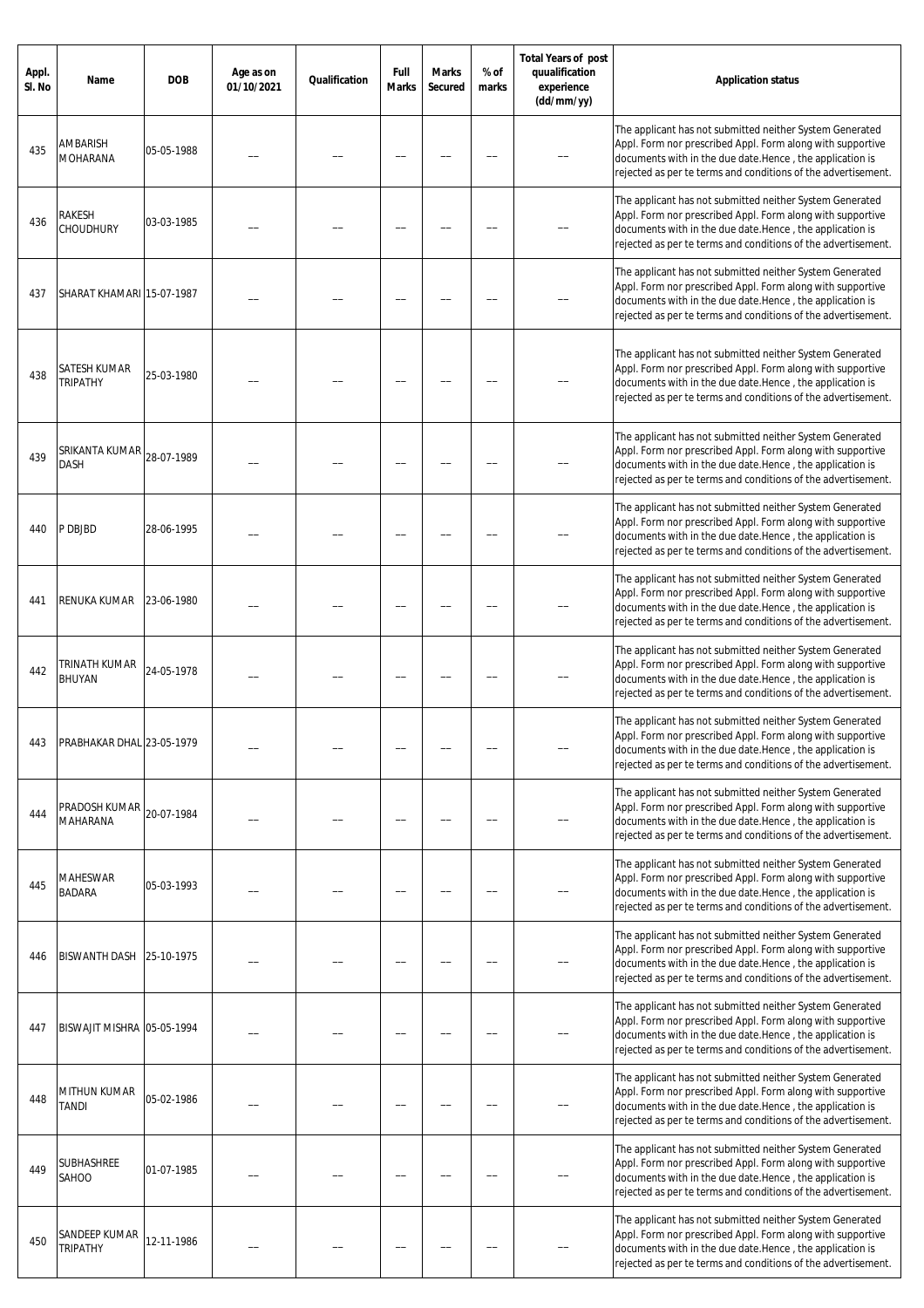| Appl.<br>SI. No | Name                                                | <b>DOB</b> | Age as on<br>01/10/2021 | Qualification | Full<br>Marks | <b>Marks</b><br>Secured | % of<br>marks | <b>Total Years of post</b><br>quualification<br>experience<br>(dd/mm/yy) | <b>Application status</b>                                                                                                                                                                                                                           |
|-----------------|-----------------------------------------------------|------------|-------------------------|---------------|---------------|-------------------------|---------------|--------------------------------------------------------------------------|-----------------------------------------------------------------------------------------------------------------------------------------------------------------------------------------------------------------------------------------------------|
| 451             | <b>AMIT KUMAR</b><br><b>MEHER</b>                   | 07-06-1990 |                         |               |               |                         |               |                                                                          | The applicant has not submitted neither System Generated<br>Appl. Form nor prescribed Appl. Form along with supportive<br>documents with in the due date.Hence, the application is<br>rejected as per te terms and conditions of the advertisement. |
| 452             | HIRALAL SAHOO                                       | 20-05-1982 |                         |               |               |                         |               |                                                                          | The applicant has not submitted neither System Generated<br>Appl. Form nor prescribed Appl. Form along with supportive<br>documents with in the due date.Hence, the application is<br>rejected as per te terms and conditions of the advertisement. |
| 453             | SARMISTHA<br><b>MOHANTY</b>                         | 18-06-1988 |                         |               |               |                         |               |                                                                          | The applicant has not submitted neither System Generated<br>Appl. Form nor prescribed Appl. Form along with supportive<br>documents with in the due date.Hence, the application is<br>rejected as per te terms and conditions of the advertisement. |
| 454             | PRABHAKAR DHAL 23-05-1979                           |            |                         |               |               |                         |               |                                                                          | The applicant has not submitted neither System Generated<br>Appl. Form nor prescribed Appl. Form along with supportive<br>documents with in the due date.Hence, the application is<br>rejected as per te terms and conditions of the advertisement. |
| 455             | NIBEDITA SWAIN                                      | 22-05-1985 |                         |               |               |                         |               |                                                                          | The applicant has not submitted neither System Generated<br>Appl. Form nor prescribed Appl. Form along with supportive<br>documents with in the due date.Hence, the application is<br>rejected as per te terms and conditions of the advertisement. |
| 456             | SABIR RAHMAN                                        | 09-07-1994 |                         |               |               |                         |               |                                                                          | The applicant has not submitted neither System Generated<br>Appl. Form nor prescribed Appl. Form along with supportive<br>documents with in the due date.Hence, the application is<br>rejected as per te terms and conditions of the advertisement. |
| 457             | SHOVANA DASH                                        | 02-07-1985 |                         |               |               |                         |               |                                                                          | The applicant has not submitted neither System Generated<br>Appl. Form nor prescribed Appl. Form along with supportive<br>documents with in the due date.Hence, the application is<br>rejected as per te terms and conditions of the advertisement. |
| 458             | TARUN KUMAR<br>SAHU                                 | 15-07-1984 |                         |               |               |                         |               |                                                                          | The applicant has not submitted neither System Generated<br>Appl. Form nor prescribed Appl. Form along with supportive<br>documents with in the due date.Hence, the application is<br>rejected as per te terms and conditions of the advertisement. |
| 459             | NITISH RANJAN<br><b>SETHI</b>                       | 29-06-1993 |                         |               |               |                         |               |                                                                          | The applicant has not submitted neither System Generated<br>Appl. Form nor prescribed Appl. Form along with supportive<br>documents with in the due date.Hence, the application is<br>rejected as per te terms and conditions of the advertisement. |
| 460             | BISMAYA MOHAN<br>SAHOO                              | 01-02-1985 |                         |               |               |                         |               |                                                                          | The applicant has not submitted neither System Generated<br>Appl. Form nor prescribed Appl. Form along with supportive<br>documents with in the due date.Hence, the application is<br>rejected as per te terms and conditions of the advertisement. |
| 461             | SANDHYA RANI<br>SAHU                                | 05-07-1987 |                         |               |               |                         |               |                                                                          | The applicant has not submitted neither System Generated<br>Appl. Form nor prescribed Appl. Form along with supportive<br>documents with in the due date.Hence, the application is<br>rejected as per te terms and conditions of the advertisement. |
| 462             | SUKANTA KUMAR<br><b>NAYAK</b>                       | 16-03-1990 |                         |               |               |                         |               |                                                                          | The applicant has not submitted neither System Generated<br>Appl. Form nor prescribed Appl. Form along with supportive<br>documents with in the due date.Hence, the application is<br>rejected as per te terms and conditions of the advertisement. |
| 463             | SASHI BHUSANA<br><b>MOHANTY</b>                     | 10-04-1989 |                         |               |               |                         |               |                                                                          | The applicant has not submitted neither System Generated<br>Appl. Form nor prescribed Appl. Form along with supportive<br>documents with in the due date.Hence, the application is<br>rejected as per te terms and conditions of the advertisement. |
| 464             | PRASANNA<br>KUMAR SETHI                             | 20-08-1988 |                         |               |               |                         |               |                                                                          | The applicant has not submitted neither System Generated<br>Appl. Form nor prescribed Appl. Form along with supportive<br>documents with in the due date.Hence, the application is<br>rejected as per te terms and conditions of the advertisement. |
| 465             | ANIMESH JANA                                        | 28-01-1991 |                         |               |               |                         |               |                                                                          | The applicant has not submitted neither System Generated<br>Appl. Form nor prescribed Appl. Form along with supportive<br>documents with in the due date.Hence, the application is<br>rejected as per te terms and conditions of the advertisement. |
| 466             | <b>SURYA</b><br><b>NARAYANA</b><br><b>MAHAPATRA</b> | 24-10-1983 |                         |               |               |                         |               |                                                                          | The applicant has not submitted neither System Generated<br>Appl. Form nor prescribed Appl. Form along with supportive<br>documents with in the due date.Hence, the application is<br>rejected as per te terms and conditions of the advertisement. |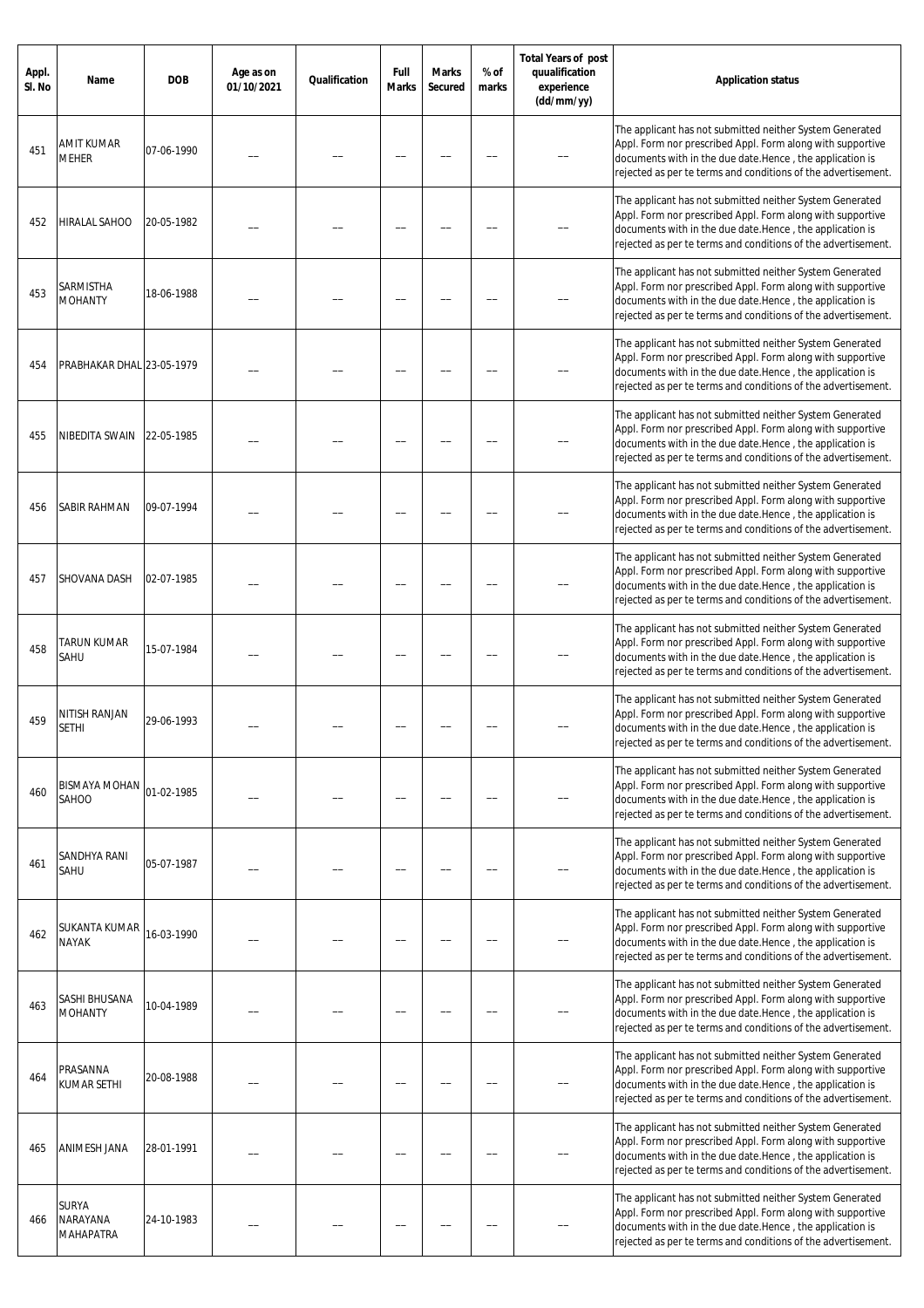| Appl.<br>SI. No | Name                                 | <b>DOB</b> | Age as on<br>01/10/2021 | Qualification | Full<br>Marks | <b>Marks</b><br>Secured | % of<br>marks | <b>Total Years of post</b><br>quualification<br>experience<br>(dd/mm/yy) | <b>Application status</b>                                                                                                                                                                                                                           |
|-----------------|--------------------------------------|------------|-------------------------|---------------|---------------|-------------------------|---------------|--------------------------------------------------------------------------|-----------------------------------------------------------------------------------------------------------------------------------------------------------------------------------------------------------------------------------------------------|
| 467             | HIMANSHU<br>PRADHAN                  | 06-01-1989 |                         |               |               |                         |               |                                                                          | The applicant has not submitted neither System Generated<br>Appl. Form nor prescribed Appl. Form along with supportive<br>documents with in the due date.Hence, the application is<br>rejected as per te terms and conditions of the advertisement. |
| 468             | BICHITRA NANDA<br>DAS                | 13-04-1981 |                         |               |               |                         |               |                                                                          | The applicant has not submitted neither System Generated<br>Appl. Form nor prescribed Appl. Form along with supportive<br>documents with in the due date.Hence, the application is<br>rejected as per te terms and conditions of the advertisement. |
| 469             | HEMANTA MEHER 01-05-1991             |            |                         |               |               |                         |               |                                                                          | The applicant has not submitted neither System Generated<br>Appl. Form nor prescribed Appl. Form along with supportive<br>documents with in the due date.Hence, the application is<br>rejected as per te terms and conditions of the advertisement. |
| 470             | AMBIKA PRASAD<br>PATI                | 08-07-1982 |                         |               |               |                         |               |                                                                          | The applicant has not submitted neither System Generated<br>Appl. Form nor prescribed Appl. Form along with supportive<br>documents with in the due date.Hence, the application is<br>rejected as per te terms and conditions of the advertisement. |
| 471             | SWAGATIKA RUPA 22-06-1985            |            |                         |               |               |                         |               |                                                                          | The applicant has not submitted neither System Generated<br>Appl. Form nor prescribed Appl. Form along with supportive<br>documents with in the due date.Hence, the application is<br>rejected as per te terms and conditions of the advertisement. |
| 472             | MEGAMALA<br><b>MOHAPATRA</b>         | 02-07-1983 |                         |               |               |                         |               |                                                                          | The applicant has not submitted neither System Generated<br>Appl. Form nor prescribed Appl. Form along with supportive<br>documents with in the due date.Hence, the application is<br>rejected as per te terms and conditions of the advertisement. |
| 473             | AJAY KUMAR<br><b>MEHER</b>           | 20-01-1987 |                         |               |               |                         |               |                                                                          | The applicant has not submitted neither System Generated<br>Appl. Form nor prescribed Appl. Form along with supportive<br>documents with in the due date.Hence, the application is<br>rejected as per te terms and conditions of the advertisement. |
| 474             | SWADHIN MUND                         | 19-01-1995 |                         |               |               |                         |               |                                                                          | The applicant has not submitted neither System Generated<br>Appl. Form nor prescribed Appl. Form along with supportive<br>documents with in the due date.Hence, the application is<br>rejected as per te terms and conditions of the advertisement. |
| 475             | PRADEEPA KU<br>SAHOO                 | 10-08-1981 |                         |               |               |                         |               |                                                                          | The applicant has not submitted neither System Generated<br>Appl. Form nor prescribed Appl. Form along with supportive<br>documents with in the due date.Hence, the application is<br>rejected as per te terms and conditions of the advertisement. |
| 476             | BISWAKALPITA<br><b>MOHANTY</b>       | 29-06-1994 |                         |               |               |                         |               |                                                                          | The applicant has not submitted neither System Generated<br>Appl. Form nor prescribed Appl. Form along with supportive<br>documents with in the due date.Hence, the application is<br>rejected as per te terms and conditions of the advertisement. |
| 477             | PARSURAM<br>PANDA                    | 02-06-1976 |                         |               |               |                         |               |                                                                          | The applicant has not submitted neither System Generated<br>Appl. Form nor prescribed Appl. Form along with supportive<br>documents with in the due date.Hence, the application is<br>rejected as per te terms and conditions of the advertisement. |
| 478             | ARCHHANA<br>MAHALLICK                | 22-06-1984 |                         |               |               |                         |               |                                                                          | The applicant has not submitted neither System Generated<br>Appl. Form nor prescribed Appl. Form along with supportive<br>documents with in the due date.Hence, the application is<br>rejected as per te terms and conditions of the advertisement. |
| 479             | TANAYARANI<br><b>MISHRA</b>          | 09-10-1992 |                         |               |               |                         |               |                                                                          | The applicant has not submitted neither System Generated<br>Appl. Form nor prescribed Appl. Form along with supportive<br>documents with in the due date.Hence, the application is<br>rejected as per te terms and conditions of the advertisement. |
| 480             | KOUSTUBHA<br>RANJAN MISHRA           | 01-01-1988 |                         |               |               |                         |               |                                                                          | The applicant has not submitted neither System Generated<br>Appl. Form nor prescribed Appl. Form along with supportive<br>documents with in the due date.Hence, the application is<br>rejected as per te terms and conditions of the advertisement. |
| 481             | PRABHAKAR DHAL 23-05-1979            |            |                         |               |               |                         |               |                                                                          | The applicant has not submitted neither System Generated<br>Appl. Form nor prescribed Appl. Form along with supportive<br>documents with in the due date.Hence, the application is<br>rejected as per te terms and conditions of the advertisement. |
| 482             | ALIVA<br>ALOKAPRAVA<br><b>BARICK</b> | 10-03-1996 |                         |               |               |                         |               |                                                                          | The applicant has not submitted neither System Generated<br>Appl. Form nor prescribed Appl. Form along with supportive<br>documents with in the due date.Hence, the application is<br>rejected as per te terms and conditions of the advertisement. |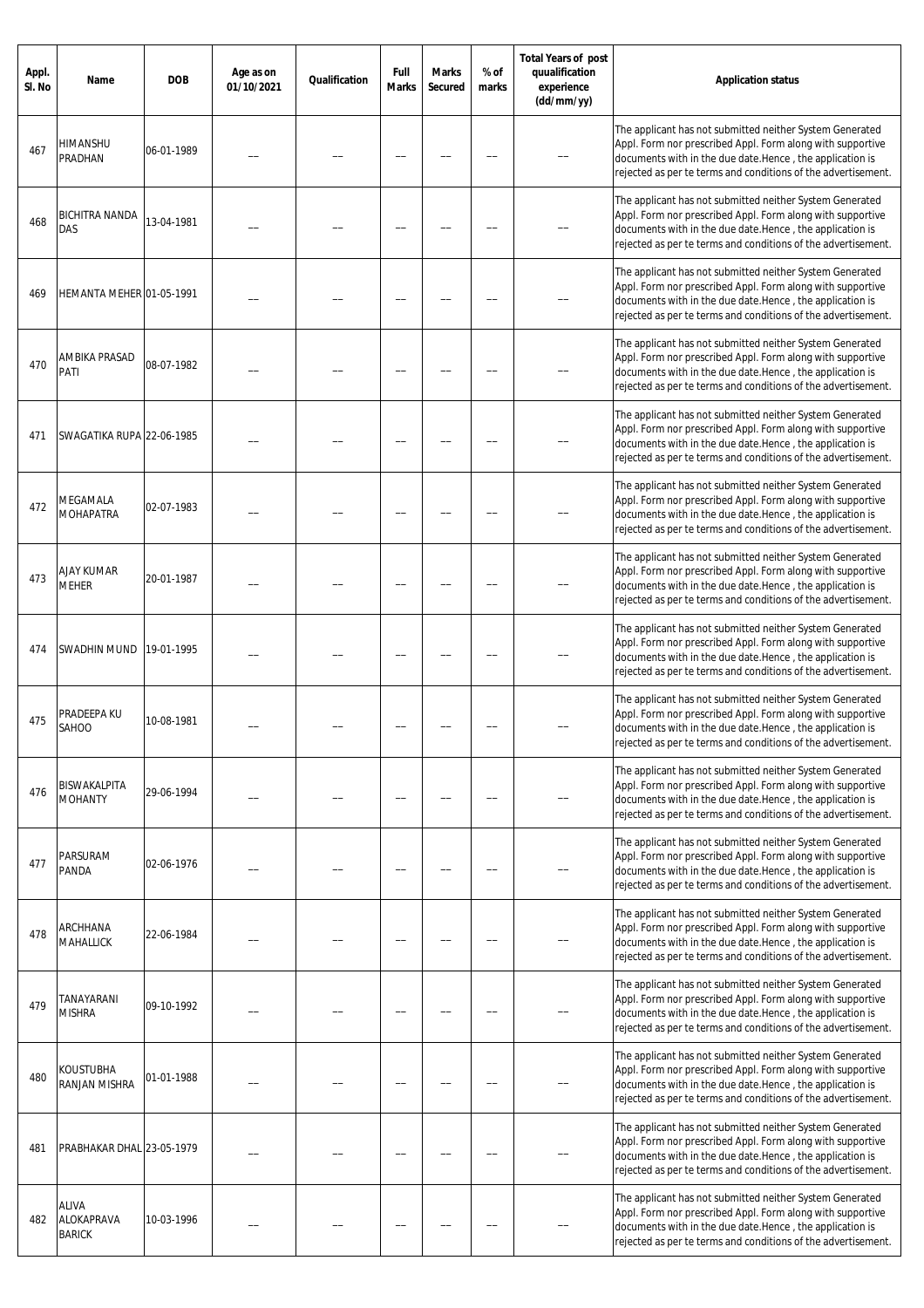| Appl.<br>SI. No | Name                               | <b>DOB</b> | Age as on<br>01/10/2021 | Qualification | Full<br><b>Marks</b> | <b>Marks</b><br>Secured | % of<br>marks | <b>Total Years of post</b><br>quualification<br>experience<br>(dd/mm/yy) | <b>Application status</b>                                                                                                                                                                                                                            |
|-----------------|------------------------------------|------------|-------------------------|---------------|----------------------|-------------------------|---------------|--------------------------------------------------------------------------|------------------------------------------------------------------------------------------------------------------------------------------------------------------------------------------------------------------------------------------------------|
| 483             | SUNITA NAYAK                       | 08-05-1985 |                         |               |                      |                         |               |                                                                          | The applicant has not submitted neither System Generated<br>Appl. Form nor prescribed Appl. Form along with supportive<br>documents with in the due date.Hence, the application is<br>rejected as per te terms and conditions of the advertisement.  |
| 484             | SANDEEP KU<br><b>TRIPATHY</b>      | 12-11-1986 |                         |               |                      |                         |               |                                                                          | The applicant has not submitted neither System Generated<br>Appl. Form nor prescribed Appl. Form along with supportive<br>documents with in the due date.Hence, the application is<br>rejected as per te terms and conditions of the advertisement.  |
| 485             | <b>DILIP KUMAR</b><br><b>SETHI</b> | 09-03-1976 |                         |               |                      |                         |               |                                                                          | The applicant has not submitted neither System Generated<br>Appl. Form nor prescribed Appl. Form along with supportive<br>documents with in the due date.Hence, the application is<br>rejected as per te terms and conditions of the advertisement.  |
| 486             | <b>SUSHREETA</b><br><b>MISHRA</b>  | 07-07-1995 |                         |               |                      |                         |               |                                                                          | The applicant has not submitted neither System Generated<br>Appl. Form nor prescribed Appl. Form along with supportive<br>documents with in the due date. Hence, the application is<br>rejected as per te terms and conditions of the advertisement. |
| 487             | AJAYA KUMAR<br>SAHOO               | 10-03-1991 |                         |               |                      |                         |               |                                                                          | The applicant has not submitted neither System Generated<br>Appl. Form nor prescribed Appl. Form along with supportive<br>documents with in the due date.Hence, the application is<br>rejected as per te terms and conditions of the advertisement.  |
| 488             | SAROJ KUMAR<br>JENA                | 03-05-1988 |                         |               |                      |                         |               |                                                                          | The applicant has not submitted neither System Generated<br>Appl. Form nor prescribed Appl. Form along with supportive<br>documents with in the due date.Hence, the application is<br>rejected as per te terms and conditions of the advertisement.  |
| 489             | TANAYA KUMAR<br><b>ROUT</b>        | 12-06-1980 |                         |               |                      |                         |               |                                                                          | The applicant has not submitted neither System Generated<br>Appl. Form nor prescribed Appl. Form along with supportive<br>documents with in the due date.Hence, the application is<br>rejected as per te terms and conditions of the advertisement.  |
| 490             | SANGITA BEHURA 03-08-1990          |            |                         |               |                      |                         |               |                                                                          | The applicant has not submitted neither System Generated<br>Appl. Form nor prescribed Appl. Form along with supportive<br>documents with in the due date.Hence, the application is<br>rejected as per te terms and conditions of the advertisement.  |
| 491             | JAYANTA KUMAR<br>HOTA              | 15-07-1984 |                         |               |                      |                         |               |                                                                          | The applicant has not submitted neither System Generated<br>Appl. Form nor prescribed Appl. Form along with supportive<br>documents with in the due date. Hence, the application is<br>rejected as per te terms and conditions of the advertisement. |
| 492             | PRIYADARSHINI<br><b>NAYAK</b>      | 18-06-1996 |                         |               |                      |                         |               |                                                                          | The applicant has not submitted neither System Generated<br>Appl. Form nor prescribed Appl. Form along with supportive<br>documents with in the due date.Hence, the application is<br>rejected as per te terms and conditions of the advertisement.  |
| 493             | SUBHA PRASAD<br>PARIDA             | 03-04-1990 |                         |               |                      |                         |               |                                                                          | The applicant has not submitted neither System Generated<br>Appl. Form nor prescribed Appl. Form along with supportive<br>documents with in the due date.Hence, the application is<br>rejected as per te terms and conditions of the advertisement.  |
| 494             | SWAROOP PANDA 13-06-1997           |            |                         |               |                      |                         |               |                                                                          | The applicant has not submitted neither System Generated<br>Appl. Form nor prescribed Appl. Form along with supportive<br>documents with in the due date.Hence, the application is<br>rejected as per te terms and conditions of the advertisement.  |
| 495             | SOUBHAGYA<br>NARAYAN DAS           | 07-12-1984 |                         |               |                      |                         |               |                                                                          | The applicant has not submitted neither System Generated<br>Appl. Form nor prescribed Appl. Form along with supportive<br>documents with in the due date.Hence, the application is<br>rejected as per te terms and conditions of the advertisement.  |
| 496             | PRASANTA<br><b>KUMAR SWAIN</b>     | 12-06-1985 |                         |               |                      |                         |               |                                                                          | The applicant has not submitted neither System Generated<br>Appl. Form nor prescribed Appl. Form along with supportive<br>documents with in the due date.Hence, the application is<br>rejected as per te terms and conditions of the advertisement.  |
| 497             | SONALI SAMAL                       | 23-04-1996 |                         |               |                      |                         |               |                                                                          | The applicant has not submitted neither System Generated<br>Appl. Form nor prescribed Appl. Form along with supportive<br>documents with in the due date.Hence, the application is<br>rejected as per te terms and conditions of the advertisement.  |
| 498             | SIBANI PATRA                       | 17-03-1986 |                         |               |                      |                         |               |                                                                          | The applicant has not submitted neither System Generated<br>Appl. Form nor prescribed Appl. Form along with supportive<br>documents with in the due date.Hence, the application is<br>rejected as per te terms and conditions of the advertisement.  |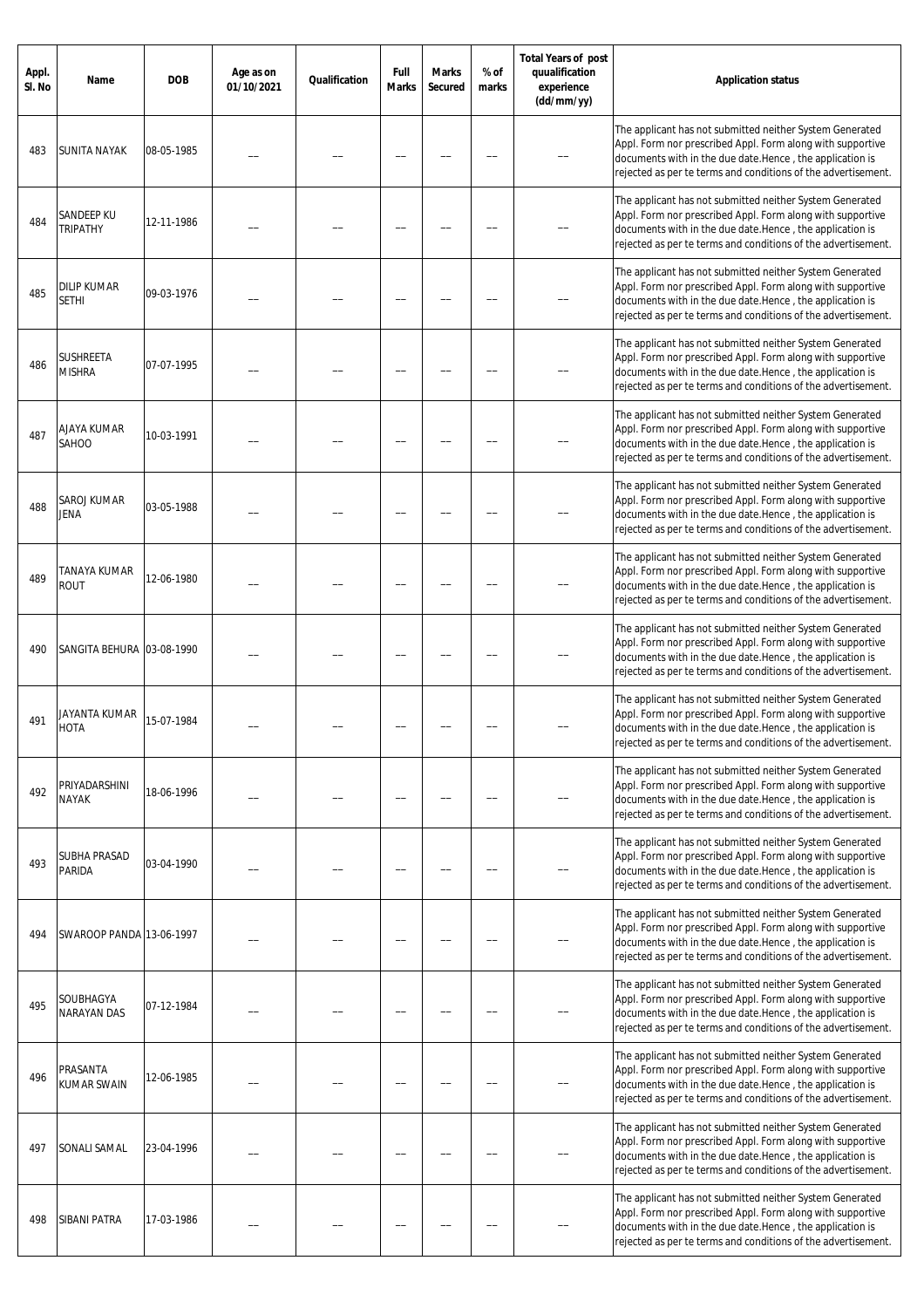| Appl.<br>SI. No | Name                                    | <b>DOB</b> | Age as on<br>01/10/2021 | Qualification | Full<br><b>Marks</b> | <b>Marks</b><br><b>Secured</b> | % of<br>marks | <b>Total Years of post</b><br>quualification<br>experience<br>(dd/mm/yy) | <b>Application status</b>                                                                                                                                                                                                                            |
|-----------------|-----------------------------------------|------------|-------------------------|---------------|----------------------|--------------------------------|---------------|--------------------------------------------------------------------------|------------------------------------------------------------------------------------------------------------------------------------------------------------------------------------------------------------------------------------------------------|
| 499             | SUBHALAXMI<br><b>JYOTIRMAYEE</b><br>DAS | 15-06-1989 |                         |               |                      |                                |               |                                                                          | The applicant has not submitted neither System Generated<br>Appl. Form nor prescribed Appl. Form along with supportive<br>documents with in the due date.Hence, the application is<br>rejected as per te terms and conditions of the advertisement.  |
| 500             | <b>AMRIT PATI</b>                       | 31-07-1995 |                         |               |                      |                                |               |                                                                          | The applicant has not submitted neither System Generated<br>Appl. Form nor prescribed Appl. Form along with supportive<br>documents with in the due date. Hence, the application is<br>rejected as per te terms and conditions of the advertisement. |
| 501             | <b>BANA BIHARI</b><br><b>MISHRA</b>     | 30-06-1976 |                         |               |                      |                                |               |                                                                          | The applicant has not submitted neither System Generated<br>Appl. Form nor prescribed Appl. Form along with supportive<br>documents with in the due date.Hence, the application is<br>rejected as per te terms and conditions of the advertisement.  |
| 502             | LAXMIDHAR<br>MAHAPATRA                  | 08-07-1979 |                         |               |                      |                                |               |                                                                          | The applicant has not submitted neither System Generated<br>Appl. Form nor prescribed Appl. Form along with supportive<br>documents with in the due date.Hence, the application is<br>rejected as per te terms and conditions of the advertisement.  |
| 503             | PARSURAM<br>PANDA                       | 02-06-1976 |                         |               |                      |                                |               |                                                                          | The applicant has not submitted neither System Generated<br>Appl. Form nor prescribed Appl. Form along with supportive<br>documents with in the due date.Hence, the application is<br>rejected as per te terms and conditions of the advertisement.  |
| 504             | SIBASANKAR<br><b>MAHAPATRA</b>          | 10-05-1985 |                         |               |                      |                                |               |                                                                          | The applicant has not submitted neither System Generated<br>Appl. Form nor prescribed Appl. Form along with supportive<br>documents with in the due date.Hence, the application is<br>rejected as per te terms and conditions of the advertisement.  |
| 505             | DIANA PADHI                             | 16-03-1992 |                         |               |                      |                                |               |                                                                          | The applicant has not submitted neither System Generated<br>Appl. Form nor prescribed Appl. Form along with supportive<br>documents with in the due date.Hence, the application is<br>rejected as per te terms and conditions of the advertisement.  |
| 506             | DUSMANTA<br>KUMAR SUTAR                 | 11-07-1982 |                         |               |                      |                                |               |                                                                          | The applicant has not submitted neither System Generated<br>Appl. Form nor prescribed Appl. Form along with supportive<br>documents with in the due date.Hence, the application is<br>rejected as per te terms and conditions of the advertisement.  |
| 507             | RUPAK KUMAR<br>PRADHAN                  | 05-01-1986 |                         |               |                      |                                |               |                                                                          | The applicant has not submitted neither System Generated<br>Appl. Form nor prescribed Appl. Form along with supportive<br>documents with in the due date. Hence, the application is<br>rejected as per te terms and conditions of the advertisement. |
| 508             | SANAT KUMAR<br><b>ROUT</b>              | 07-05-1985 |                         |               |                      |                                |               |                                                                          | The applicant has not submitted neither System Generated<br>Appl. Form nor prescribed Appl. Form along with supportive<br>documents with in the due date.Hence, the application is<br>rejected as per te terms and conditions of the advertisement.  |
| 509             | SEEMA SMARAKI                           | 25-11-1983 |                         |               |                      |                                |               |                                                                          | The applicant has not submitted neither System Generated<br>Appl. Form nor prescribed Appl. Form along with supportive<br>documents with in the due date.Hence, the application is<br>rejected as per te terms and conditions of the advertisement.  |
| 510             | FIROJ KUMAR<br>BAGH                     | 13-07-1980 |                         |               |                      |                                |               |                                                                          | The applicant has not submitted neither System Generated<br>Appl. Form nor prescribed Appl. Form along with supportive<br>documents with in the due date.Hence, the application is<br>rejected as per te terms and conditions of the advertisement.  |
| 511             | NARESH<br>MAHANKUDA                     | 21-05-1981 |                         |               |                      |                                |               |                                                                          | The applicant has not submitted neither System Generated<br>Appl. Form nor prescribed Appl. Form along with supportive<br>documents with in the due date.Hence, the application is<br>rejected as per te terms and conditions of the advertisement.  |
| 512             | PRANAB<br><b>MAHAPATRA</b>              | 01-06-1992 |                         |               |                      |                                |               |                                                                          | The applicant has not submitted neither System Generated<br>Appl. Form nor prescribed Appl. Form along with supportive<br>documents with in the due date.Hence, the application is<br>rejected as per te terms and conditions of the advertisement.  |
| 513             | KAINA MANDAL                            | 27-09-1978 |                         |               |                      |                                |               |                                                                          | The applicant has not submitted neither System Generated<br>Appl. Form nor prescribed Appl. Form along with supportive<br>documents with in the due date.Hence, the application is<br>rejected as per te terms and conditions of the advertisement.  |
| 514             | <b>BAL BIJAY GOPAL</b>                  | 01-07-1986 |                         |               |                      |                                |               |                                                                          | The applicant has not submitted neither System Generated<br>Appl. Form nor prescribed Appl. Form along with supportive<br>documents with in the due date.Hence, the application is<br>rejected as per te terms and conditions of the advertisement.  |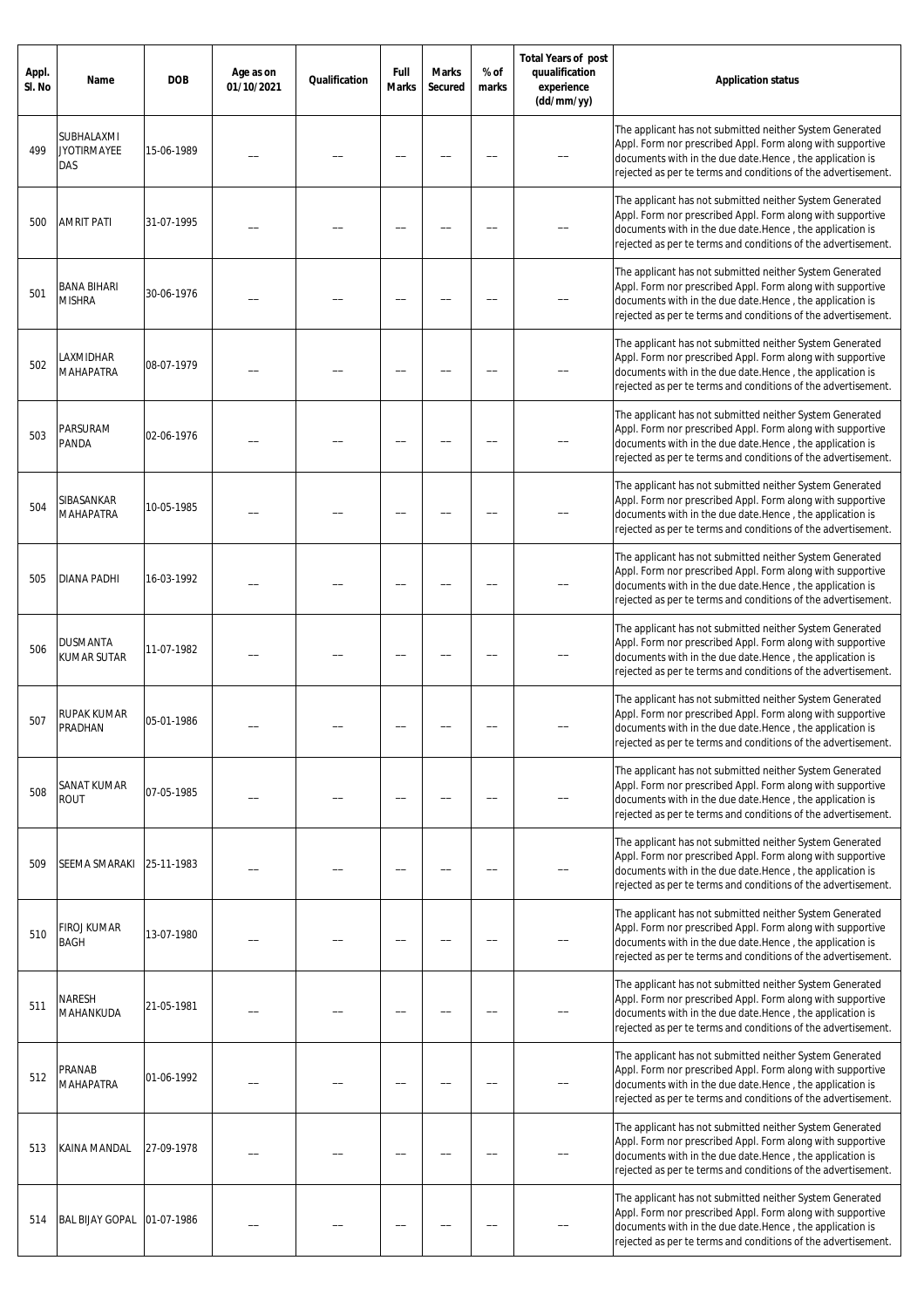| Appl.<br>SI. No | Name                               | <b>DOB</b> | Age as on<br>01/10/2021 | Qualification | Full<br>Marks | <b>Marks</b><br>Secured | % of<br>marks | <b>Total Years of post</b><br>quualification<br>experience<br>(dd/mm/yy) | <b>Application status</b>                                                                                                                                                                                                                           |
|-----------------|------------------------------------|------------|-------------------------|---------------|---------------|-------------------------|---------------|--------------------------------------------------------------------------|-----------------------------------------------------------------------------------------------------------------------------------------------------------------------------------------------------------------------------------------------------|
| 515             | <b>SNEHASHIS</b><br>KUMAR SAHU     | 12-06-1988 |                         |               |               |                         |               |                                                                          | The applicant has not submitted neither System Generated<br>Appl. Form nor prescribed Appl. Form along with supportive<br>documents with in the due date.Hence, the application is<br>rejected as per te terms and conditions of the advertisement. |
| 516             | MADHU SUDAN<br>PODH                | 28-04-1995 |                         |               |               |                         |               |                                                                          | The applicant has not submitted neither System Generated<br>Appl. Form nor prescribed Appl. Form along with supportive<br>documents with in the due date.Hence, the application is<br>rejected as per te terms and conditions of the advertisement. |
| 517             | SANDHYARANI<br>PANDA               | 15-05-1984 |                         |               |               |                         |               |                                                                          | The applicant has not submitted neither System Generated<br>Appl. Form nor prescribed Appl. Form along with supportive<br>documents with in the due date.Hence, the application is<br>rejected as per te terms and conditions of the advertisement. |
| 518             | SMRUTIREKHA<br>PATI                | 03-04-1992 |                         |               |               |                         |               |                                                                          | The applicant has not submitted neither System Generated<br>Appl. Form nor prescribed Appl. Form along with supportive<br>documents with in the due date.Hence, the application is<br>rejected as per te terms and conditions of the advertisement. |
| 519             | BABULITY LIMMA 02-06-1987          |            |                         |               |               |                         |               |                                                                          | The applicant has not submitted neither System Generated<br>Appl. Form nor prescribed Appl. Form along with supportive<br>documents with in the due date.Hence, the application is<br>rejected as per te terms and conditions of the advertisement. |
| 520             | TAPASWINEE<br><b>ROUT</b>          | 07-05-1995 |                         |               |               |                         |               |                                                                          | The applicant has not submitted neither System Generated<br>Appl. Form nor prescribed Appl. Form along with supportive<br>documents with in the due date.Hence, the application is<br>rejected as per te terms and conditions of the advertisement. |
| 521             | <b>BABAJEE CHARAN</b><br>SMAL      | 12-02-1980 |                         |               |               |                         |               |                                                                          | The applicant has not submitted neither System Generated<br>Appl. Form nor prescribed Appl. Form along with supportive<br>documents with in the due date.Hence, the application is<br>rejected as per te terms and conditions of the advertisement. |
| 522             | <b>AVILASH HOTA</b>                | 05-09-1994 |                         |               |               |                         |               |                                                                          | The applicant has not submitted neither System Generated<br>Appl. Form nor prescribed Appl. Form along with supportive<br>documents with in the due date.Hence, the application is<br>rejected as per te terms and conditions of the advertisement. |
| 523             | SACHIN DEV<br>GOUD                 | 10-05-1989 |                         |               |               |                         |               |                                                                          | The applicant has not submitted neither System Generated<br>Appl. Form nor prescribed Appl. Form along with supportive<br>documents with in the due date.Hence, the application is<br>rejected as per te terms and conditions of the advertisement. |
| 524             | RITWIK SARKAR                      | 14-07-1993 |                         |               |               |                         |               |                                                                          | The applicant has not submitted neither System Generated<br>Appl. Form nor prescribed Appl. Form along with supportive<br>documents with in the due date.Hence, the application is<br>rejected as per te terms and conditions of the advertisement. |
| 525             | AMIYA RANJAN<br>JENA               | 08-08-1993 |                         |               |               |                         |               |                                                                          | The applicant has not submitted neither System Generated<br>Appl. Form nor prescribed Appl. Form along with supportive<br>documents with in the due date.Hence, the application is<br>rejected as per te terms and conditions of the advertisement. |
| 526             | ROUNAK DAS                         | 23-08-1995 |                         |               |               |                         |               |                                                                          | The applicant has not submitted neither System Generated<br>Appl. Form nor prescribed Appl. Form along with supportive<br>documents with in the due date.Hence, the application is<br>rejected as per te terms and conditions of the advertisement. |
| 527             | BHAWANI<br><b>SHANKAR MEHER</b>    | 07-03-1984 |                         |               |               |                         |               |                                                                          | The applicant has not submitted neither System Generated<br>Appl. Form nor prescribed Appl. Form along with supportive<br>documents with in the due date.Hence, the application is<br>rejected as per te terms and conditions of the advertisement. |
| 528             | TAPAN KUMAR<br><b>PATRA</b>        | 24-06-1979 |                         |               |               |                         |               |                                                                          | The applicant has not submitted neither System Generated<br>Appl. Form nor prescribed Appl. Form along with supportive<br>documents with in the due date.Hence, the application is<br>rejected as per te terms and conditions of the advertisement. |
| 529             | <b>GURUDUTTA</b><br><b>PUROHIT</b> | 30-07-1984 |                         |               |               |                         |               |                                                                          | The applicant has not submitted neither System Generated<br>Appl. Form nor prescribed Appl. Form along with supportive<br>documents with in the due date.Hence, the application is<br>rejected as per te terms and conditions of the advertisement. |
| 530             | SANTOSH KUMAR<br><b>MISHRA</b>     | 11-06-1993 |                         |               |               |                         |               |                                                                          | The applicant has not submitted neither System Generated<br>Appl. Form nor prescribed Appl. Form along with supportive<br>documents with in the due date.Hence, the application is<br>rejected as per te terms and conditions of the advertisement. |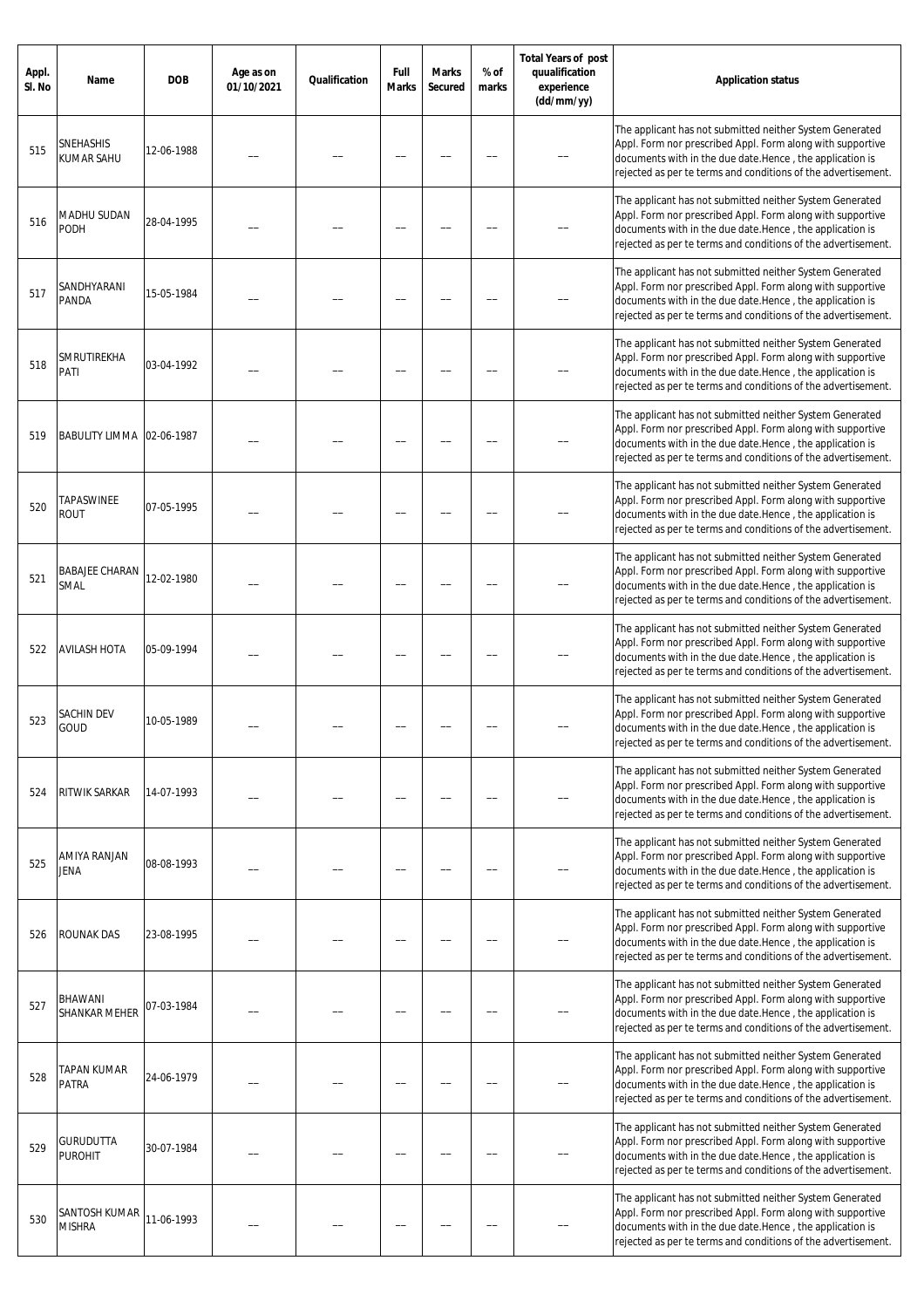| Appl.<br>SI. No | Name                             | <b>DOB</b> | Age as on<br>01/10/2021 | Qualification | Full<br>Marks | <b>Marks</b><br>Secured | % of<br>marks | <b>Total Years of post</b><br>quualification<br>experience<br>(dd/mm/yy) | <b>Application status</b>                                                                                                                                                                                                                           |
|-----------------|----------------------------------|------------|-------------------------|---------------|---------------|-------------------------|---------------|--------------------------------------------------------------------------|-----------------------------------------------------------------------------------------------------------------------------------------------------------------------------------------------------------------------------------------------------|
| 531             | HAKIM PRADHAN 01-06-1976         |            |                         |               |               |                         |               |                                                                          | The applicant has not submitted neither System Generated<br>Appl. Form nor prescribed Appl. Form along with supportive<br>documents with in the due date.Hence, the application is<br>rejected as per te terms and conditions of the advertisement. |
| 532             | TARUN KUMAR<br>SAHU              | 15-07-1984 |                         |               |               |                         |               |                                                                          | The applicant has not submitted neither System Generated<br>Appl. Form nor prescribed Appl. Form along with supportive<br>documents with in the due date.Hence, the application is<br>rejected as per te terms and conditions of the advertisement. |
| 533             | TRILOCHAN BHOI                   | 19-06-1991 |                         |               |               |                         |               |                                                                          | The applicant has not submitted neither System Generated<br>Appl. Form nor prescribed Appl. Form along with supportive<br>documents with in the due date.Hence, the application is<br>rejected as per te terms and conditions of the advertisement. |
| 534             | RAJESH PRADHAN 02-06-1983        |            |                         |               |               |                         |               |                                                                          | The applicant has not submitted neither System Generated<br>Appl. Form nor prescribed Appl. Form along with supportive<br>documents with in the due date.Hence, the application is<br>rejected as per te terms and conditions of the advertisement. |
| 535             | MANTU KUMAR<br>DEBTA             | 24-06-1984 |                         |               |               |                         |               |                                                                          | The applicant has not submitted neither System Generated<br>Appl. Form nor prescribed Appl. Form along with supportive<br>documents with in the due date.Hence, the application is<br>rejected as per te terms and conditions of the advertisement. |
| 536             | KALPAJEET<br><b>ACHARYA</b>      | 15-02-1991 |                         |               |               |                         |               |                                                                          | The applicant has not submitted neither System Generated<br>Appl. Form nor prescribed Appl. Form along with supportive<br>documents with in the due date.Hence, the application is<br>rejected as per te terms and conditions of the advertisement. |
| 537             | ABHAYA SUBUDHI 04-03-1983        |            |                         |               |               |                         |               |                                                                          | The applicant has not submitted neither System Generated<br>Appl. Form nor prescribed Appl. Form along with supportive<br>documents with in the due date.Hence, the application is<br>rejected as per te terms and conditions of the advertisement. |
| 538             | SANGRAM<br><b>MISHRA</b>         | 20-03-1996 |                         |               |               |                         |               |                                                                          | The applicant has not submitted neither System Generated<br>Appl. Form nor prescribed Appl. Form along with supportive<br>documents with in the due date.Hence, the application is<br>rejected as per te terms and conditions of the advertisement. |
| 539             | <b>BYOMAKESHA</b><br>Kar         | 05-06-1976 |                         |               |               |                         |               |                                                                          | The applicant has not submitted neither System Generated<br>Appl. Form nor prescribed Appl. Form along with supportive<br>documents with in the due date.Hence, the application is<br>rejected as per te terms and conditions of the advertisement. |
| 540             | UTPALA KUMAR<br><b>PATTANAIK</b> | 02-06-1985 |                         |               |               |                         |               |                                                                          | The applicant has not submitted neither System Generated<br>Appl. Form nor prescribed Appl. Form along with supportive<br>documents with in the due date.Hence, the application is<br>rejected as per te terms and conditions of the advertisement. |
| 541             | <b>ABHIJIT</b><br><b>MOHANTY</b> | 18-07-1986 |                         |               |               |                         |               |                                                                          | The applicant has not submitted neither System Generated<br>Appl. Form nor prescribed Appl. Form along with supportive<br>documents with in the due date.Hence, the application is<br>rejected as per te terms and conditions of the advertisement. |
| 542             | MANOJ KUMAR<br>DAS               | 10-07-1982 |                         |               |               |                         |               |                                                                          | The applicant has not submitted neither System Generated<br>Appl. Form nor prescribed Appl. Form along with supportive<br>documents with in the due date.Hence, the application is<br>rejected as per te terms and conditions of the advertisement. |
| 543             | SAROJ KUMAR<br>SAMAL             | 07-08-1988 |                         |               |               |                         |               |                                                                          | The applicant has not submitted neither System Generated<br>Appl. Form nor prescribed Appl. Form along with supportive<br>documents with in the due date.Hence, the application is<br>rejected as per te terms and conditions of the advertisement. |
| 544             | CHAKRA DHAR<br><b>AGASTI</b>     | 10-06-1989 |                         |               |               |                         |               |                                                                          | The applicant has not submitted neither System Generated<br>Appl. Form nor prescribed Appl. Form along with supportive<br>documents with in the due date.Hence, the application is<br>rejected as per te terms and conditions of the advertisement. |
| 545             | SUSMITA PUHAN                    | 10-07-1993 |                         |               |               |                         |               |                                                                          | The applicant has not submitted neither System Generated<br>Appl. Form nor prescribed Appl. Form along with supportive<br>documents with in the due date.Hence, the application is<br>rejected as per te terms and conditions of the advertisement. |
| 546             | AKSHAYA KUMAR<br><b>NAIK</b>     | 12-07-1985 |                         |               |               |                         |               |                                                                          | The applicant has not submitted neither System Generated<br>Appl. Form nor prescribed Appl. Form along with supportive<br>documents with in the due date.Hence, the application is<br>rejected as per te terms and conditions of the advertisement. |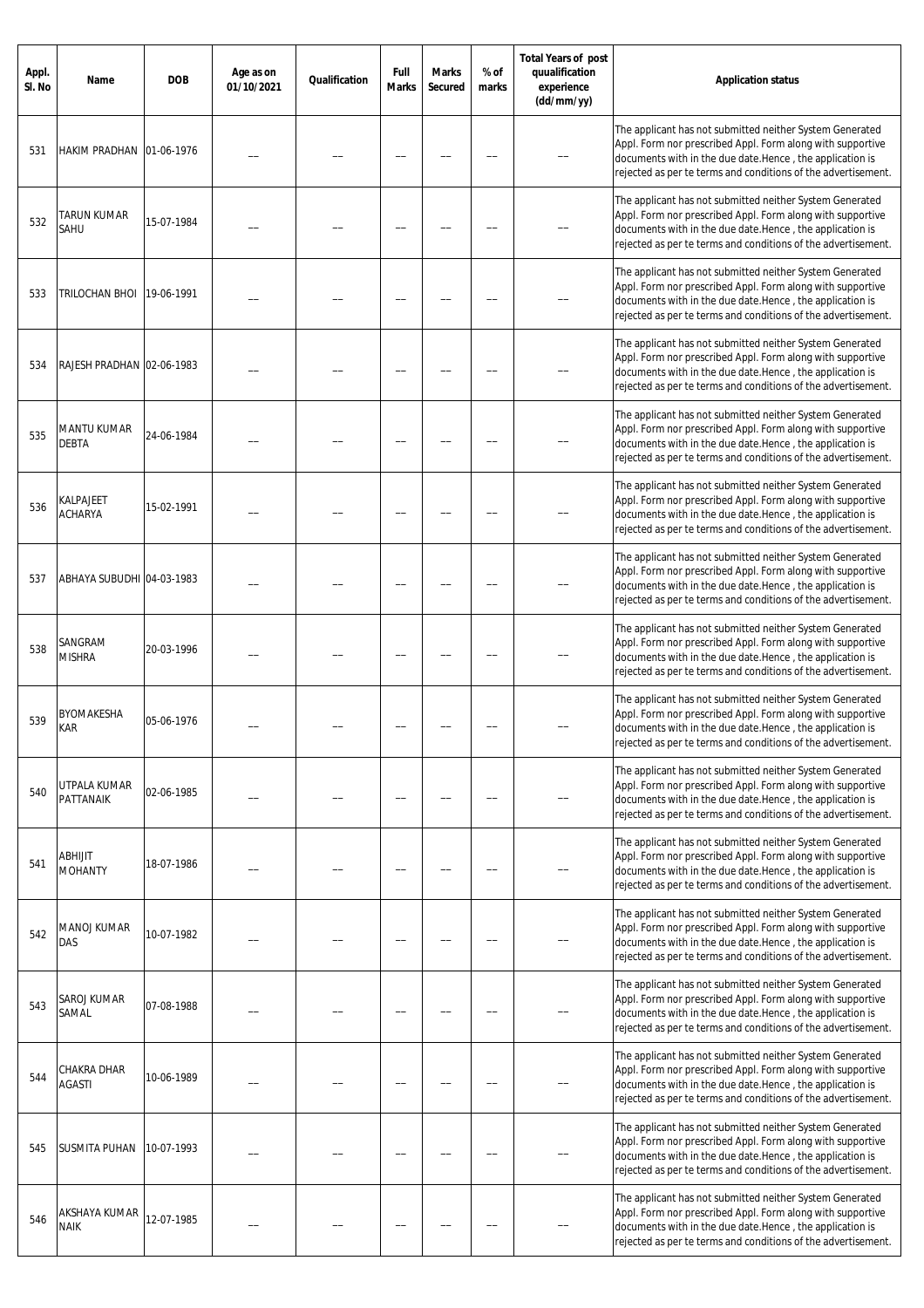| Appl.<br>SI. No | Name                           | <b>DOB</b> | Age as on<br>01/10/2021 | Qualification | Full<br><b>Marks</b> | <b>Marks</b><br>Secured | % of<br>marks | <b>Total Years of post</b><br>quualification<br>experience<br>(dd/mm/yy) | <b>Application status</b>                                                                                                                                                                                                                            |
|-----------------|--------------------------------|------------|-------------------------|---------------|----------------------|-------------------------|---------------|--------------------------------------------------------------------------|------------------------------------------------------------------------------------------------------------------------------------------------------------------------------------------------------------------------------------------------------|
| 547             | SANTOS BEHERA                  | 06-07-1988 |                         |               |                      |                         |               |                                                                          | The applicant has not submitted neither System Generated<br>Appl. Form nor prescribed Appl. Form along with supportive<br>documents with in the due date.Hence, the application is<br>rejected as per te terms and conditions of the advertisement.  |
| 548             | SUMAN KUMAR<br>DALAL           | 01-03-1988 |                         |               |                      |                         |               |                                                                          | The applicant has not submitted neither System Generated<br>Appl. Form nor prescribed Appl. Form along with supportive<br>documents with in the due date.Hence, the application is<br>rejected as per te terms and conditions of the advertisement.  |
| 549             | RAJESH KUMAR<br>LENKA          | 26-05-1983 |                         |               |                      |                         |               |                                                                          | The applicant has not submitted neither System Generated<br>Appl. Form nor prescribed Appl. Form along with supportive<br>documents with in the due date.Hence, the application is<br>rejected as per te terms and conditions of the advertisement.  |
| 550             | Jayashree<br>PRADHAN           | 04-06-1987 |                         |               |                      |                         |               |                                                                          | The applicant has not submitted neither System Generated<br>Appl. Form nor prescribed Appl. Form along with supportive<br>documents with in the due date. Hence, the application is<br>rejected as per te terms and conditions of the advertisement. |
| 551             | PRADEEP KUMAR<br>CHAKRABARTY   | 02-07-1990 |                         |               |                      |                         |               |                                                                          | The applicant has not submitted neither System Generated<br>Appl. Form nor prescribed Appl. Form along with supportive<br>documents with in the due date.Hence, the application is<br>rejected as per te terms and conditions of the advertisement.  |
| 552             | RITA RANI NAYAK 05-04-1977     |            |                         |               |                      |                         |               |                                                                          | The applicant has not submitted neither System Generated<br>Appl. Form nor prescribed Appl. Form along with supportive<br>documents with in the due date.Hence, the application is<br>rejected as per te terms and conditions of the advertisement.  |
| 553             | ABHIRAM SAHOO   18-06-1993     |            |                         |               |                      |                         |               |                                                                          | The applicant has not submitted neither System Generated<br>Appl. Form nor prescribed Appl. Form along with supportive<br>documents with in the due date.Hence, the application is<br>rejected as per te terms and conditions of the advertisement.  |
| 554             | SATYABADI<br><b>BEHERA</b>     | 12-05-1973 |                         |               |                      |                         |               |                                                                          | The applicant has not submitted neither System Generated<br>Appl. Form nor prescribed Appl. Form along with supportive<br>documents with in the due date.Hence, the application is<br>rejected as per te terms and conditions of the advertisement.  |
| 555             | CHINMAYA<br>KUMAR ACHARYA      | 27-05-1985 |                         |               |                      |                         |               |                                                                          | The applicant has not submitted neither System Generated<br>Appl. Form nor prescribed Appl. Form along with supportive<br>documents with in the due date. Hence, the application is<br>rejected as per te terms and conditions of the advertisement. |
| 556             | <b>BRATIN KUMAR</b><br>PRADHAN | 19-06-1983 |                         |               |                      |                         |               |                                                                          | The applicant has not submitted neither System Generated<br>Appl. Form nor prescribed Appl. Form along with supportive<br>documents with in the due date.Hence, the application is<br>rejected as per te terms and conditions of the advertisement.  |
| 557             | <b>BISMITA JENA</b>            | 04-12-1990 |                         |               |                      |                         |               |                                                                          | The applicant has not submitted neither System Generated<br>Appl. Form nor prescribed Appl. Form along with supportive<br>documents with in the due date.Hence, the application is<br>rejected as per te terms and conditions of the advertisement.  |
| 558             | RAGESHREE<br><b>MOHANTY</b>    | 03-06-1983 |                         |               |                      |                         |               |                                                                          | The applicant has not submitted neither System Generated<br>Appl. Form nor prescribed Appl. Form along with supportive<br>documents with in the due date.Hence, the application is<br>rejected as per te terms and conditions of the advertisement.  |
| 559             | SATYAPRAKASH<br>SWAIN          | 09-02-1989 |                         |               |                      |                         |               |                                                                          | The applicant has not submitted neither System Generated<br>Appl. Form nor prescribed Appl. Form along with supportive<br>documents with in the due date.Hence, the application is<br>rejected as per te terms and conditions of the advertisement.  |
| 560             | DEVI PRASAD KAR 01-08-1984     |            |                         |               |                      |                         |               |                                                                          | The applicant has not submitted neither System Generated<br>Appl. Form nor prescribed Appl. Form along with supportive<br>documents with in the due date.Hence, the application is<br>rejected as per te terms and conditions of the advertisement.  |
| 561             | PRABHAKAR DHAL 23-05-1979      |            |                         |               |                      |                         |               |                                                                          | The applicant has not submitted neither System Generated<br>Appl. Form nor prescribed Appl. Form along with supportive<br>documents with in the due date.Hence, the application is<br>rejected as per te terms and conditions of the advertisement.  |
| 562             | <b>RAHUL SETHI</b>             | 02-05-1993 |                         |               |                      |                         |               |                                                                          | The applicant has not submitted neither System Generated<br>Appl. Form nor prescribed Appl. Form along with supportive<br>documents with in the due date.Hence, the application is<br>rejected as per te terms and conditions of the advertisement.  |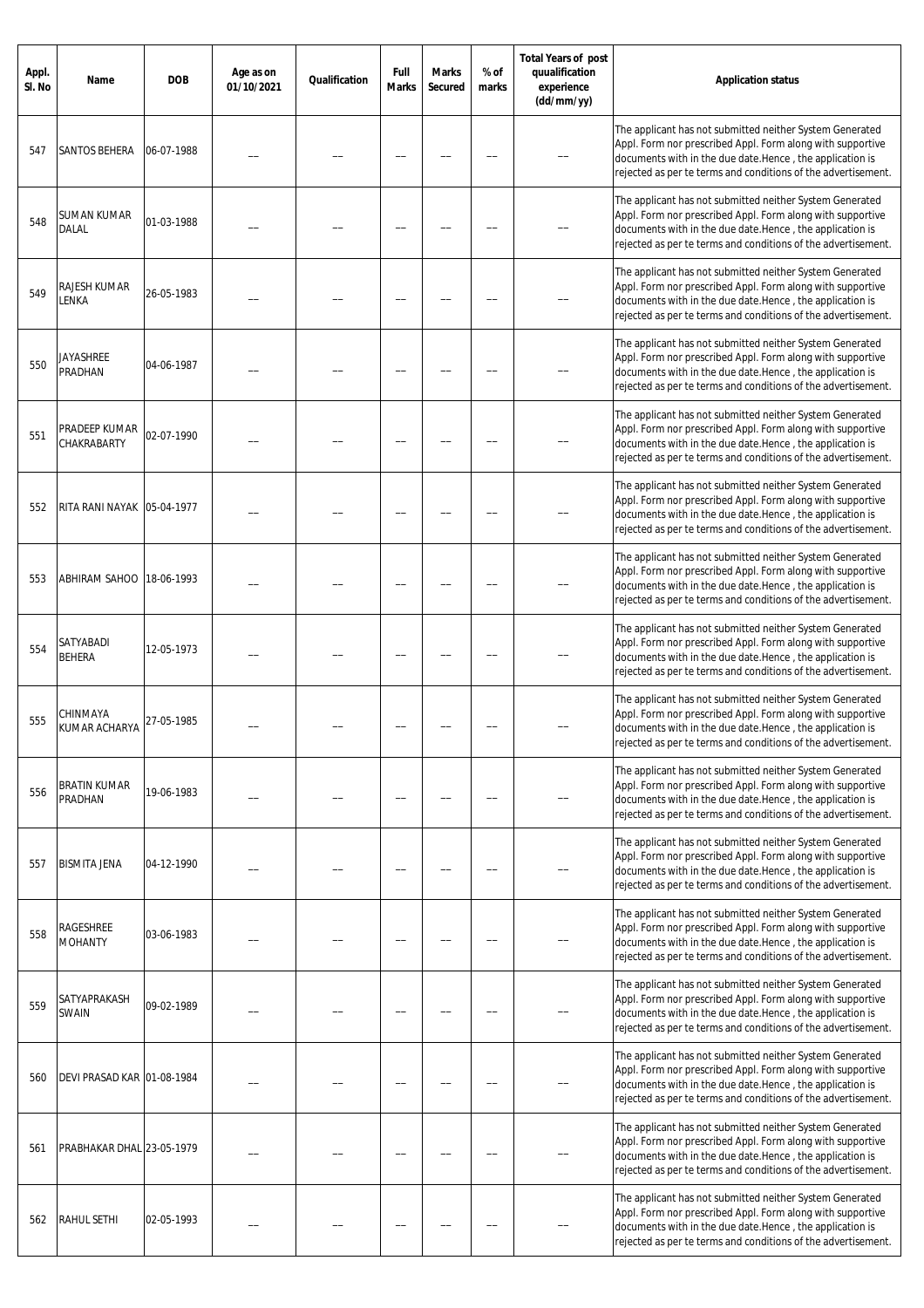| Appl.<br>SI. No | Name                                | <b>DOB</b> | Age as on<br>01/10/2021 | Qualification | Full<br><b>Marks</b> | <b>Marks</b><br>Secured | % of<br>marks | <b>Total Years of post</b><br>quualification<br>experience<br>(dd/mm/yy) | <b>Application status</b>                                                                                                                                                                                                                            |
|-----------------|-------------------------------------|------------|-------------------------|---------------|----------------------|-------------------------|---------------|--------------------------------------------------------------------------|------------------------------------------------------------------------------------------------------------------------------------------------------------------------------------------------------------------------------------------------------|
| 563             | HEMANTA<br>KUMAR JENA               | 02-04-1996 |                         |               |                      |                         |               |                                                                          | The applicant has not submitted neither System Generated<br>Appl. Form nor prescribed Appl. Form along with supportive<br>documents with in the due date.Hence, the application is<br>rejected as per te terms and conditions of the advertisement.  |
| 564             | OMA PRAKASH SA 21-09-1984           |            |                         |               |                      |                         |               |                                                                          | The applicant has not submitted neither System Generated<br>Appl. Form nor prescribed Appl. Form along with supportive<br>documents with in the due date.Hence, the application is<br>rejected as per te terms and conditions of the advertisement.  |
| 565             | SATYAJEET<br><b>BEHERA</b>          | 05-06-1995 |                         |               |                      |                         |               |                                                                          | The applicant has not submitted neither System Generated<br>Appl. Form nor prescribed Appl. Form along with supportive<br>documents with in the due date.Hence, the application is<br>rejected as per te terms and conditions of the advertisement.  |
| 566             | CHINMAYA<br><b>KUMAR</b><br>MAHANTA | 20-05-1998 |                         |               |                      |                         |               |                                                                          | The applicant has not submitted neither System Generated<br>Appl. Form nor prescribed Appl. Form along with supportive<br>documents with in the due date.Hence, the application is<br>rejected as per te terms and conditions of the advertisement.  |
| 567             | <b><i>TANMAYEE</i></b><br>SAHOO     | 01-06-1985 |                         |               |                      |                         |               |                                                                          | The applicant has not submitted neither System Generated<br>Appl. Form nor prescribed Appl. Form along with supportive<br>documents with in the due date.Hence, the application is<br>rejected as per te terms and conditions of the advertisement.  |
| 568             | SRINIBAS JENA                       | 28-05-1987 |                         |               |                      |                         |               |                                                                          | The applicant has not submitted neither System Generated<br>Appl. Form nor prescribed Appl. Form along with supportive<br>documents with in the due date.Hence, the application is<br>rejected as per te terms and conditions of the advertisement.  |
| 569             | MRUTYUNJAYA<br>MAHANTA              | 24-05-1998 |                         |               |                      |                         |               |                                                                          | The applicant has not submitted neither System Generated<br>Appl. Form nor prescribed Appl. Form along with supportive<br>documents with in the due date.Hence, the application is<br>rejected as per te terms and conditions of the advertisement.  |
| 570             | PRABIR KUMAR<br>DAS                 | 19-08-1994 |                         |               |                      |                         |               |                                                                          | The applicant has not submitted neither System Generated<br>Appl. Form nor prescribed Appl. Form along with supportive<br>documents with in the due date.Hence, the application is<br>rejected as per te terms and conditions of the advertisement.  |
| 571             | SUJATA SAHU                         | 15-04-1998 |                         |               |                      |                         |               |                                                                          | The applicant has not submitted neither System Generated<br>Appl. Form nor prescribed Appl. Form along with supportive<br>documents with in the due date. Hence, the application is<br>rejected as per te terms and conditions of the advertisement. |
| 572             | <b>NEHA MISHRA</b>                  | 10-07-1994 |                         |               |                      |                         |               |                                                                          | The applicant has not submitted neither System Generated<br>Appl. Form nor prescribed Appl. Form along with supportive<br>documents with in the due date.Hence, the application is<br>rejected as per te terms and conditions of the advertisement.  |
| 573             | <b>DEBASIS SAHOO</b>                | 12-06-1999 |                         |               |                      |                         |               |                                                                          | The applicant has not submitted neither System Generated<br>Appl. Form nor prescribed Appl. Form along with supportive<br>documents with in the due date.Hence, the application is<br>rejected as per te terms and conditions of the advertisement.  |
| 574             | ROJALIN SAHOO                       | 28-06-1991 |                         |               |                      |                         |               |                                                                          | The applicant has not submitted neither System Generated<br>Appl. Form nor prescribed Appl. Form along with supportive<br>documents with in the due date.Hence, the application is<br>rejected as per te terms and conditions of the advertisement.  |
| 575             | SATYA RANJAN<br>SAHOO               | 22-02-1997 |                         |               |                      |                         |               |                                                                          | The applicant has not submitted neither System Generated<br>Appl. Form nor prescribed Appl. Form along with supportive<br>documents with in the due date.Hence, the application is<br>rejected as per te terms and conditions of the advertisement.  |
| 576             | SUBHASHREE<br><b>SUNDAR RAY</b>     | 19-08-1994 |                         |               |                      |                         |               |                                                                          | The applicant has not submitted neither System Generated<br>Appl. Form nor prescribed Appl. Form along with supportive<br>documents with in the due date.Hence, the application is<br>rejected as per te terms and conditions of the advertisement.  |
| 577             | LOKANATHA<br><b>BEHERA</b>          | 03-02-1998 |                         |               |                      |                         |               |                                                                          | The applicant has not submitted neither System Generated<br>Appl. Form nor prescribed Appl. Form along with supportive<br>documents with in the due date.Hence, the application is<br>rejected as per te terms and conditions of the advertisement.  |
| 578             | ABHAY KUMAR<br><b>BEHERA</b>        | 12-02-1990 |                         |               |                      |                         |               |                                                                          | The applicant has not submitted neither System Generated<br>Appl. Form nor prescribed Appl. Form along with supportive<br>documents with in the due date.Hence, the application is<br>rejected as per te terms and conditions of the advertisement.  |